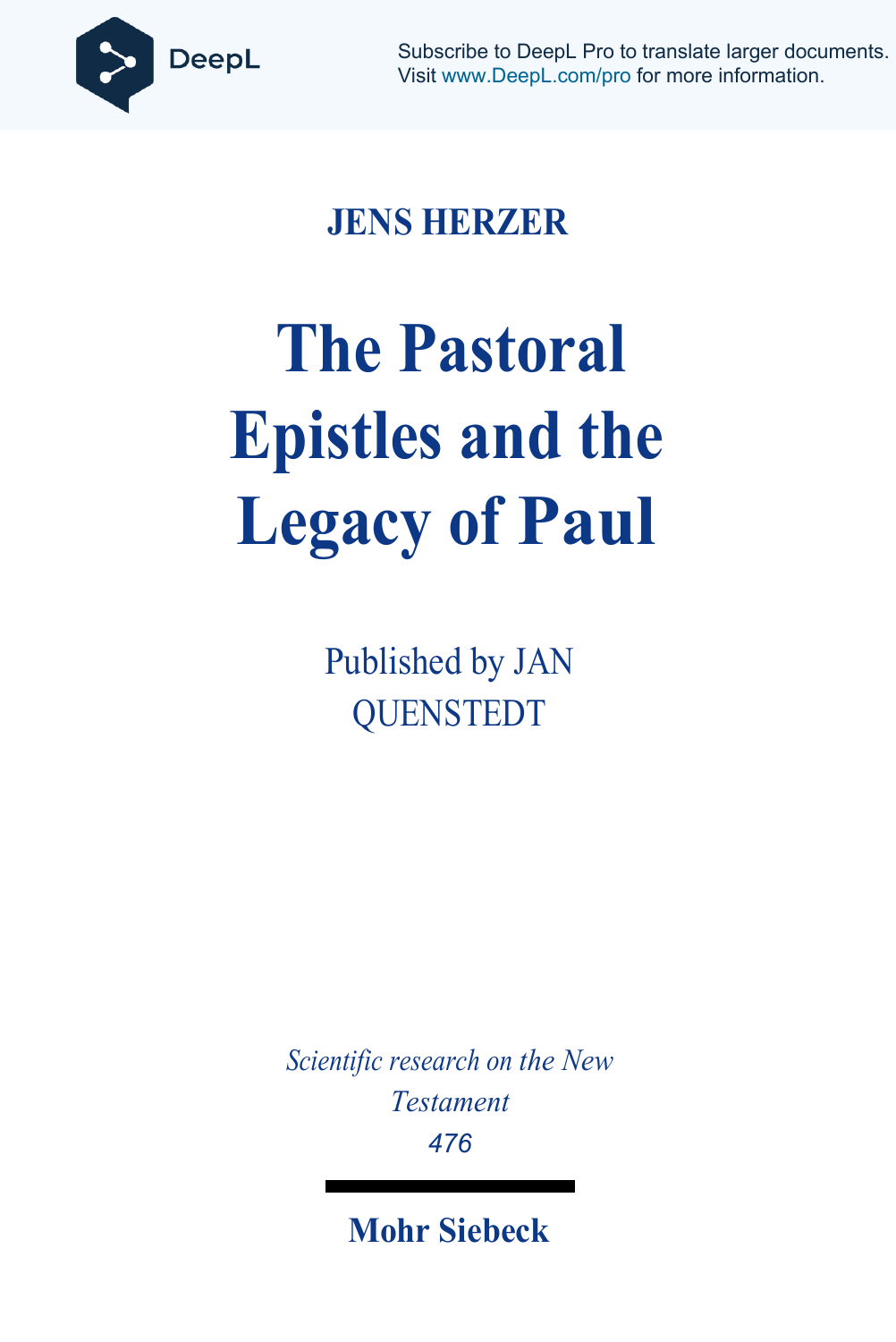## Scientific research on the New Testament

Publisher/Editor

Jörg Frey (Zurich)

Co-Editors/Associate Editors

Markus Bockmuehl (Oxford) ∙ James A. Kelhoffer (Uppsala) Tobias Nicklas (Regensburg) ∙ Janet Spittler (Charlottesville, VA). J. Ross Wagner (Durham, NC).

476

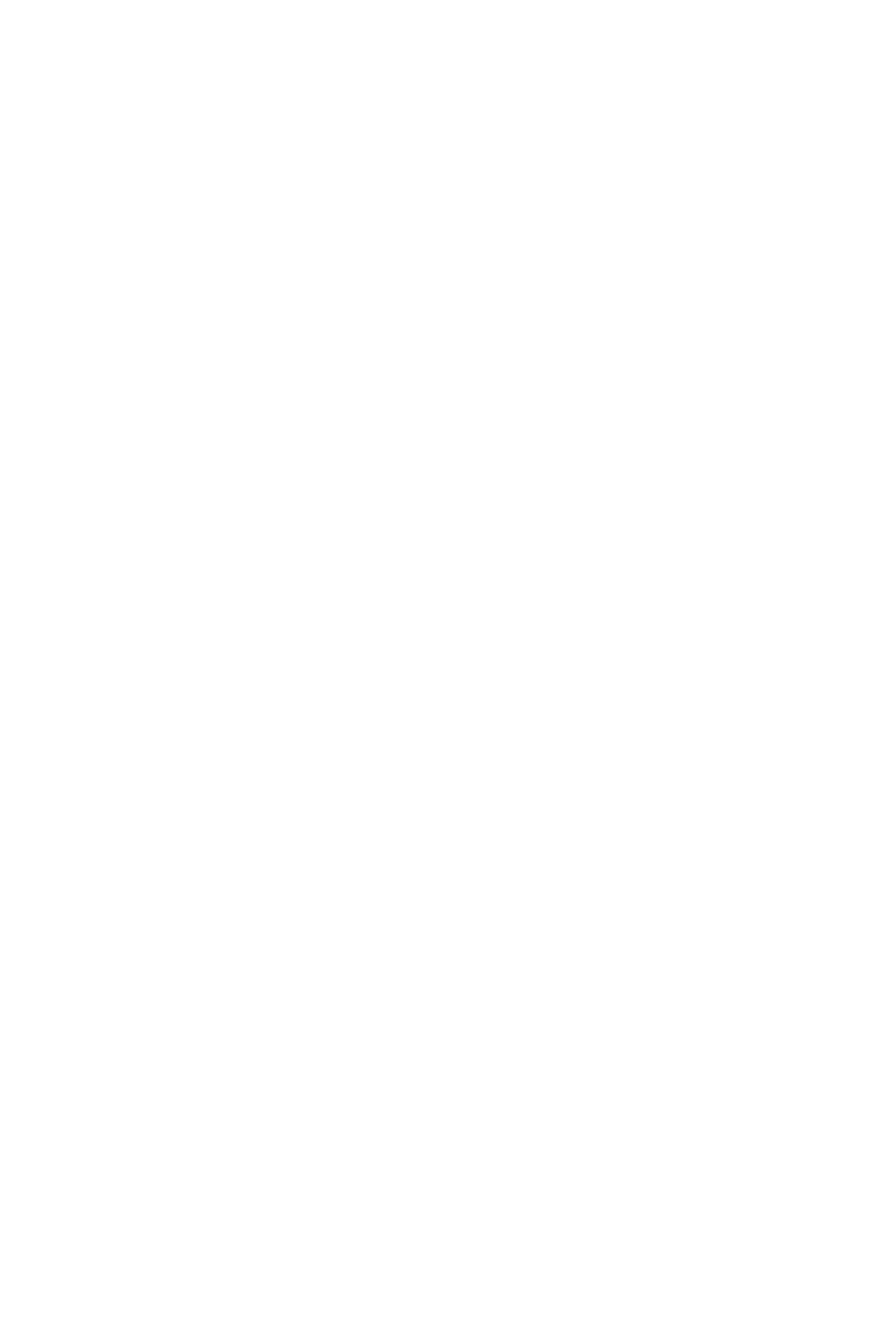Jens Herzer

## The Pastoral Epistles and the Legacy of Paul

Studies on the letters to Timothy and Titus

> Published by Jan Quenstedt

> > Mohr Siebeck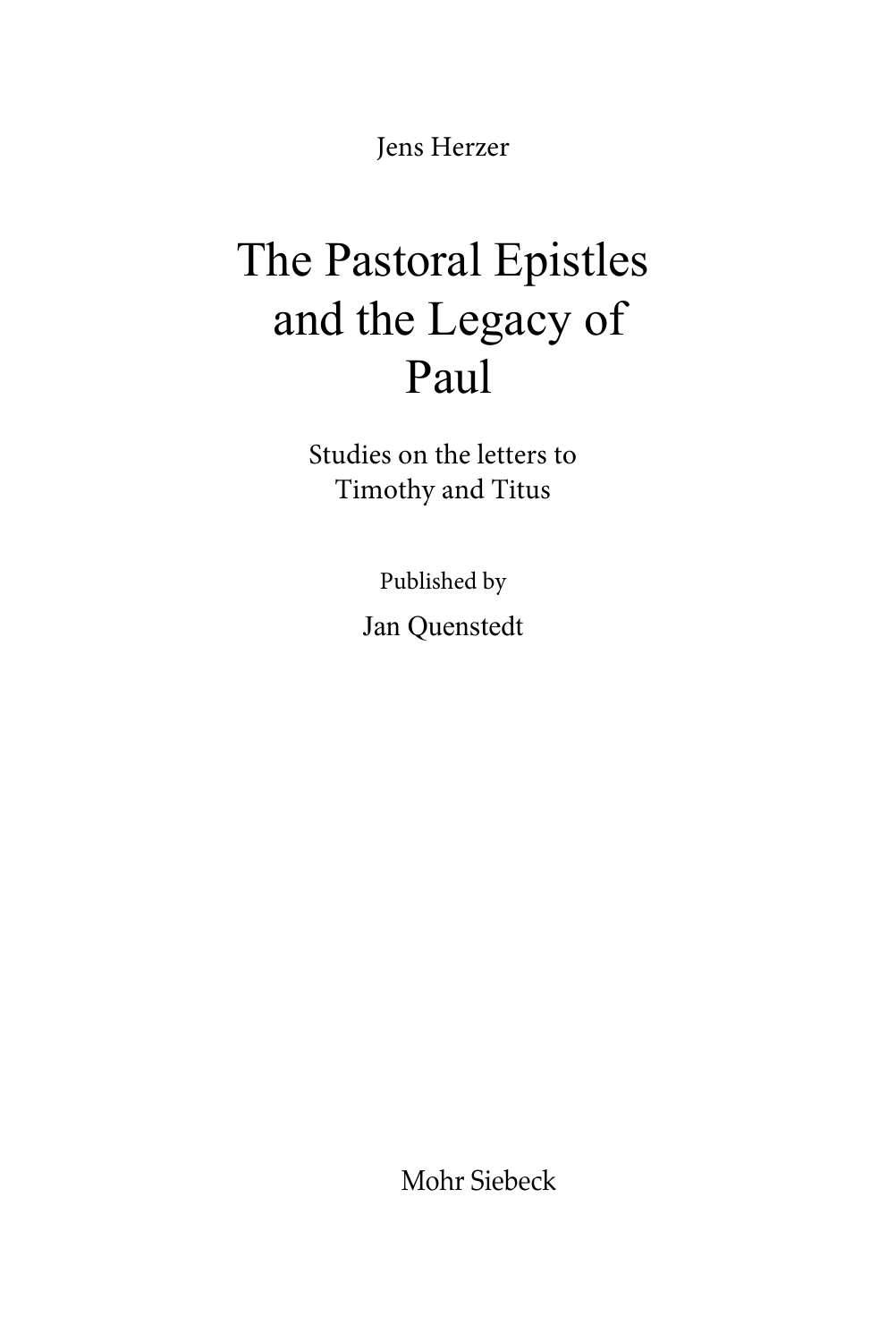*Jens Herzer*, born 1963; 1993 doctorate and 1997 habilitation at the Humboldt University of Berlin; since 1999 professor of New Testament Studies with focus on exegesis and theology of the New Testament as well as Ancient Judaism at the Faculty of Theology of the University of Leipzig.

*Jan Quenstedt*, born 1988; studied Protestant theology at the Universities of Leipzig and Heidelberg; doctorate2019; since vicar2020 of the Evangelical Lutheran Church of Saxony.

ISBN 978-3-16-154313-5 / eISBN 978-3-16-161153-7 DOI 10.1628/978-3-16-161153-7

ISSN 0512-1604 / eISSN 2568-7476 (Scientific Studies on the New Testament)

The German National Library lists this publication in the Deutsche Nati- onalbibliographie; detailed bibliographic data are available at *[http://dnb.dnb.de.](http://dnb.dnb.de/)*

© Mohr2022 Siebeck Tübingen[. www.mohrsiebeck.com](http://www.mohrsiebeck.com/)

The work including all its parts is protected by copyright. Any use outside the narrow limits of copyright law without the consent of the publisher is prohibited and punishable. This applies in particular to the distribution, reproduction, translation and storage and processing in electronic systems.

The book was typeset from the Minion by epline, printed by Gulde Druck in Tübingen on ageresistant works printing paper, and bound by Buchbinderei Spinner in Ottersweier.

Printed in Germany.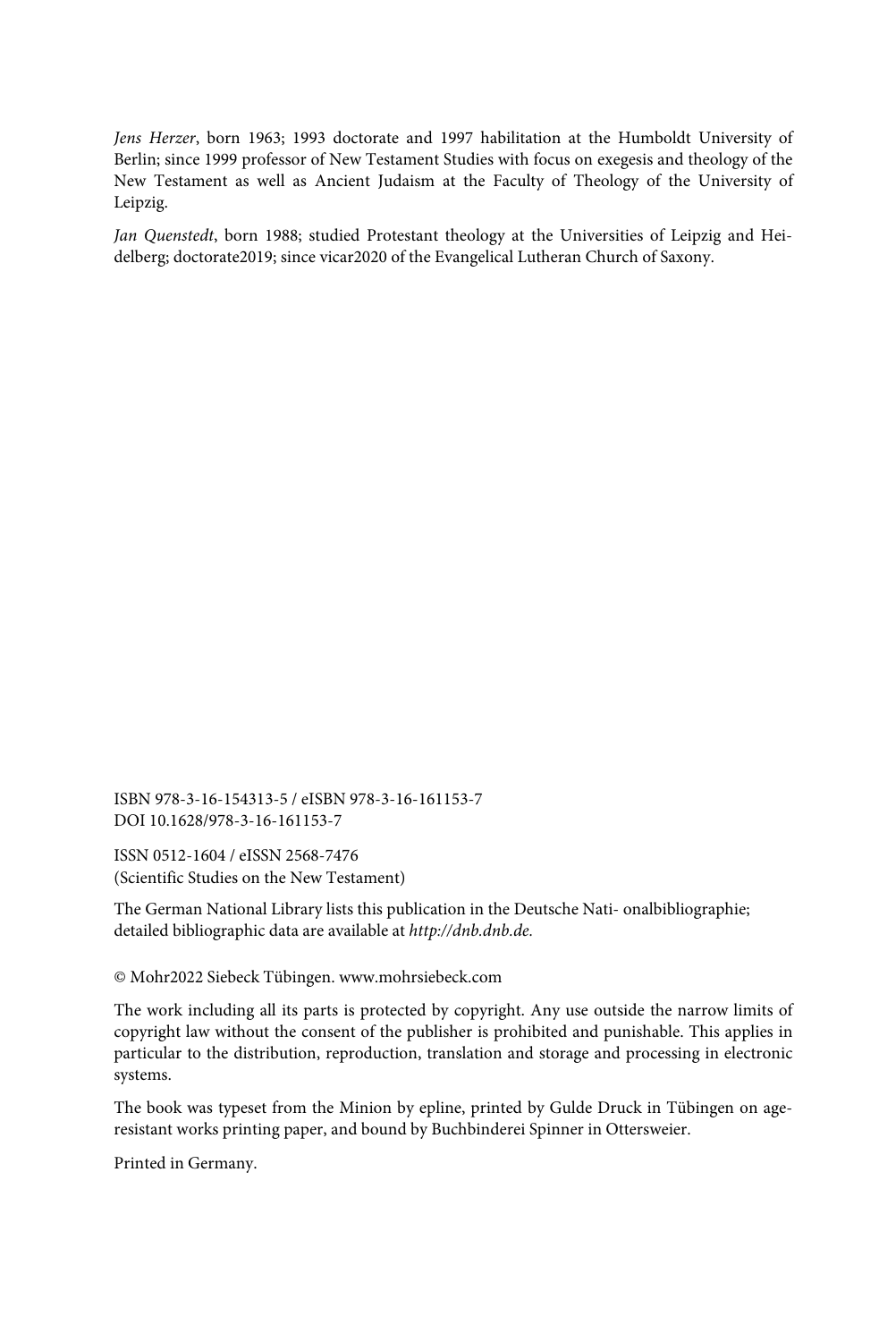#### Foreword

The studies collected here have emerged from the work on a commentary on the Pastoral Epistles, which has turned out to be considerably more complex than originally assumed. With the conceptual compilation in this volume, the contributions document, as it were, an interim balance of my research on the Pastoral Epistles to date, which is to culminate in the completion of the commentary.

A large part of the essays was significantly and gratefully made possible by an Opus Magnum grant from the Volkswagen Foundation in 2011/12. Sincere thanks are due at this point especially to Dr. Jan Quen- stedt, who edited this volume with some effort and careful patience. I am also grateful for many stimulating conversations and intensive debates with students, who have shown an astonishing interest in the Pastoral Epistles again and again in exercises and seminars, and above all with the staff at my chair and at the Institute in Leipzig over the many years in which the contributions collected here have been produced. I would like to mention as representatives those two who have themselves successfully and fruitfully embarked on the adventure of the Pastoral Epistles in their dissertations, Dr. Michaela Veit-Engelmann and Dr. Joram Luttenberger; I have learned a great deal from both of them.

I would also like to thank my secretary, Mrs. Sylvia Kolbe, who in her proven way has rendered outstanding services in the preparation of the manuscripts and the corrections with great care and patience, as well as Mrs. Anna Berting, who assisted in the preparation of the indexes. Jörg Frey, the editor of the series "Wissen- schaftliche Untersuchungen zum Neuen Testament" (Scientific Studies on the New Testament), has more than once given me friendly encouragement for this volume and dispelled doubts, for which I am as grateful to him as I am to the publishing house Mohr Siebeck for its patient and professional supervision of the project.

Leipzig, spring is a spring of the contract of the contract of the contract of the contract of the contract of 2021JensHer

zer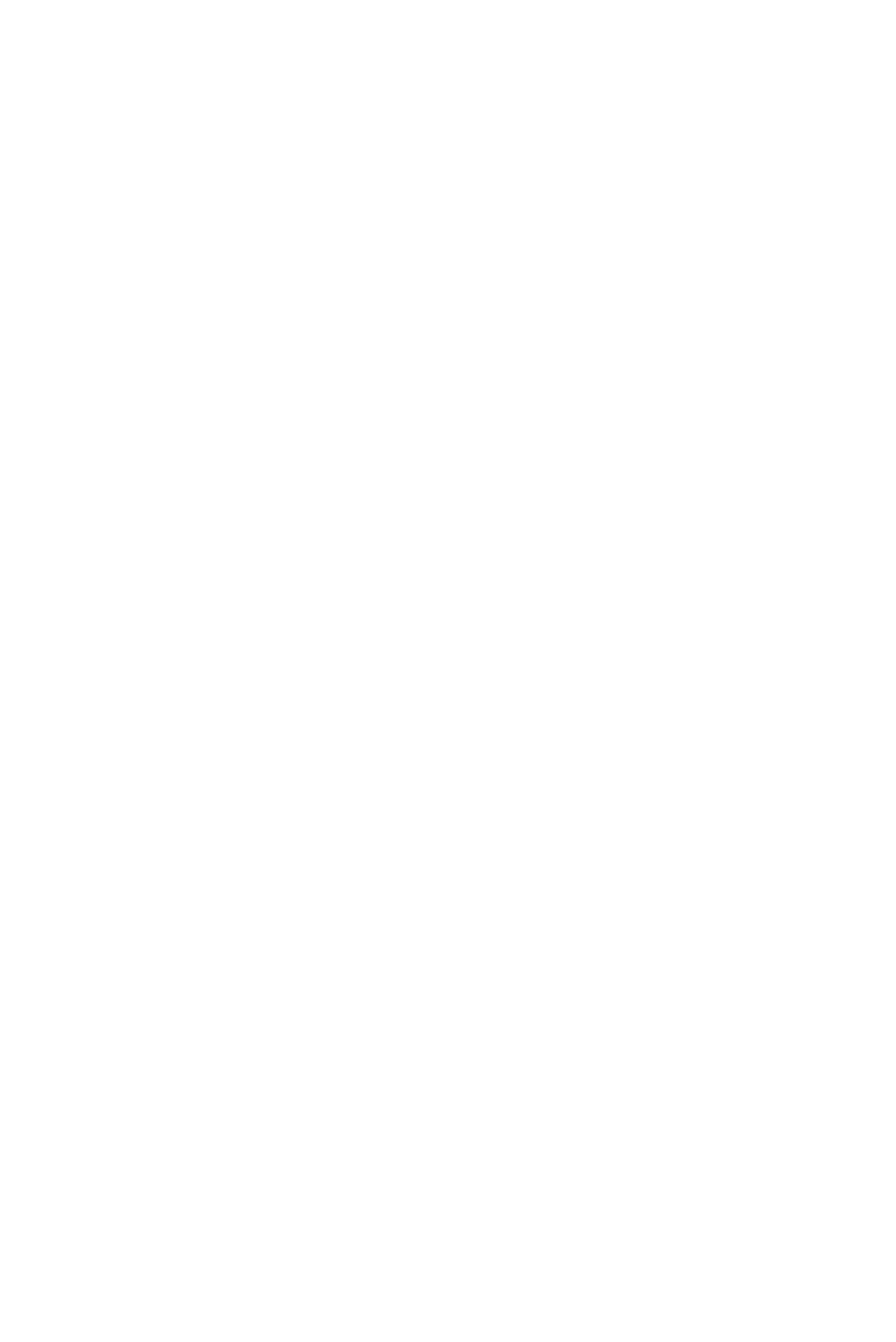#### Preface of the publisher

I have heard a question in this or a similar form many times from students in the New Testament Repetitorium: "And what does Mr. Herzer say about this?" Especially often this question was asked in relation to the Pastoral Epistles, often narrowed down to the so-called introductory questions. This question is usually connected with the perception of a supposed deficit: The Pastoral Epistles appear at best marginally in the neutesta- tional curriculum, and the variety of perspectives in research is not always easy to keep track of, not only for students, but also in research itself. A glance at the introductory literature alone cannot reveal the range of theological and literary-critical problem areas of the Pastoral Epistles. Their consideration seems to be too brief and sometimes general. For many, this is an indication that the Epistle to 1.Timothy2. and the Epistle to Titus are still predominantly considered marginal phenomena in the *Corpus Paulinum*  unjustly, as the present volume shows.

Behind the student question, however, can be seen a serious interest in the supposedly "inseparable triplets" (Holtzmann), which is not satisfied with simple answers. This interest is supported by the present anthology with its various perspectives on the Pastoral Epistles. Quite a few of the studies documented in this volume were developed in continuous exchange with the students in Leipzig. The volume as a whole thus documents a research focus at the Faculty of Theology at the University of Leipzig, which has had a decisive influence on the work at the Institute for New Testament Studies for several years now. Against this background, it invites the reader to engage intensively with the Pastoral Epistles, to critically examine his or her personal view of this group of New Testament writings, and to engage with the positions developed here on the basis of his or her own questions. This is connected with my wish as editor that this collection of essays may stimulate a lively discussion - in lectures, seminars, but above all at the desks of those who do research on the Pastoral Epistles. Or, in other words: in these and all other places where theology is practiced in a lively way in the discussion of the New Testament writings.

To stimulate the research discourse, this volume formulates challenging answers to questions raised not only by the Pastoral Epistles themselves, but also by research on these letters. These answers open up sometimes surprising perspectives, seek dialogue on their part, and at the same time bear witness to the author's many years of reflection on the Epistle to 1.Timothy2. and the Epistle to Titus in their theological-historical context. Thereby shows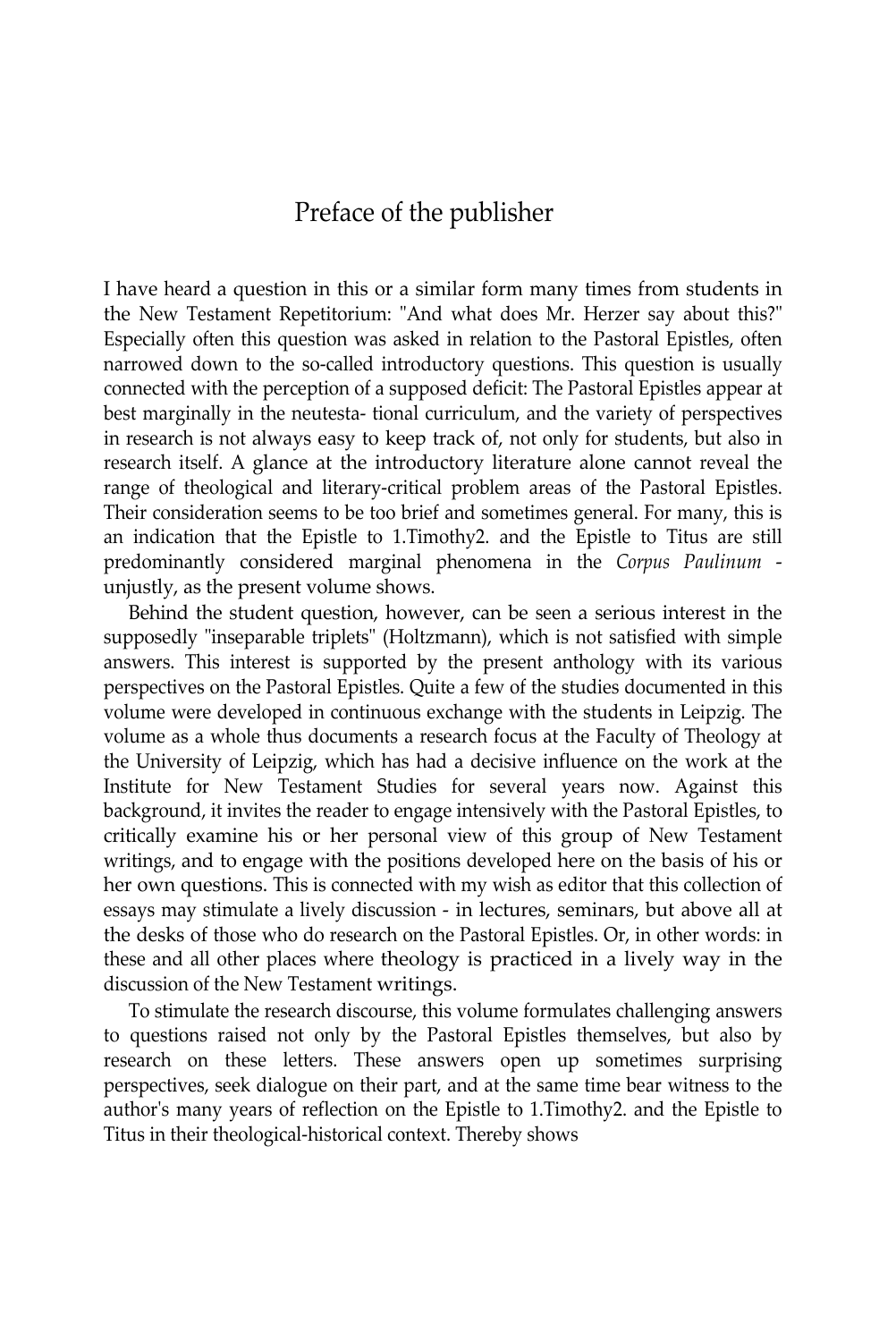This is not least due to the lasting topicality of these three New Testament writings, which is not limited to introductory knowledge. Rather, the Pastoral Epistles themselves are testimonies of a theological reflection that also offers valuable impulses and impulses for the present.

"And what do you say to this?" The reversal of the question of the students noted at the beginning as a question *to the* students and to all who deal academically with the Pastoral Epistles is essential for a theological positional assessment with regard to this group of writings. In the serious study of the biblical writings, it is ultimately the step from one's own question to one's own reasoned point of view which is far more important than any mere knowledge of a preconceived opinion. In the triad of perception - question - positioning, exegetical-theological judgment is formed, well aware that "the last word of wisdom" must often remain open. The present volume thus offers a substantial basis for an examination of the Pastoral Epistles, which demands its own determination of the relationship between their authorship, their position in the corpus of early Christian literature, and their theological dignity. Ultimately, it is a matter of doing justice to these writings in critical discourse - entirely in the sense of an innovative preservation and hermeneutical transformation of what is entrusted to theology and the church (cf. Tim 23:14-17).

Riesa/Leipzig, and the spring in the spring spring spring spring spring spring spring 2021JanQuenst

edt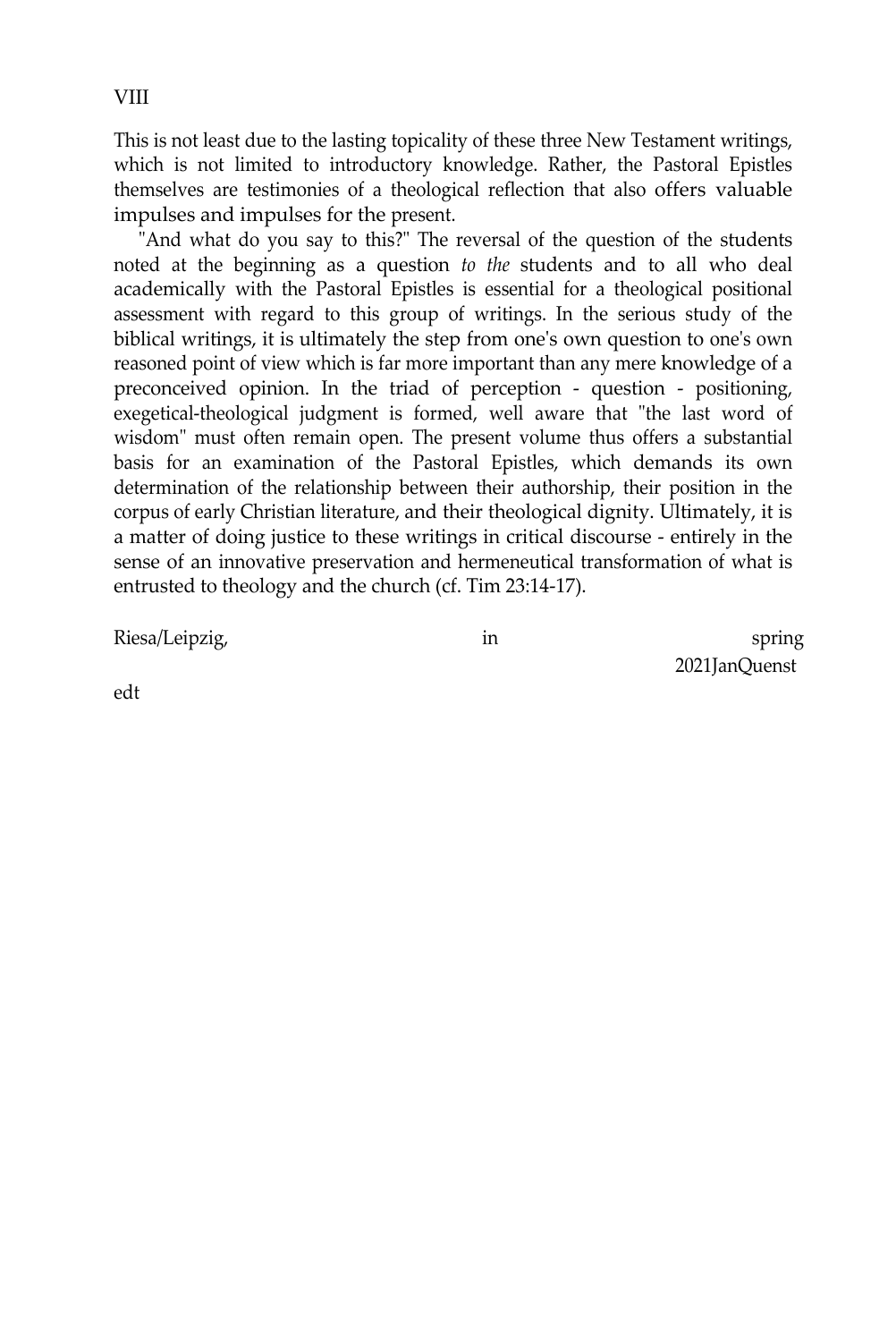## Table of contents

## I Prospects for research

| Farewell to consensus? The Pseudepigraphy of the Pastoral Epistles                                                                                     |  |
|--------------------------------------------------------------------------------------------------------------------------------------------------------|--|
|                                                                                                                                                        |  |
| Fiction or deception? On the discussion about pseudepigraphy                                                                                           |  |
|                                                                                                                                                        |  |
| 1. Research-historical remarks on the discussion about the<br>2. The Pseudepigraphy of the Pastoral Epistles - The Development of a Paradigm  41<br>3. |  |
| 5. Perspectives for the work on the pastoral letters -.                                                                                                |  |
|                                                                                                                                                        |  |
| Between Myth and Truth.                                                                                                                                |  |
|                                                                                                                                                        |  |
| 1. Research History Aspects:                                                                                                                           |  |
|                                                                                                                                                        |  |
| 3. Crete - Rome - Ephesus:                                                                                                                             |  |
|                                                                                                                                                        |  |
| 4. Conclusion:                                                                                                                                         |  |
|                                                                                                                                                        |  |
| The Pastoral Epistles in the Light of the Documentary Papyri                                                                                           |  |
|                                                                                                                                                        |  |
|                                                                                                                                                        |  |
|                                                                                                                                                        |  |
|                                                                                                                                                        |  |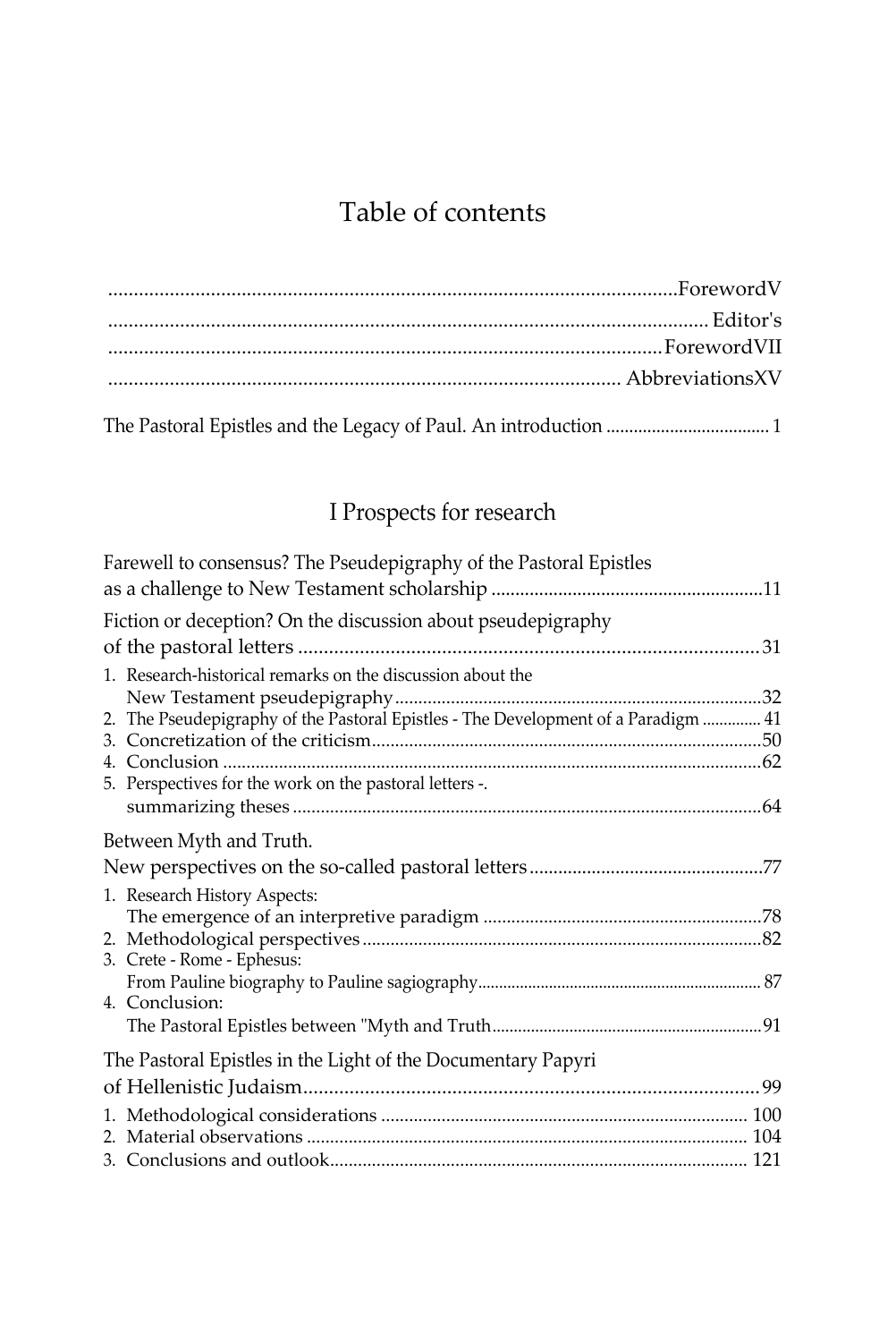The commentary on the Pastoral Epistles in the series "Critical Exegetical Commentary" by Johannes Eduard Huther and Karl Philipp Bernhard White........................................................................................... 125 1. Overview of the commentary on the Scripture ..................................................................... 125 2. Content perspectives................................................................................................................. 130 3. Summary..................................................................................................................... 149

### II Pauline History and Pauline Reception

| Pauline Tradition and Pauline Reception in the Pastoral Epistles 155                                                                      |  |
|-------------------------------------------------------------------------------------------------------------------------------------------|--|
| 2. "All have forsaken me" (2 Tim 4:16) - The supporting circles of Paul's reception.                                                      |  |
| 3. "Preserve the good tradition" (2 Tim 1:14) - The self-understanding of the<br>Pastoral Epistles in view of reception and preservation. |  |
|                                                                                                                                           |  |
|                                                                                                                                           |  |
|                                                                                                                                           |  |
| Fighting the good fight. The end of Paul in the mirror                                                                                    |  |
| of the Second Epistle to Timothy and the early Christian tradition  185                                                                   |  |
|                                                                                                                                           |  |
| 2. The End of Paul in the Mirror of the Epistle2. to Timothy -.                                                                           |  |
|                                                                                                                                           |  |
| 3. The Spain Plans in the Horizon of Pauline Missionary Strategy                                                                          |  |
|                                                                                                                                           |  |
| 4. Rom as the starting 15point for the creation of legends - extra-New Testament                                                          |  |
|                                                                                                                                           |  |
|                                                                                                                                           |  |
| "Luke is alone with me" (2 Tim. 4:11). Luke, the Pastoral Epistles                                                                        |  |
|                                                                                                                                           |  |
|                                                                                                                                           |  |
|                                                                                                                                           |  |
|                                                                                                                                           |  |
|                                                                                                                                           |  |
| Tradition and Confession. The theology of Paul in the mirror                                                                              |  |
|                                                                                                                                           |  |
|                                                                                                                                           |  |
| 2. The special position of the Epistle1. to Timothy in the Corpus pastorale  250                                                          |  |
|                                                                                                                                           |  |
| 4. Pseudepigraphic reception as situational transformation in the                                                                         |  |
|                                                                                                                                           |  |
|                                                                                                                                           |  |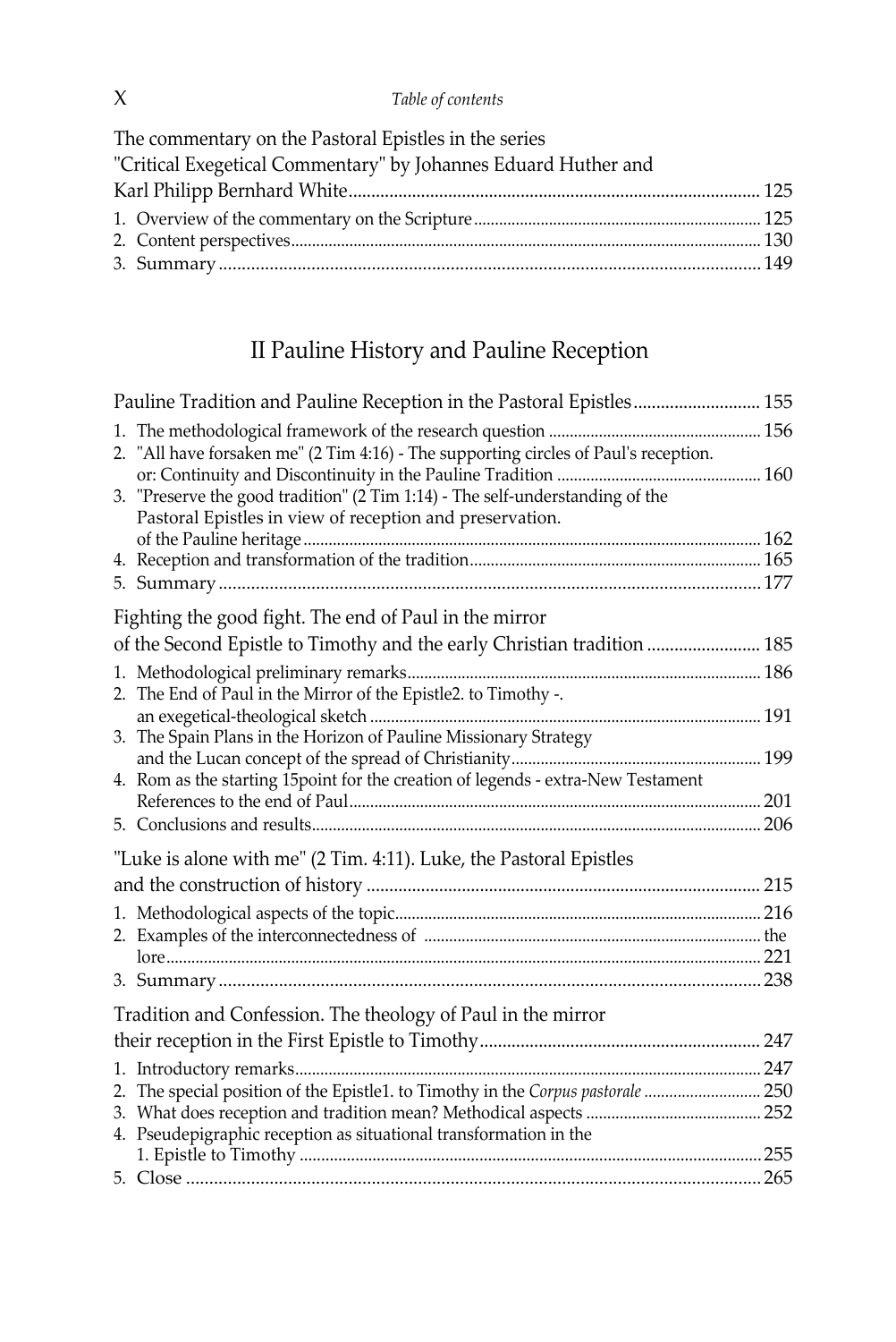#### III Community and teaching between claim and reality

| Rearranging the "House of God".                                                           |  |
|-------------------------------------------------------------------------------------------|--|
|                                                                                           |  |
| 1. The thesis of the literary unity of the Pastoral Epistles in scholarship273            |  |
|                                                                                           |  |
|                                                                                           |  |
| 5. Conclusion: A new perspective on the interpretation of the Pastoral Epistles 285       |  |
| Jews - Christians - Gnostics. On the Problem of the Opponents in the Pastoral             |  |
|                                                                                           |  |
|                                                                                           |  |
| 3. The term μύθοι as an identifying feature of the opponents in the Pastoral Epistles?307 |  |
|                                                                                           |  |
|                                                                                           |  |
| What is wrong with the "falsely called gnosis"?                                           |  |
| On Paul's Reception of the First Epistle to Timothy in the Context of His                 |  |
|                                                                                           |  |
|                                                                                           |  |
|                                                                                           |  |
| 3. Paul's Reception in the Opponent Statements of the Letter to 1 Timothy                 |  |
| against the Background of the Controversy with Gnostic Currents                           |  |
| 4. On the theological-historical position of the Epistle1. to Timothy in                  |  |
| the anti-heretical discourses of the century                                              |  |
|                                                                                           |  |
| 2                                                                                         |  |
| On the Sense and Use of Polemics.                                                         |  |
| On the Pragmatics of the Adversary Invective in the Pastoral Epistles341                  |  |
|                                                                                           |  |
|                                                                                           |  |
|                                                                                           |  |
|                                                                                           |  |
|                                                                                           |  |
|                                                                                           |  |
|                                                                                           |  |
| "Blown by God's Spirit. The inspiration of Scripture                                      |  |
|                                                                                           |  |
|                                                                                           |  |
|                                                                                           |  |
|                                                                                           |  |
| 4. Consequences for the interpretation of Tim 23,16                                       |  |
|                                                                                           |  |
|                                                                                           |  |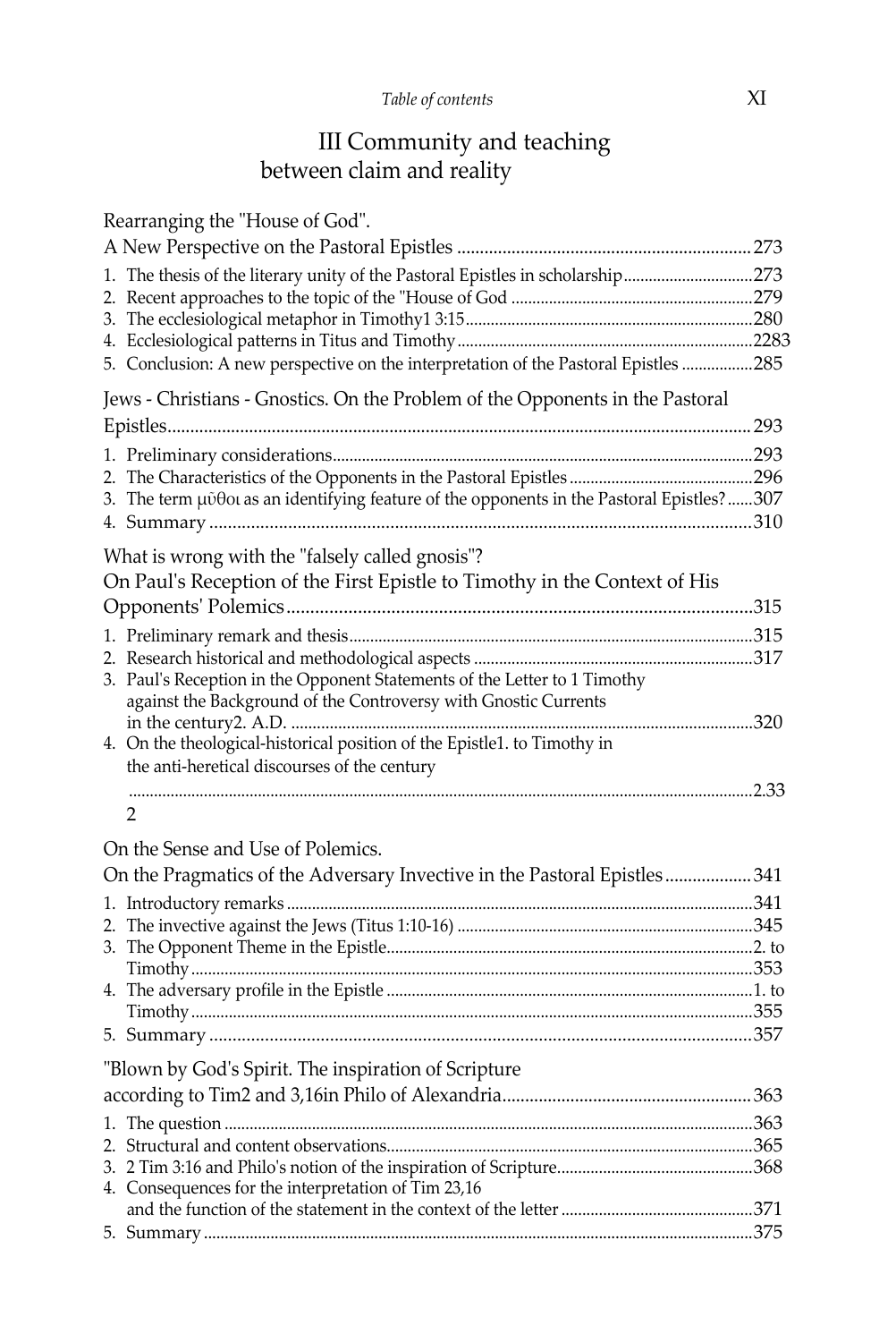## IV Faith, Piety and Ethics on Trial

| "The mystery of godliness" (1 Tim. 3:16). Language and style                                                                    |  |
|---------------------------------------------------------------------------------------------------------------------------------|--|
| of the Pastoral Epistles in the context of Hellenistic-Roman popular philosophy -                                               |  |
|                                                                                                                                 |  |
|                                                                                                                                 |  |
| 2. Methodological questions on the influence of Greek popular or moral philosophy.                                              |  |
| 3. $\varepsilon \nu \sigma \varepsilon \beta \varepsilon \alpha$ as an example of adaptation, transformation and inculturation. |  |
|                                                                                                                                 |  |
|                                                                                                                                 |  |
| "This is good and profitable for men" (Titus 3:8).                                                                              |  |
|                                                                                                                                 |  |
|                                                                                                                                 |  |
|                                                                                                                                 |  |
|                                                                                                                                 |  |
|                                                                                                                                 |  |
|                                                                                                                                 |  |
| Titus 3:1-15: God's philanthropy and the ethical relevance of Christian hope  425                                               |  |
|                                                                                                                                 |  |
|                                                                                                                                 |  |
|                                                                                                                                 |  |
|                                                                                                                                 |  |
| "vessels unto honor and dishonor" (2 Tim. 2:20).                                                                                |  |
| Metaphorical language and ethics in the Pastoral Epistles - a sketch.  467                                                      |  |
| 1. Metaphorical language in ecclesiology and ethics -.                                                                          |  |
|                                                                                                                                 |  |
| 2. The Function of Metaphors for the Plausibilization of Group Processes - Epistle to Titus<br>and Epistle to Timothy<br>2.474  |  |
| 3. The function of metaphors for recoding group identities -.                                                                   |  |
|                                                                                                                                 |  |
|                                                                                                                                 |  |
|                                                                                                                                 |  |
| The "promise of life" (1 Tim 4:8) in the tension between                                                                        |  |
|                                                                                                                                 |  |
|                                                                                                                                 |  |
| 2. The intratextual network: Tintin1 as 4,8interpretation                                                                       |  |
|                                                                                                                                 |  |
| 3. Martyria as a consequence                                                                                                    |  |
| 4. The socio-critical potential of the "promise of life" -.                                                                     |  |
|                                                                                                                                 |  |
|                                                                                                                                 |  |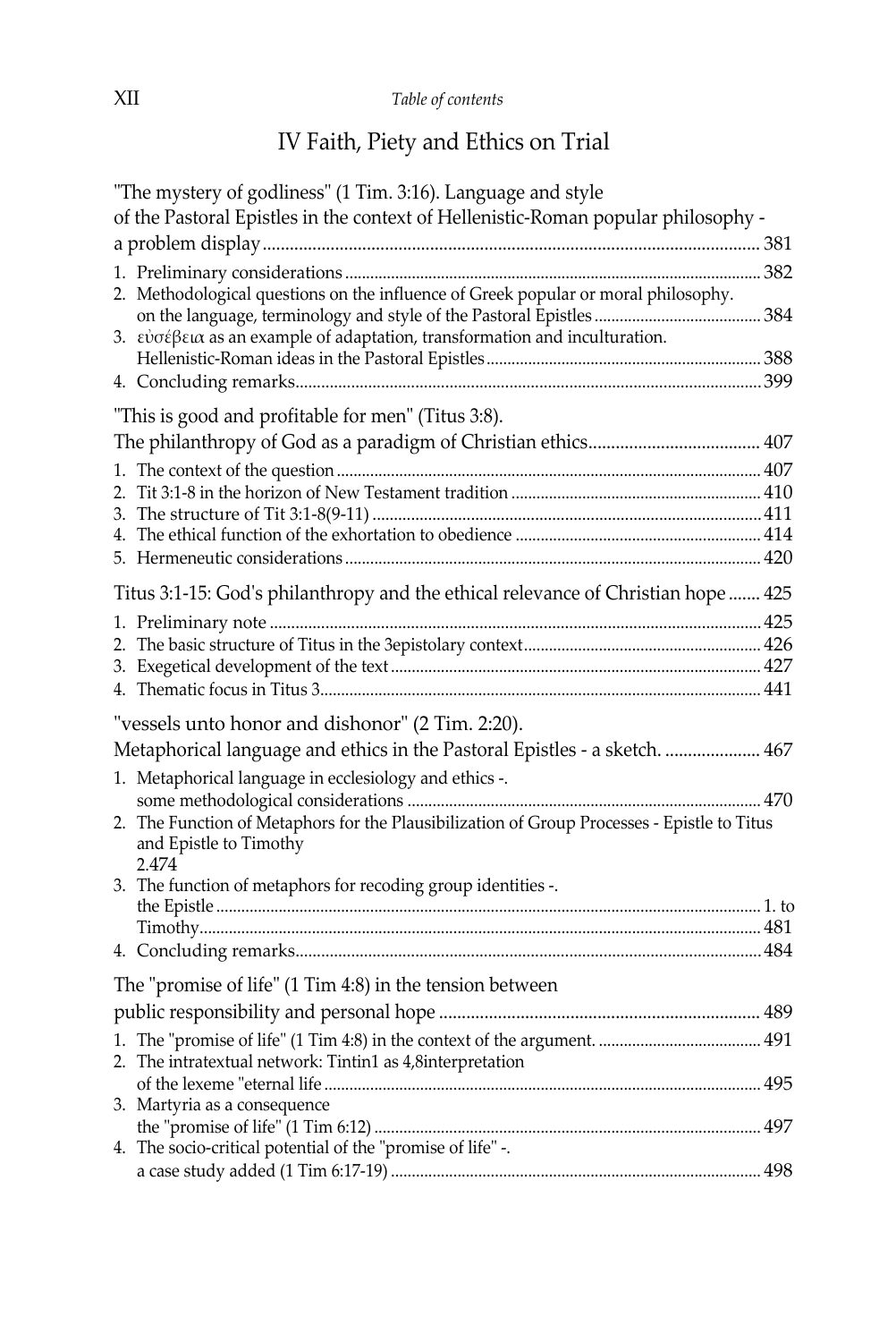## V Conclusion: Truth and ethos

| Ethics, Ethos and the Truth. A contribution to the question of the   |  |
|----------------------------------------------------------------------|--|
|                                                                      |  |
| 3. "Truth" as a guiding concept of ethos in the Pastoral Epistles506 |  |
|                                                                      |  |
| Register                                                             |  |
|                                                                      |  |
|                                                                      |  |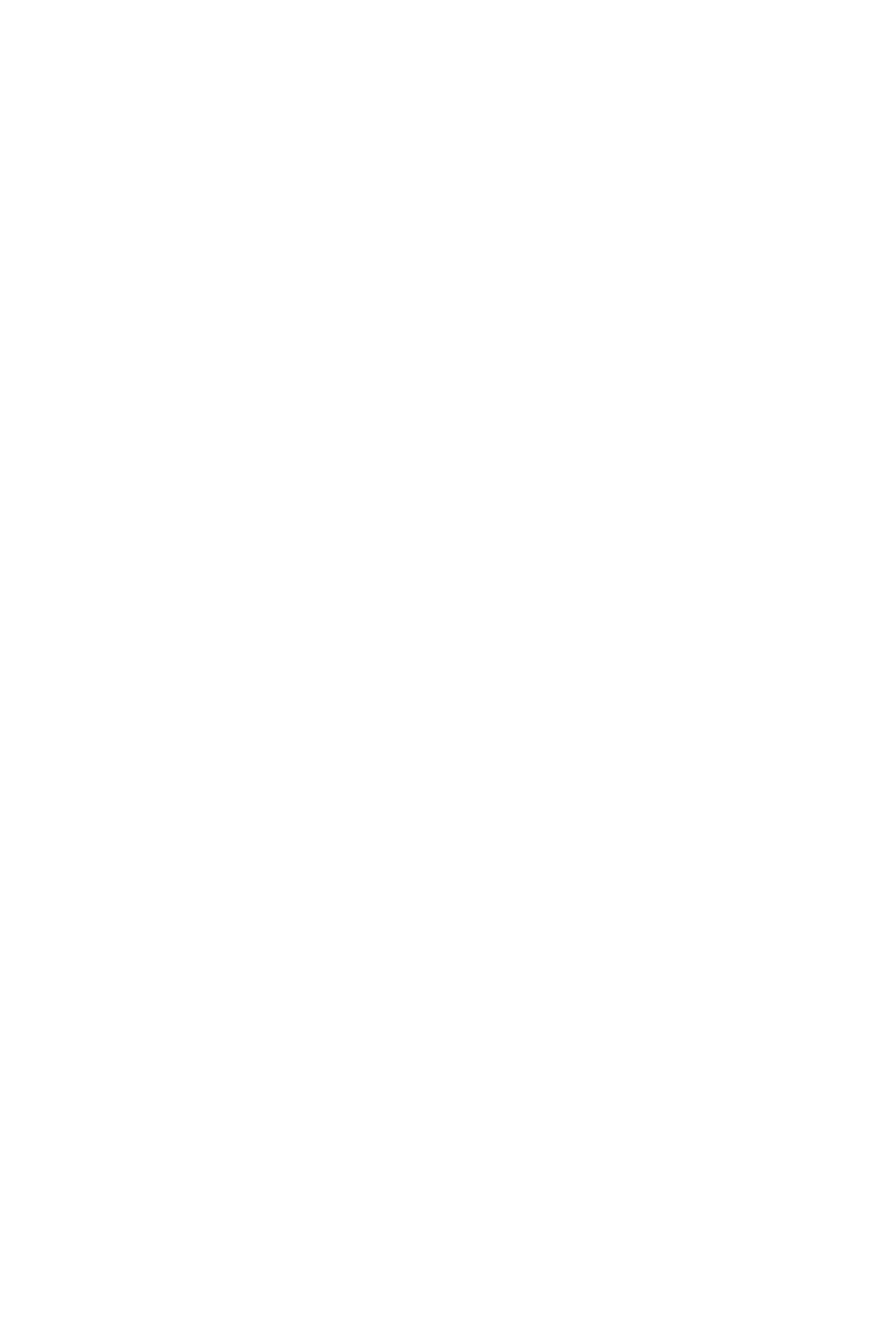## Abbreviations

The abbreviations are according to Siegfried M. Schwertner (ed.), IATG3 - Internationales Abkürzungsverzeichnis für Theologie und Grenzgebiete, Berlin/Boston <sup>3</sup>2014, and additionally according to Abkürzungen Theologie und Religionswissenschaft nach RGG4, Tübingen 2007. The abbreviations and sigla of the papyri are according to the Heidelberger Gesamtverzeich- ni[s \(http://www.papyri.info/browse/hgv/\).](http://www.papyri.info/browse/hgv/))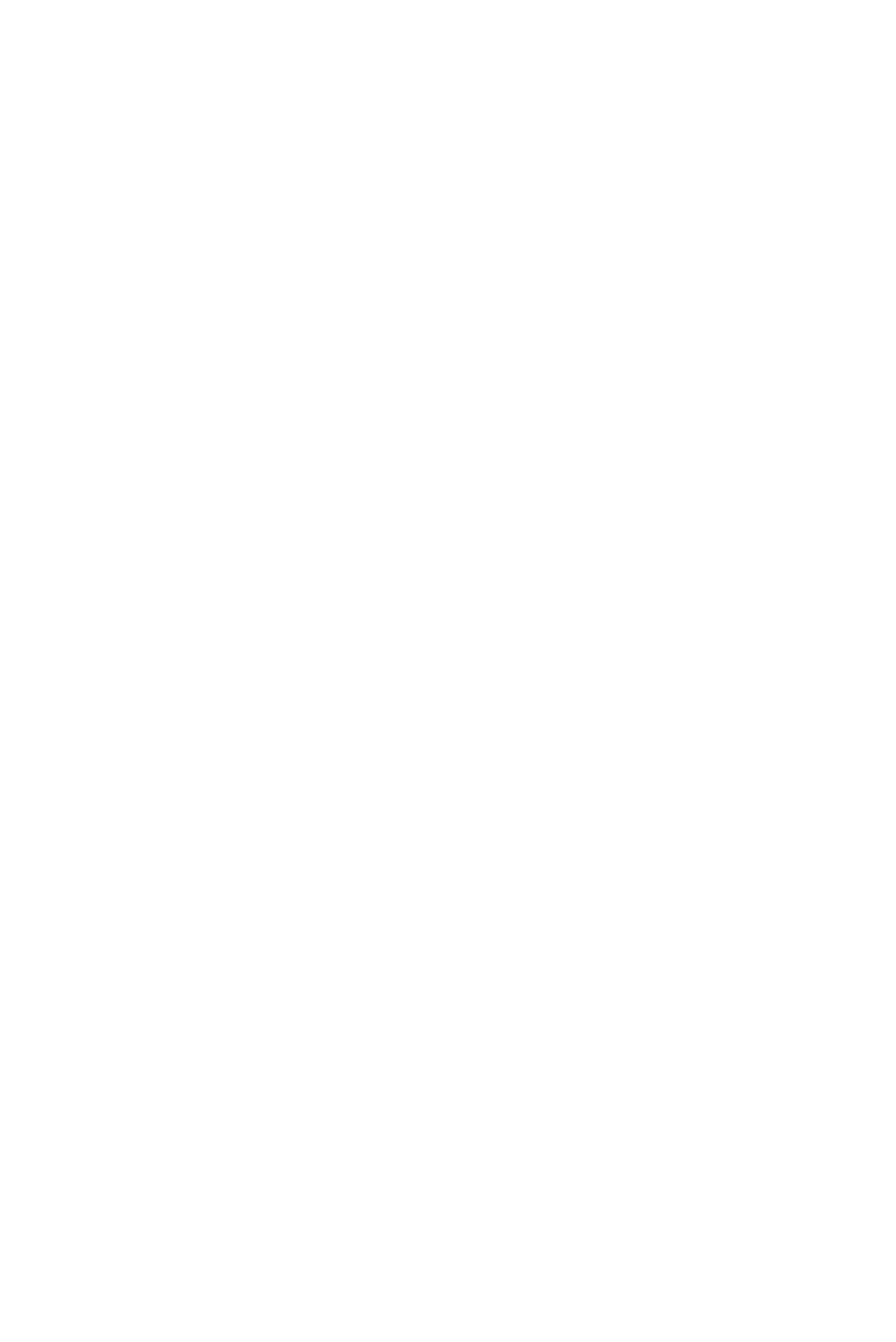## The Pastoral Letters and the legacy of Paul

#### An introduction

When more than 20 years ago I was asked to edit the Pastoral Epistles for the Handbook of Theology, I did not realize what an exciting adventure in research history I was about to embark on. At that time, I had not yet written a single line on the Pastoral Epistles, and my understanding of these rather marginal writings of the New Testament did not go significantly beyond the usual exam knowledge.

It was all the more astonishing to perceive the abundance of recent commentaries and monographs on the Pastoral Epistles already available at that time on the one hand, and at the same time the great discrepancy in the fundamental perspectives on these letters on the other hand, which could hardly be reconciled in their disparity. At that time, I was impressed not least by the sheer volume of the newer commentaries, which were often conceived in several volumes and, as a rule, with considerably more than up to500 more than pages1000, stood in what for me was an astonishing proportion to the comparatively modest size of the Pastoral Epistles themselves. It quickly became clear that the enormous interpretive effort was not only related to the fact that increasingly complex research discourses had to be mastered.<sup>1</sup> Rather, the increasing complexity of research in this field was also an indication that the historical and literary preconditions for understanding the Pastoral Epistles, as well as the methodological approaches to their interpretation, were by no means selfevidently capable of consensus. Thus the

"The "lateral entrants" into these discourses, also with regard to current research, impressively confirm Adolf von Harnack's judgment, now almost 100 years old: "No one has yet really solved the riddle that hovers over these letters, and it is unsolvable even with our historical tools.

<sup>&</sup>lt;sup>1</sup> An informative, balanced, and readable history of research in the sense of a problem history is offered by Michaela Engelmann, Unzertrennliche Drillinge? Motivsemanti- sche Untersuchungen zum literarischen Verhältnis der Pastoralbriefe (BZNW 192), Berlin 10- 117.2012,

<sup>2</sup> Adolf von Harnack, Die Briefsammlung des Apostels Paulus und die anderen vorkonstantinischen christlichen Briefsammlungen. Six Lectures in the History of Early Church Literature, Leipzig. 1926,14.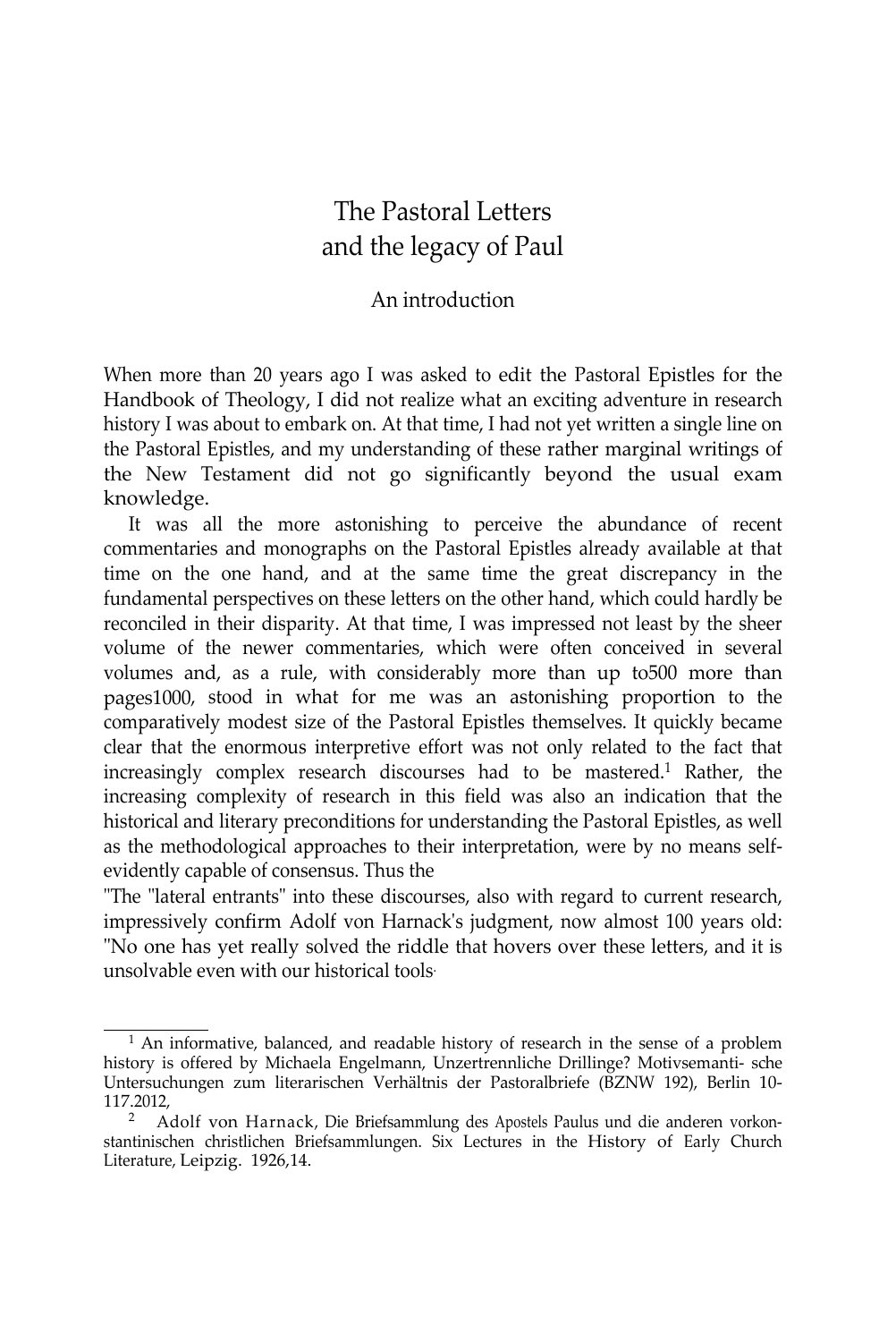The contributions collected here also echo this theme again and again.

Even if this insight has not changed much in view of the variety and contradictoriness of the interpretations of the Pastoral Epistles, it is obvious that research has not been discouraged by this. The essence of unsolved riddles is ultimately the constant stimulation of new attempts to solve them. In the best case, aspects can be gained even from false trails that do not lead to a satisfactory solution, which, when turned in other directions, lead further and broaden the perspectives of knowledge. In the end, Harnack will be right: The omnipresent limitations of historical research will not allow us to reach a secure and consensual judgment about what the Pastoral Epistles are, how and why they came into being, and how they relate to what else we know of that apostle to whom they are attributed. There will always be open questions, there will always be different ways of judging and interpreting details, depending on the conditions under which one looks at things. But this is ultimately no more than a historical truism. It is exciting, however, to get involved in the posed riddle, which in the meantime rather resembles a jigsaw puzzle with still too many only weakly contoured areas - and to try to draw out the contours in dialogue with as many innovative approaches as possible (completely this has become impossible in the meantime) and to put together the individual parts to a conclusive overall picture.

A basic prerequisite for any commentary is therefore to work through important texts, themes and theses in individual studies and - to remain in the metaphor - to put together those pieces of the puzzle that constitute the framework of the overall picture and thus represent the prerequisite for the continuous filling in of other, still unclear and unordered areas. It is in this light that the studies of the past years of my work with and on the Pastoral Epistles have emerged, and the most important of them are collected in this volume. The intention is not only to make the scattered contributions, some of which have appeared in less than prominent places, more easily accessible. Rather, it is also the intention to reflect the development of my perspective on the pastoral letters in the compilation of the contributions and thus perhaps to make them more plausible. In doing so, it is especially important for me to perceive the tension between Paul's legacy and what is described in research with the elusive term "Pauline tradition" and to understand the Pastoral Epistles as testimonies to this tension. The goal must always be to open the way to an understanding of these three letters that does them as much justice as possible. It cannot be a question of distinguishing between the theological "flights of fancy" of Paul in the Epistle to the Romans and the "baloney" of the Pastoral Epistles as an expression of a "significantly lower level of the whole way of thinking" - as Heinrich Julius Holtzmann, who was influential in the study of the Pastoral Epistles in the nineteenth century19., put it.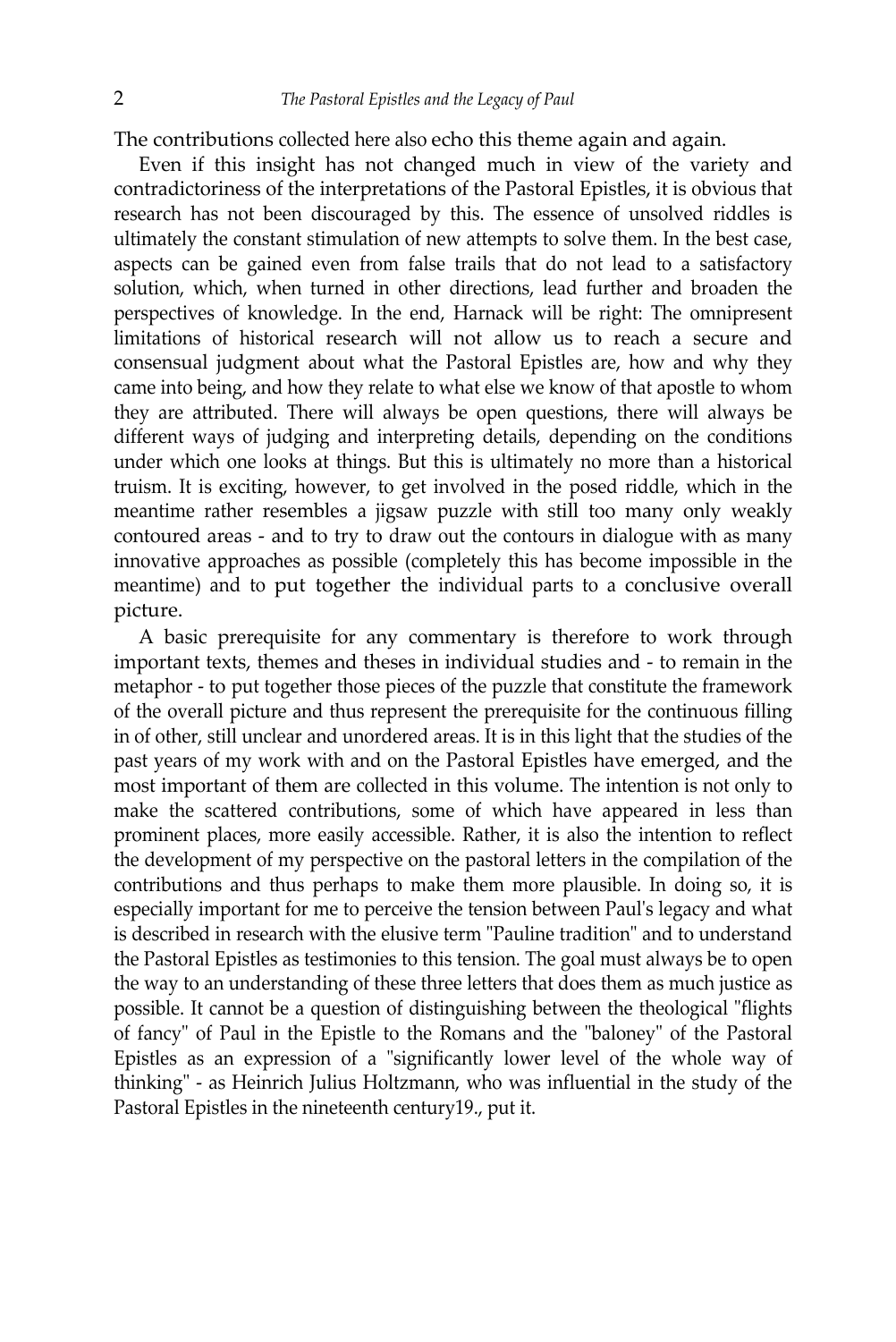The current tendencies in any case have become much more differentiated and allow for a new approach in the critical discourse. In any case, the current tendencies of research have become much more differentiated in the meantime and allow for a new approach in the critical discourse.

In my view, a decisive methodological prerequisite for an adequate view of the pastoral letters is to dissolve their all too close "kinship" (Holtzmann had spoken of "inseparable dillings"4) and to perceive the letters in their respective individual profiles. This has become a decisive perspective of the contributions collected here and is thematized in different ways in the separate evaluation and profiling of each of the three letters. It has been shown that fundamental problems of the theory of a literary *corpus pastorale, which has* become classical, dissolve when the Epistle to Timothy1. no longer represents the norm in terms of content and form, on the basis of which the other two letters are also to be interpreted.<sup>5</sup>

Furthermore, under these conditions, the option of a new reflection on the Pauline authorship of the Epistle to Timothy2. and the Epistle to Titus has opened up, because decisive problem constellations that arise primarily from the Epistle1. to Timothy are omitted. This presupposes or implies that the assertion of authenticity as well as of pseudonymity is not to be found in an as it were "dogmatic" way must apply equally to all three documents in each case,

<sup>3</sup> Cf. Heinrich J. Holtzmann, Die Pastoralbriefe, kritisch und exegetisch behandelt, Leipzig f1880,60. (for the complete quotation see below f48.).

 $4$  Op. cit, 7.

<sup>5</sup> The problem of this differentiation had already influenced research in the century19. (see 31- 50 below); cf. the assessment in Ferdinand Christian Baur, Die so- genannten Pastoralbriefe des Apostels Paulus aufs neue kritisch untersucht, Stuttgart/Tübingen f1835,4. (in discussion with Schleiermacher's study of Tintin1), which is worth quoting in some detail at this point: "With this, then, is automatically connected what is still to be considered here about the relationship of the first of these two letters to the other two. Although it is indisputable that these three letters are very similar and related in content and form, although some of the critical remarks that Schleiermacher asserted against the first can of themselves be applied to the other two, it cannot be denied that the first of these letters is, on the whole, different from the other two from a critical point of view, and the negative proof that Schleiermacher gave with respect to the first cannot be given in the same way with respect to the other two. If, therefore, more recent critics believe that they must claim the authenticity of these epistles as well, and thereby proceed from the view that the three epistles, as they belong together in the canon and have so much in common with one another in regard to content and form, must also stand and fall with one another in a critical respect, everything depends on how far they present us with relationships that we do not know how to reconcile with the time of the apostle as it is known to us from his other recognized authentic epistles. The first letter must give the safest point of view for this investigation. The more the basis of its apostolic authority is shaken, the greater must be the weight of any further evidence against its apostolic origin. If, however, in this letter we once see characteristics of a time that cannot be considered apostolic, then the other two letters, as far as we encounter the same characteristics in them, must also be placed under the same critical point of view."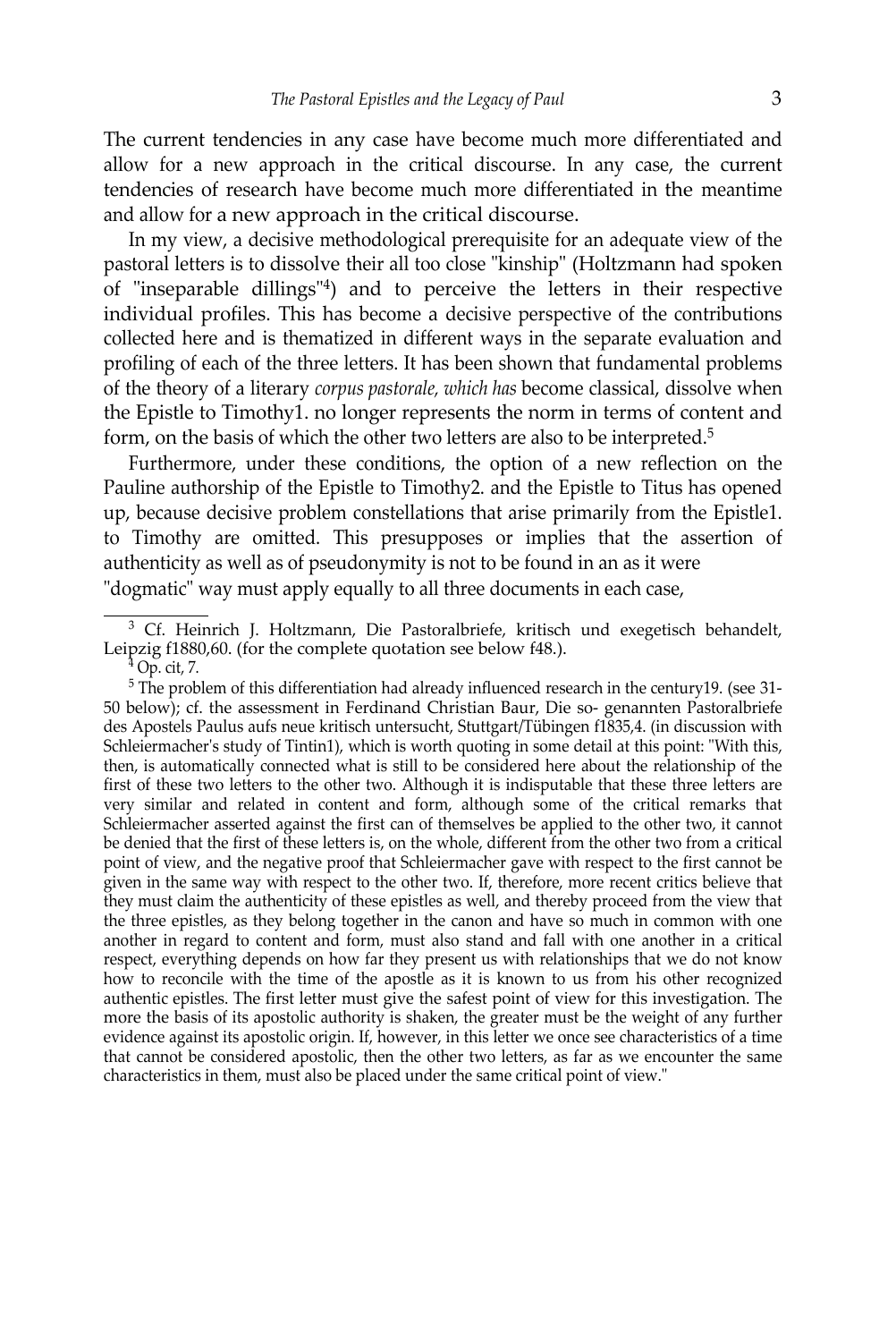but with the possibility that they can be assigned to different situations of origin. In this new perspective of an individual consideration - which in some aspects is not so new - and the accompanying possibility of differentiation with regard to authorship as well as literary-historical assessment, the 1st Epistle to Timothy not only clearly moves away from Paul himself, but also from the other two pastoral letters and can be quite plausibly placed in the anti-gnostic discourses of the 2nd century. The three pastoral letters as a whole have often been placed in this context, but in the end this could never be made convincingly plausible in this form. In contrast, the Epistles to Titus and Timothy2. can be placed in the late phase of Paul's effectiveness, not as fictional and literarily coherent constructions, but as naturally incomplete excerpts from a time in the apostle's life when his conflict with the opposing forces against his missionary work in Jerusalem had escalated and ultimately led to his death in Roman captivity. Against this background, the Letter to Titus proves to be a mandate that legitimizes the Pauline co-worker with a concrete and temporary task in the context of the Rome journey out of a situational necessity. In a corresponding way, the

2. The Epistle to the Second Timothy is to be understood not only literarily, but also in reality as a legacy of the apostle. In contrast to the completely different, linguistic-pseudepigraphical "legacy" in the form of the Epistle to the Ephesians6 , this Epistle remains underdetermined in its content of Pauline theology. But in a quite different way, in keeping with the genre, it takes Paul's disciple Timothy-and through him communicates to other people of his and subsequent generationsthe duty to faithfully preserve and boldly proclaim Paul's gospel (2 Tim 2:8: "according to *my* gospel"; cf. Rom 2:16) as "tradition" (παραθήκη, 1:14) in view of the apostle's death. It is obvious that this commission includes a reception and cultivation of Paul's proclamation that is "in keeping with the Gospel", as Paul had reflected on it in detail not too long before, for example in the Letter to the Romans, and which becomes all the more important in view of his current situation in the conflict with Jerusalem.

For the letter to 1 Timothy, on the other hand, the concept of "delivery" gains a different, derived meaning under changed historical conditions. Paul's "legacy" is now concentrated here in the confession of the "church of God" (3:15 f.) and its organizational structures, which have the specific function of preserving this confession in the face of its questioning by "heterodox teachers" (ἑτεροδιδασκαλεῖν, 1:3; cf. 6:3). In light of Paul's legacy to his confidant in the 2nd Epistle to Timothy, the 1st Epistle to Timothy, in its fictional address to this same disciple, represents a consistent and, in the apostle's sense, legitimate form

<sup>6</sup> Cf. for example Michael Gese, Das Vermächtnis des Apostels. The Reception of Pauline Theology in the Letter to the Ephesians (WUNT II/99), Tübingen. 1997.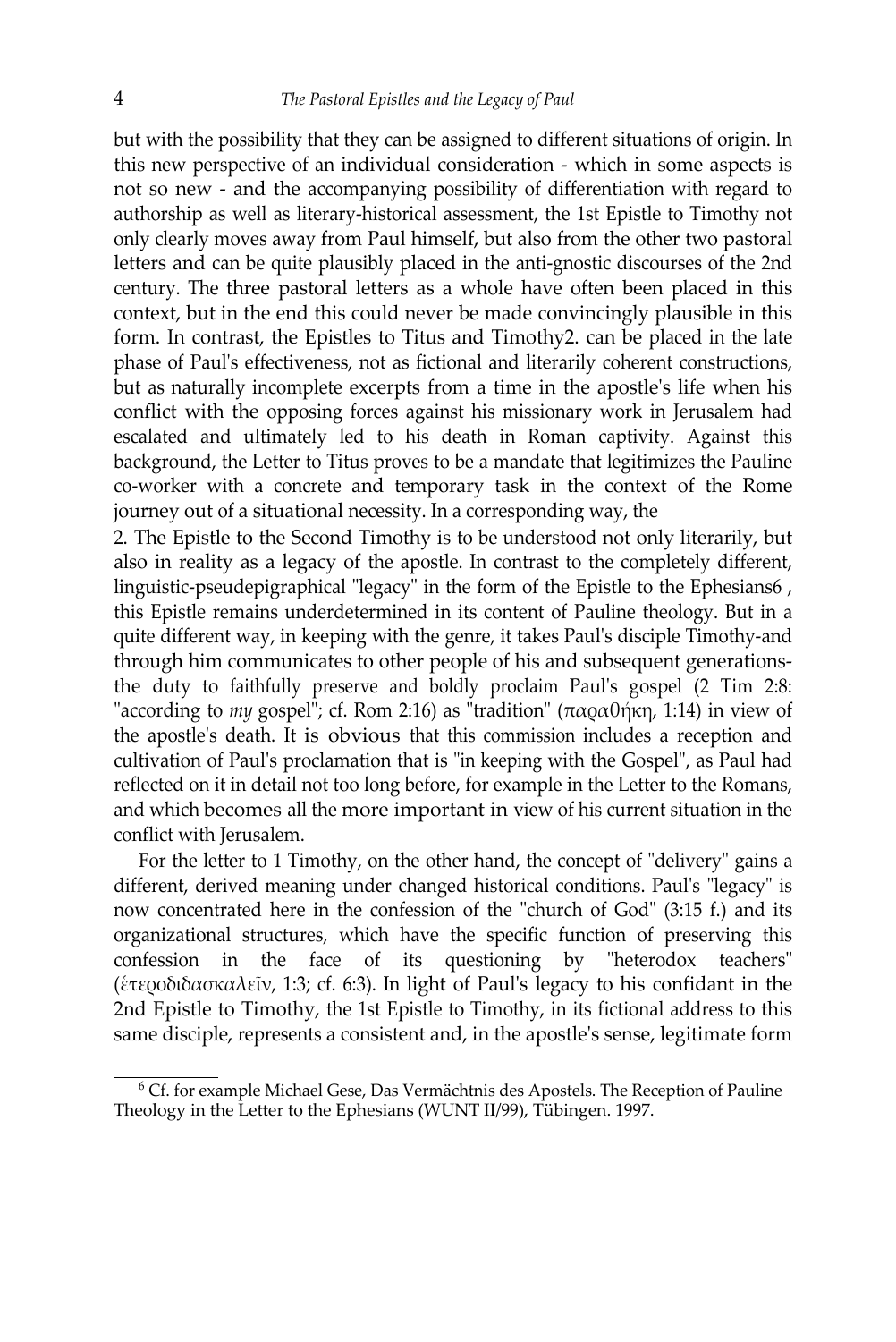of Paul's reception in view of the new challenges, also and especially in what he (supposedly or actually) distances himself from the "original" Paul. Hermeneutically as well as developmentally, this is a necessity within a Pauline group in Ephesus<sup>7</sup> that can presumably be quite clearly demarcated in terms of sociology of religion, and which Paul himself would not have avoided.

The title of this short introduction as well as the title of the volume are therefore deliberately formulated: "The Pastoral Epistles *and* the Legacy of Paul. To understand them *as the* or a legacy of the apostle,<sup>8</sup> would not be appropriate because of the necessary differentiations. The legacy of the apostle is manifold, both in terms of himself and the reception of his writings and his theological ideas. The pastoral letters, each with their own profile, already represent different dimensions of this legacy. They stand in a different relationship to Paul and therefore also in a certain relationship to each other; it is important to do justice to this in the interpretation and in the overall understanding.

At this point, a conceptual aspect needs to be reflected and clarified. Due to the necessary differentiations and the questioning of a coherent literary conception of the pastoral letters, it has occasionally been problematized whether the term "pastoral letters" is still suitable as a designation for the three letters. The question is quite justified, and the cautious formulation of the "so-called pastoral letters" in the title of an appendix, for example, goes back to corresponding reservations of an editor. It must be kept in mind, however, that the term does not originate in connection with the *corpus pastorale theory,* but is derived from the pastoral characteristic of the apostle's personal letters to his co-workers. 9 The *pastoral profile* is neither dependent on literary theories nor on authorship attributions, but emphasizes a functional determination of the letters. Since the contributions of this volume are more often concerned with a relational determination of the three "pastoral" letters, the term "pastoral letters" is used in this functional way when referring to all three writings.

<sup>&</sup>lt;sup>7</sup> Cf. Paul Trebilco, The Early Christians in Ephesus from Paul to Ignatius (WUNT 166), Tübingen 2004, esp. 197-236, who assumes "that there may have been in Ephesus, from sometime between 80-100 CE for at least some period of time, a separate identifiable group which had its roots in the Pauline tradition, but which developed new dimensions of belief and behavior" (235).

<sup>&</sup>lt;sup>8</sup> Cf. e.g. Eduard Lohse, Das apostolische Vermächtnis - Zum paulinischen Charakter der Pastoralbriefe, in: Wolfgang Schrage (ed.), Studien zum Text und zur Ethik des Neuen Testaments. FS H. Greeven (BZNW 47), Berlin u. a. 1986, 266-281; Lorenz Oberlinner, Die Pastoralbriefe. Erste Folge, Kommentar zum ersten Timotheusbrief (HThK XI/2), Freiburg i. Br. u. a. XXVII1994,.

<sup>&</sup>lt;sup>9</sup> Cf. Hermann von Lips, Von den "Pastoralbriefen" zum "Corpus Pastorale". Eine Hallische Sprachschöpfung und ihr modernes Pendant als Funktionsbestimmung dreier neutestamentlicher Briefe, in: Udo Schnelle (ed.), Reformation und Neuzeit. 300 Jahre Theologie in Halle, Berlin/New York 49-711994,.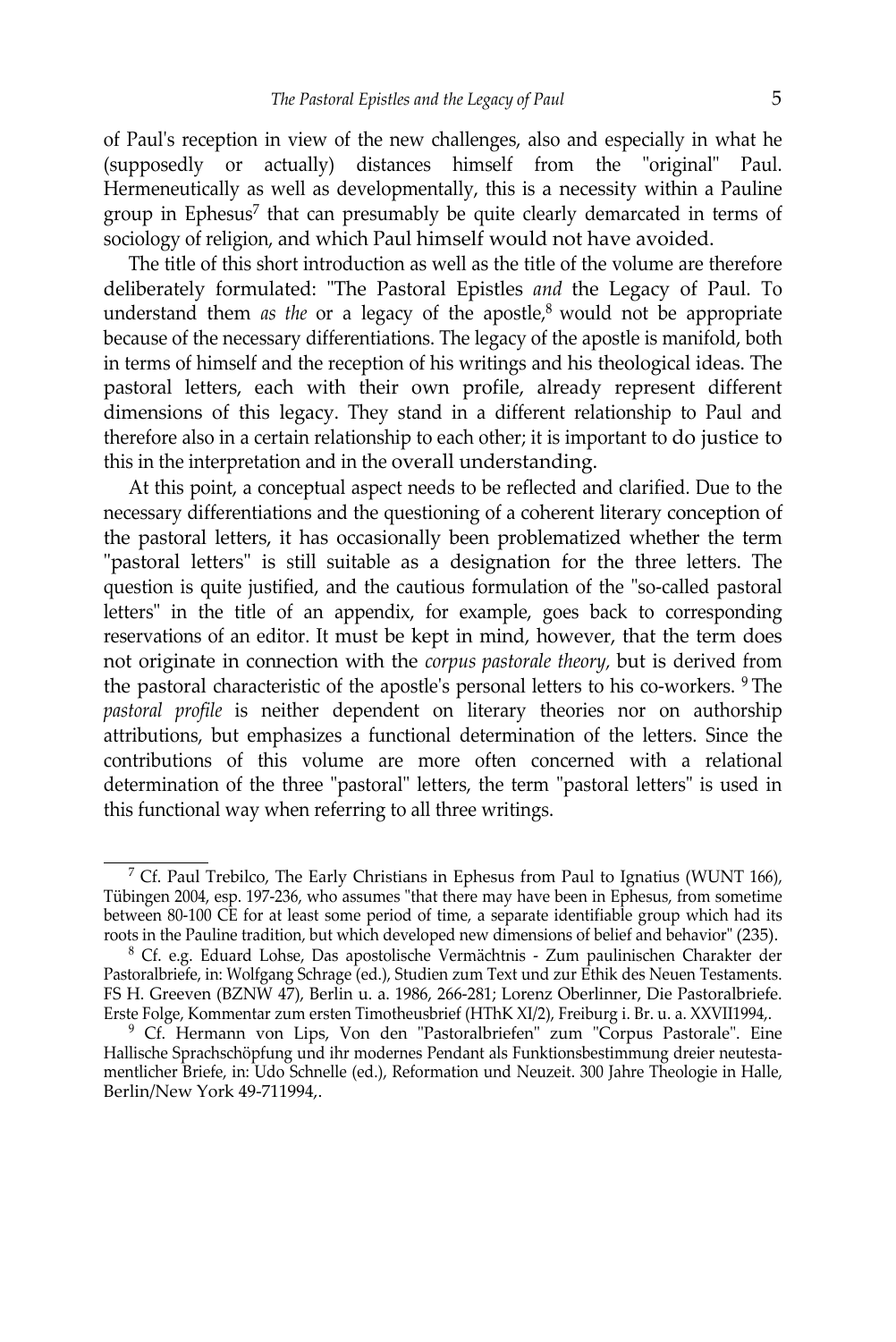The concept of the anthology in the compilation of the selected studies results from the outlined overall perspective on the Pastoral Epistles. Each contribution, of course, reflects the respective discourse situation, so that a certain path of the development of my work on the Pastoral Epistles also remains traceable. The principle of order, however, is not a simple chronological sequence of the contributions in the order in which they were written. Rather, they are arranged in four thematic headings under factual logical aspects.

A first section is devoted to "Perspectives of Research" and begins with that article in the Theologische Literaturzeitung which questioned the consensus of research on the basis of some recent commentaries, a contribution which was quite widely received in different ways. The discussion of the complex research situation on the Pastoral Epistles very soon had to revolve around the question of pseudepigraphy, which is discussed in detail in the second contribution and against the background of classical and more recent contributions on the subject. A differentiated view of this question has proven to be an essential basic prerequisite for the evaluation of the Pastoral Epistles - a problem area that has rightly become the subject of critical discourse again in more recent times. The third study already represents an advanced state of work and programmatically presents my own perspective on the Pastoral Epistles as individual writings to be distinguished from one another, which - as already indicated above - enables a differentiated position on the question of authenticity beyond the usual alternatives. In this context, the essay offers at the same time some highlight-like interpretations of certain authoritative thematic fields that illustrate this perspective and that will be treated in more detail in separate studies. In this context, a contribution is added that exemplifies the importance of documentary papyri as evidence of ancient everyday culture for the interpretation of the Pastoral Epistles in particular. In terms of research history, this specific perspective is not only informative for the discussion of the genre question of the Pastoral Epistles, but also materially fruitful for a differentiated semantic determination of formative concepts (e.g. πίστις) and disputed terms (e.g. διπλῆ τιμή). Finally, the first part concludes with a critical discussion of the commentaries on the Pastoral Epistles in the CEC series-a chapter from the history of research that is as exciting as it is largely unknown. Exciting because the widely forgotten commentaries by Johannes Eduard Huther (1807-1880) and Karl Philipp Bern- hard Weiß (1827-1918) were written in a period marked by the first attempts of critical research to interpret the Pastoral Epistles as pseudonymous writings, while Huther and Weiß themselves adhered to their authenticity and critically engaged with the pseudepigraphical perspectives at a high level.

The second section deals with the relationship between "Pauline history and Pauline reception" in the sense described above. In two contributions the attempt is made to trace the last phase of Paul's history, as it is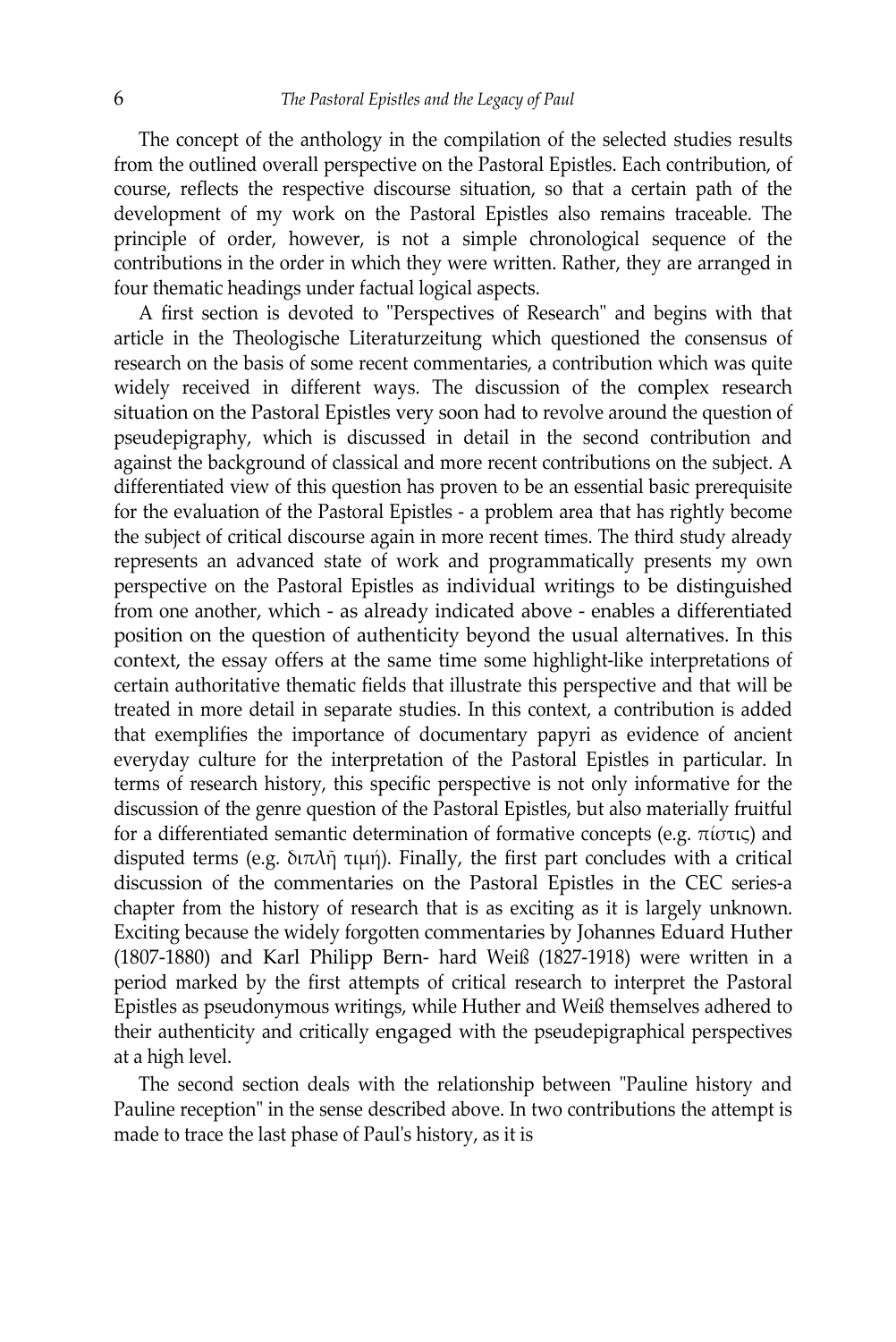The relationship to the Lucan account in the Acts of the Apostles is at the same time under scrutiny. It is especially interesting to note that this construction of history must remain plausible even under pseudepigraphical conditions, an insight that has begun to play a greater role in recent research.<sup>10</sup> The 1st Epistle to Timothy, however, does not offer any further material in this regard and will therefore be examined primarily from the perspective of Paul's reception.

The third part of the volume "Gemeinde zwischen Anspruch und Wirklichkeit" (congregation between claim and reality) gathers studies on ecclesiological topics which, on the one hand, fundamentally concern the understanding of congregation and, on the other hand, analyze and present in a special way the pro- file of or the handling of deviant teachings and "heterodox teachers" (1 Tim 1:3) as well as the corresponding ecclesiological implications. This area includes questions of the understanding of Scripture as well as the historical connections to the Hellenistic-Roman world, Judaism and Gnosticism, which have repeatedly occupied research in various ways.

Finally, in the fourth part, aspects of faith and piety are thematized in five contributions from an ethical perspective. Here, the connections of the Pastoral Epistles to ancient moral philosophy play a special role, whereby the Epistle to Timothy1. also clearly stands out in this respect. The volume concludes with a contribution which, in the area of tension between "ethics", "ethos" and "truth", once again takes a look at the question of the individual profile of the three letters.

It is in the nature of such a conception that some topics and their development in detail sometimes overlap and that some of what was originally written in different contexts is also repeated, since the contributions must remain individually readable and receivable. For the purpose of republication, however, they have been formally standardized, linguistically improved, their content made more precise, and sometimes - albeit very sparingly - supplemented or updated by bibliographical references; and, of course, errors have been corrected. Cross-references between the contributions have also been inserted in a receptionoriented manner, where it seemed sensible to do so in order to make thematic links and additions more recognizable and tangible. A complete list of literature has been omitted; instead, each contribution is accompanied by its own bibliography of the literature used therein, which facilitates the separate reception of each study, especially in electronic format. A compilation of English abstracts for the contributions is intended to facilitate orientation in terms of content, especially for non-German-speaking readers.

<sup>&</sup>lt;sup>10</sup> Cf. the in many respects stimulating study by Timo Glaser, Paulus als Brief- roman erzählt. Studies on the Ancient Epistolary Novel and its Christian Reception in the Pastoral Epistles (NTOA/StUNT 76), Göttingen. 2009.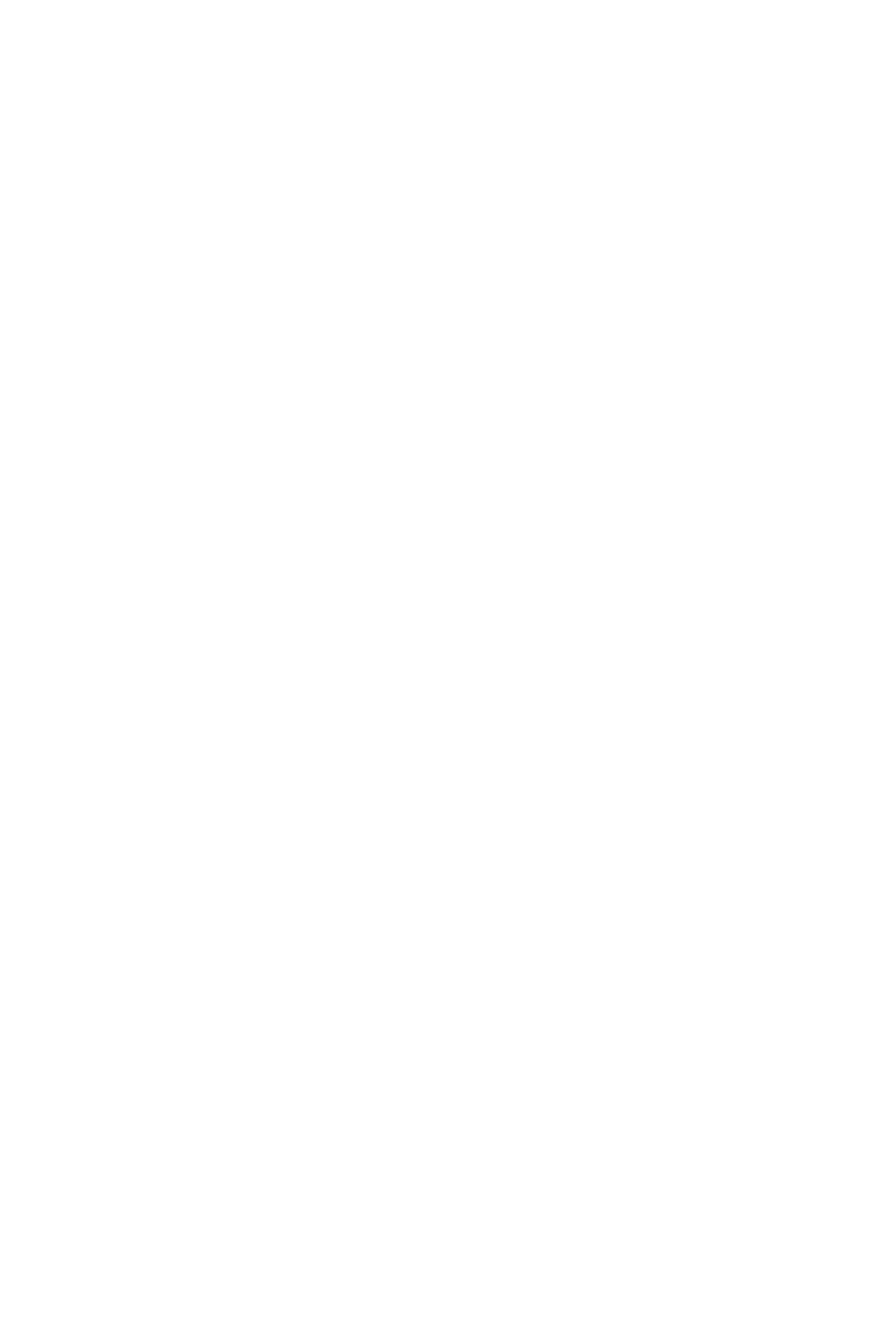I Prospects for research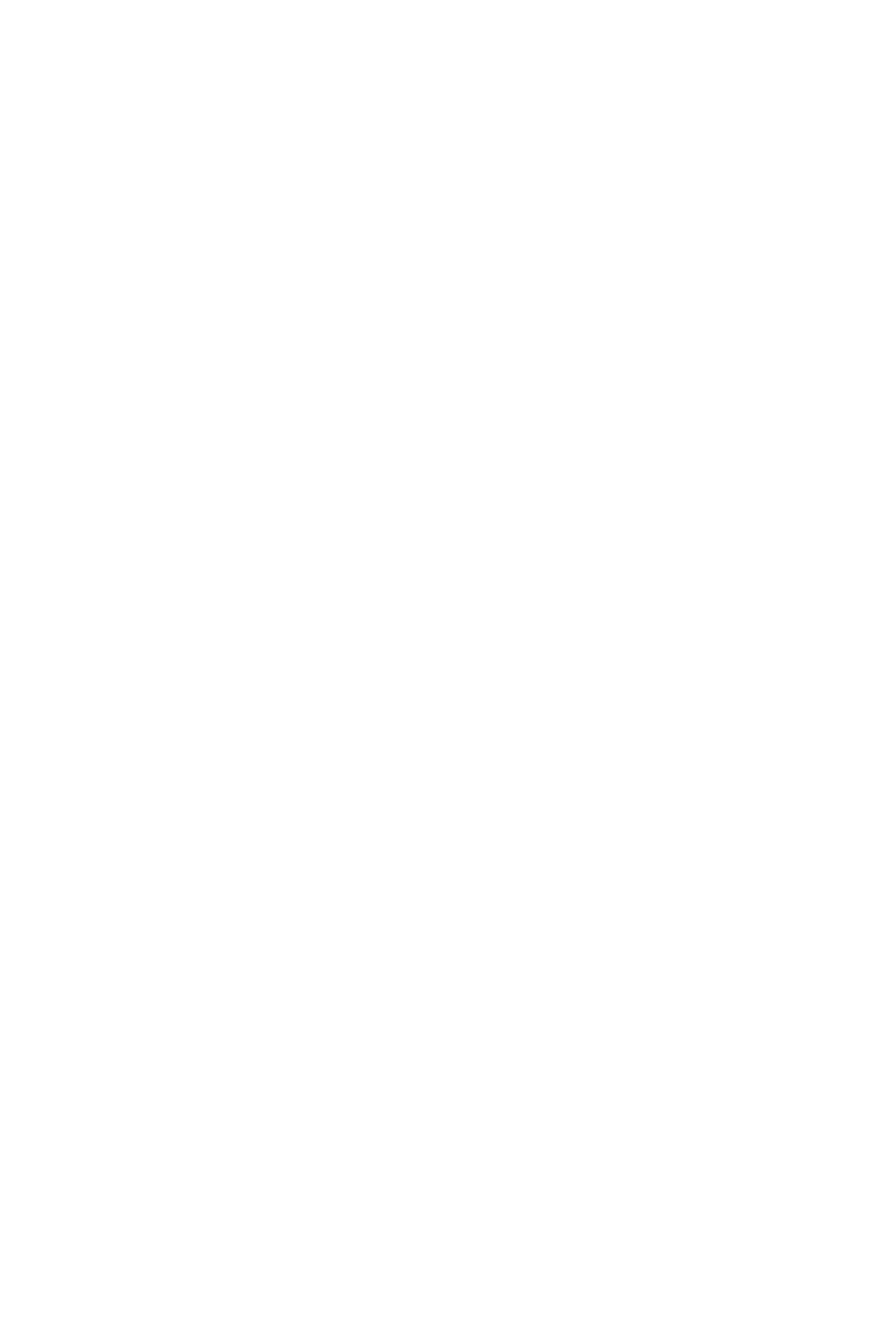## Biblical passages register

#### 1. Bible

<span id="page-27-0"></span>

|             | 1.1 Old Testament (incl. Apocrypha) |              |              |
|-------------|-------------------------------------|--------------|--------------|
| Genesis     |                                     | Ezra         |              |
| 2,7         | 367, 369                            | 1-10173      | , 282, 482   |
|             | 26,5308                             |              |              |
| 28,17       | 173,282, 482                        | Nehemiah     |              |
|             |                                     | $1-13$       | 482          |
| Exodus      |                                     |              |              |
|             | 15,26308                            | Esther       |              |
| 23,19       | 173,282, 482                        |              | 8,12443      |
|             | 24,12308                            |              |              |
| 34,26       | 173,282, 482                        | Judith       |              |
|             |                                     |              | 13,1193      |
| Leviticus   |                                     | Tobit        |              |
|             | 4,13308                             |              |              |
| Numbers     |                                     | 14,7         | 173,282, 482 |
|             | 35,30164                            | 1. Maccabees |              |
|             |                                     |              | 2,60196      |
| Deuteronomy |                                     |              | 4,19308      |
| 6,1 f.      | 308                                 | 15,23        | 299          |
| 23,19       | 173,282, 482                        |              |              |
|             | 25,4166,263                         | 2. Maccabees |              |
| 28,13       | 308                                 | 4,11         | 443          |
| 32,20       | 437                                 | $4,24$ f.    | 109          |
|             |                                     | 4,25         | 113          |
| Joshua      |                                     | 6,22         | 443          |
| 9,23        | 173,282, 482                        | 9,27         | 443          |
|             |                                     | 15,28        | 193          |
| 1. Samuel   |                                     |              |              |
|             | 17,                                 | 3. Maccabees |              |
| 37195       |                                     |              | 3,3415       |
|             |                                     |              | 3,15443      |
| 1. Kings    |                                     |              | 443          |
| 5,17-19     | 173,282, 482                        | 3,18         |              |
| 8,17-20     | 173,282, 482                        | 3,20<br>3,29 | 443<br>366   |
| 1. Chronik  |                                     | 5,44         | 193          |
| 9,27        | 173,282, 482                        | 5,12         | 443          |
| 22          | 173,282, 482                        | 9,32         | 397          |
| 28          | 173,282, 482                        | 10,11        | 397          |
|             |                                     |              |              |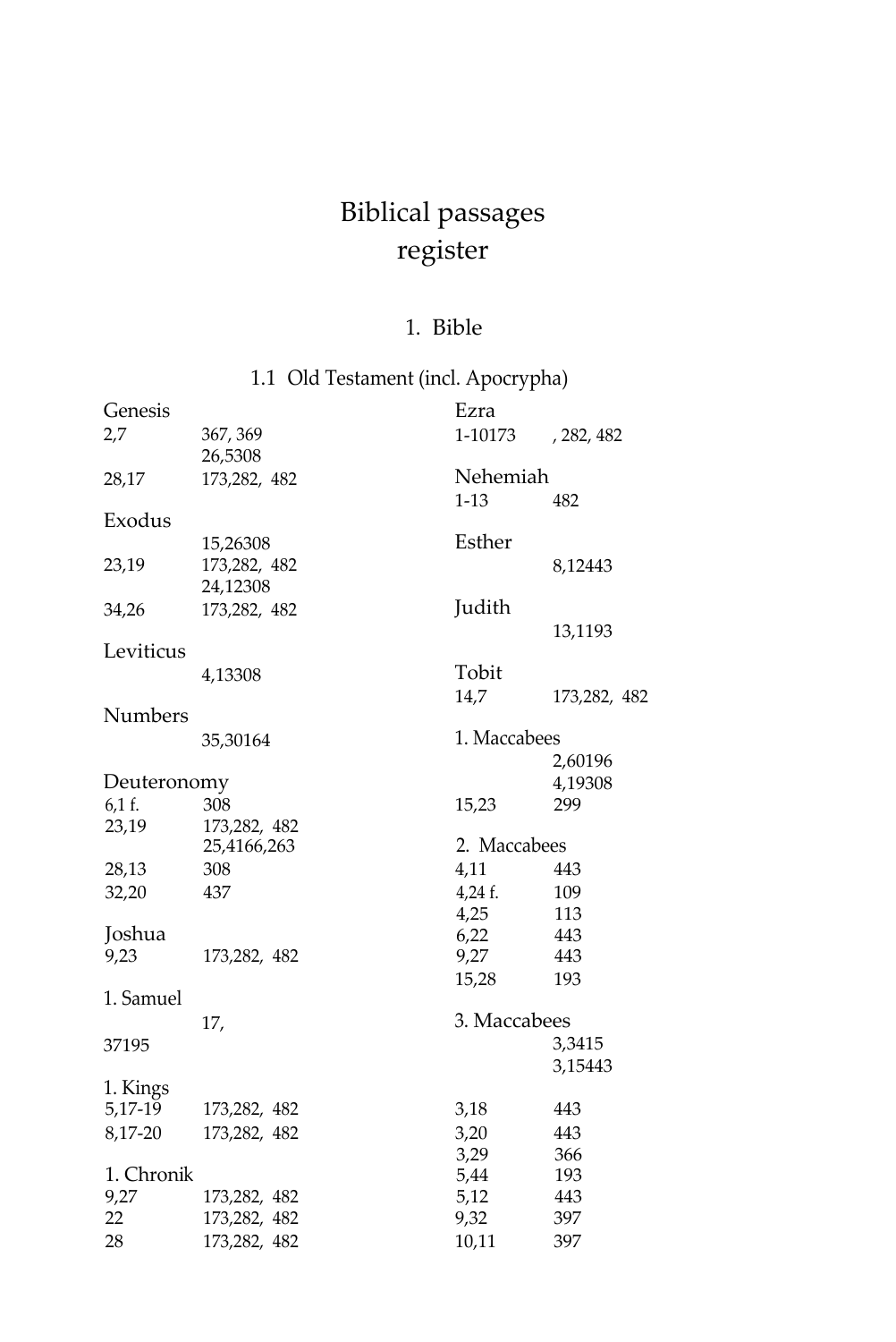| 536             |                   | <b>Biblical passages</b> |          |              |
|-----------------|-------------------|--------------------------|----------|--------------|
| 4. Maccabees    |                   | register                 | Amos     |              |
|                 | 16,9226           |                          | 3,12     | 196          |
| Psalms          |                   |                          | Micah    |              |
| $7,2$ f.        | 195               |                          | 4,2      | 173,282, 482 |
| 21,22           | 195               |                          |          |              |
| 33,20           | 224               |                          | Joel     |              |
| 34,17           | 195               |                          | 1,13-16  | 173,282, 482 |
| 34,20           | 224               |                          |          |              |
| 42,5            | 173,282, 482      |                          | Zefanja  |              |
| 52,10           | 173,282, 482      |                          | 2.5f.    | 301          |
| 55,15           | 173,282, 482      |                          |          |              |
| 84,11           | 173,282, 482      |                          | Haggai   |              |
| 86,11           | 506               |                          | 1,14     | 173,282, 482 |
| 90,13           | 195               |                          |          |              |
| 92,14           | 173,282, 482      |                          | Isaiah   |              |
| 95,7-11         | 371               |                          | 2,3      | 173,282, 482 |
| 118             | 308               |                          | 24,15 f. | 397          |
| 135,2           | 173,282, 482      |                          | 33,5f.   | 397          |
|                 |                   |                          | 49,6     | 199 f.       |
| Odes of Solomon |                   |                          | 66       | 199          |
|                 | 2,20437           |                          | 66,19    | 199          |
|                 |                   |                          | 66,20    | 199          |
| Proverbs        |                   |                          |          |              |
| 1,7             | 397               |                          | Jeremiah |              |
| 7,1 f.          | 308               |                          | 35,4     | 173,282, 482 |
| 24,21           | 415               |                          |          |              |
| 25,22           | 344               |                          | Baruch   |              |
|                 |                   |                          | 3,24     | 173,282, 482 |
|                 | Wisdom of Solomon |                          |          |              |
| 1,6             | 443               |                          | Ezekiel  |              |
| 5,20-22         | 297               |                          | 10,19    | 173,282, 482 |
| 6,5             | 297               |                          | 11,1     | 173,282, 482 |
| 7,21-27         | 368               |                          | 11,5     | 282, 482     |
| 7,23            | 443               |                          | 25,16    | 301          |
| 11,10           | 297               |                          | 30,5     | 301          |
| 12,9            | 297, 443          |                          |          |              |
| 18,15           | 297               |                          | Daniel   |              |
|                 |                   |                          | 1,2      | 173,282, 482 |
| Jesus Sirach    |                   |                          | 4,26     | 91,235, 459  |
| 11,17           | 397               |                          | 5,3      | 173,282, 482 |
| 20,19           | 308               |                          | 6        | 196          |
| 23,27           | 308               |                          | 6,21     | 196          |
| 27,10           | 506               |                          | 6,28     | 196          |
| 32,23 f.        | 308               |                          |          |              |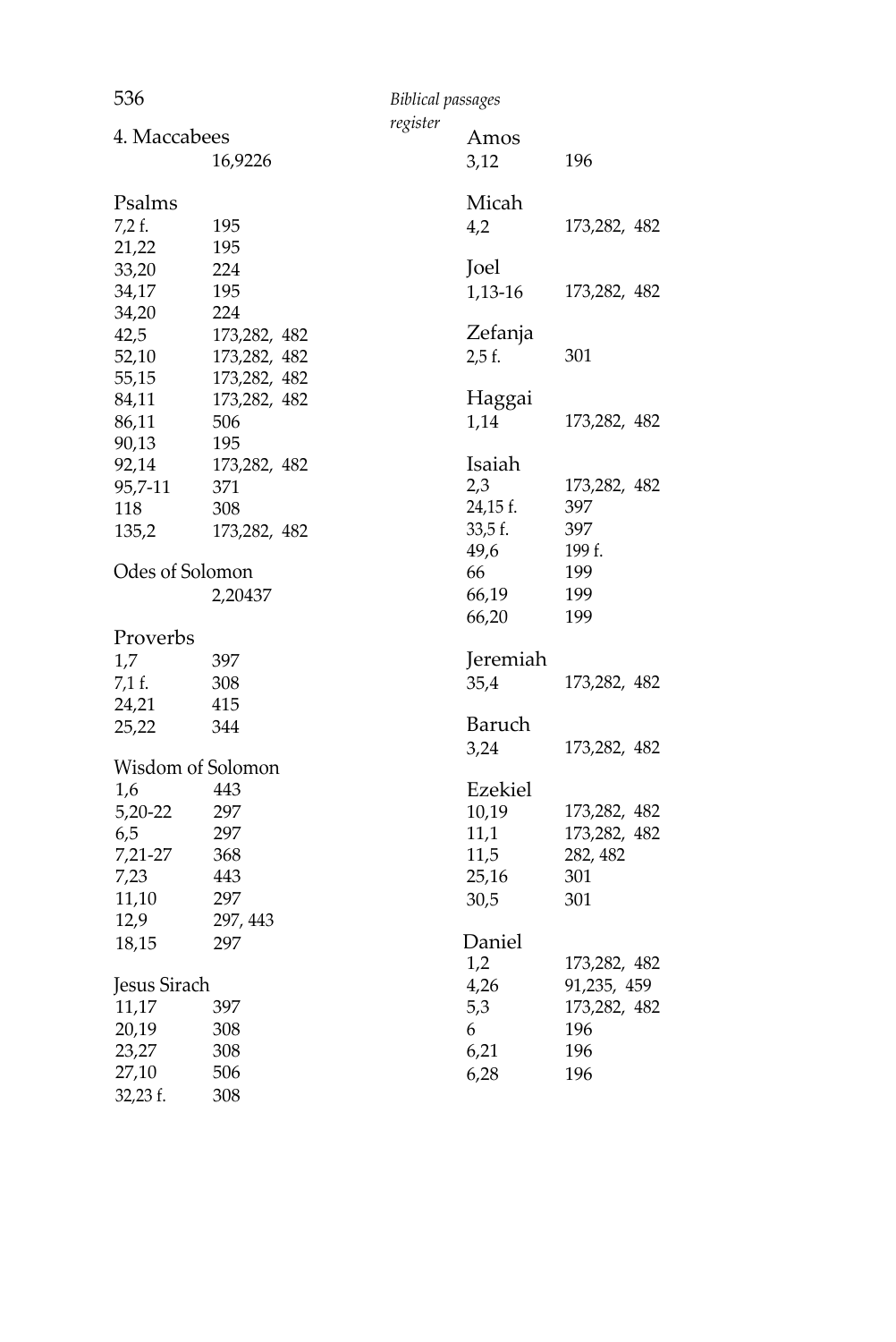1.2 New Testament

| Matthew  |              | Acts of the Apostles |                      |
|----------|--------------|----------------------|----------------------|
| 10,10    | 263          | 1,1                  | 191, 221             |
| 15,13    | 309          | 1,8                  | 199 f.203,, 207      |
| 16,26    | 436          | 2,11                 | 89,232 f., f299,456. |
| 19,28    | 434          | 5,29                 | 451                  |
| 20,28    | 263          | 5,32                 | 451                  |
| 22,35    | 232, 439     | 5,34                 | 255, 322             |
|          |              | 6,12                 | 193                  |
| Markus   |              | 6,14                 | 505                  |
| 2,17     | 170          | 7,60                 | 195                  |
| 2,26     | 173,282, 482 | 8,27                 | 264                  |
| 10,45    | 263          | 9,15                 | 197                  |
| 12,36    | 371          | 9,30                 | 204                  |
| 15,2     | 497          | 10,45                | 298                  |
|          |              | 11,2                 | 298                  |
| Luke     |              | 11,22                | 352                  |
| 1,9      | 505          | 12,12                | 222                  |
| 1,25     | 264          | 12,25                | 222                  |
| 2,42     | 505          | 13-14                | 224                  |
| 4,39     | 193          | 13-28                | 227                  |
| 5,17     | 255, 322     | 13,38 f.             | 237                  |
| 6,4      | 173,282, 482 | 13,47                | 199 f., 207          |
| 7,24     | 261          | 14:20b-21a           | 224                  |
| 7,30     | 439          | 15                   | 235                  |
| 9,25     | 436          | 15,1                 | 505                  |
| 9,52     | 261          | 15,9-11              | 237                  |
| 10,7     | 263          | 15,37-39             | 222                  |
| 10,25    | 439          | 16                   | 219,226,228 f.       |
| 11,41b   | 299          | $16,1-3$             | 225                  |
| 11,45 f. | 439          | 16,1                 | 227 f.               |
| 11,52    | 439          | 16,2                 | 227                  |
| 12,11    | 413, 429     | 16,6                 | 21                   |
| 12,42    | 260          | 16,15                | 91,235, 459          |
| 14,3     | 439          | 16,21                | 505                  |
| $16,1-8$ | 260          | 17,5                 | 193                  |
| 19,10    | 170          | 17,30                | 168                  |
| 20,20    | 413, 429     | 18,2                 | 222                  |
| 22,39    | 505          | 18,18                | 222                  |
| 23,34    | 195          | 18,23                | 21                   |
|          |              | 18,24-19,1           | 440                  |
| John     |              | 18,24-28             | 222                  |
| 1,18     | 264          | 18,26                | 222                  |
| 3,5      | 434          | 19                   | 223                  |
| 3,21     | 264          | 19,21                | 201, 207             |
| 18,33-37 | 497          | 19,22                | 222                  |
| 19,40    | 505          | 19,33                | 222                  |
|          |              | 20                   | 207                  |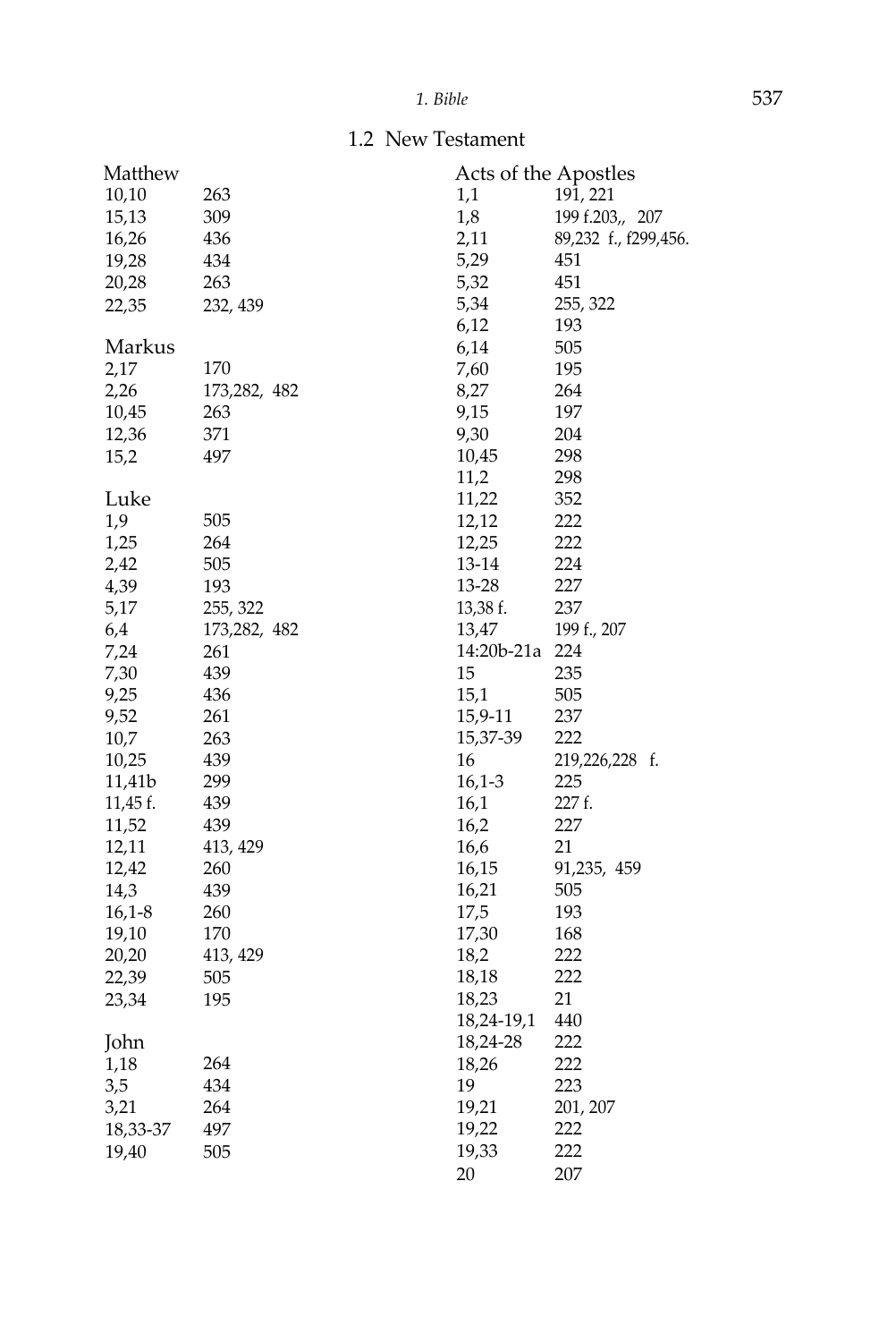| 538         |                              | <b>Biblical passages</b> |               |                  |     |
|-------------|------------------------------|--------------------------|---------------|------------------|-----|
|             |                              | register                 | 28,25-27      | 196              |     |
| $20,3-5$    | 132                          |                          |               |                  |     |
| 20,4        | 89,222,231,438<br>f.         |                          | 28,30         | 207, 236         |     |
| 20,17-38    | 230                          |                          | 28,31         | 207, 237         |     |
| 20,18       | 230                          |                          |               |                  |     |
| 20,24 f.    | 189 f., 207                  |                          | Roma          |                  |     |
| 20,35 f.    | 230                          |                          | $1-\hat{h}$ s | 168              |     |
| 21,21       | 505                          |                          | 1             | 506 f.           |     |
| 21,29       | 222                          |                          | $1,3-5$       | 164              |     |
| 21,33       | 458                          |                          | 1,5           | 197, 389         |     |
| 22,1        | 197                          |                          | $1,16$ f.     | 164              |     |
| 22,20       | 193                          |                          | 1,17          | 264              |     |
| 22,21       | 201                          |                          | 1, 18 - 2, 16 | 432              |     |
| 22,29 f.    | 458                          |                          | 1,18          | 388              |     |
| 22,30       | 236                          |                          | 1,25          | 259, 506         |     |
| 23,11       | 201, 207                     |                          | 1,28-30       | 431              |     |
| 23,23-26,32 | 196                          |                          | 1,32          | 431, 507         |     |
| 24,23       | 236, 237                     |                          | 2,4           | 419,443 f.       |     |
| 24,27       | 196 f.                       |                          | $2,6$ f.      | 435              |     |
| 25,16       | 197, 505                     |                          | 2,7           | 495              |     |
| 26,3        | 505                          |                          | 2,16          | 4,87,93,165,209, | 256 |
| 26,30-32    | 236                          |                          | 2,20          | 138              |     |
| 26,31 f.    | 458                          |                          | 2,25          | 436              |     |
| 27          | 90 f., f234., f456,458.      |                          | 3             | 433              |     |
| 27,1        | 233, 457                     |                          | 3,1           | 436              |     |
| 27,3        | 91,236,442, 458              |                          | 3,7           | 506              |     |
| 27,7-12     | 233                          |                          | 3,12          | 419,443 f.       |     |
| 27,7-13     | 455                          |                          | $3,25$ f.     | 431              |     |
| 27,7        | 88                           |                          | 3,30          | 262              |     |
| 27,9-12     | 232, 234, 455, 459           |                          | 4,5           | 169, 388         |     |
| 27,9        | 91,235, 459                  |                          | 4,12          | 298              |     |
| 27,9 f.     | 91, 234                      |                          | 5             | 258              |     |
| 27,11 f.    | 235                          |                          | 5,5           | 434              |     |
| 27,12 f.    | 88                           |                          | 5,6-11        | 169              |     |
| 27,13-44    | 90,233, 457                  |                          | 5,6           | 169, 388         |     |
| 27,13       | 418                          |                          | 5,8-11        | 431              |     |
| 27,21       | 88, 451                      |                          | 5,8           | 169              |     |
| 27,27       | 90, 234                      |                          | 5,9           | 433              |     |
| 28          | 85,185 f., 188-190202,, 206, |                          | 5,10          | 169              |     |
|             | 236                          |                          | 5,12          | 170              |     |
| 28,1        | 90,233, 457                  |                          | 5,20 f.       | 258              |     |
| 28,2        | 193,418,442 f.               |                          | 5,21          | 435              |     |
| 28,11       | 234                          |                          | 6             | 175 f.           |     |
| 28,14       | 201, 207                     |                          | $6,1-11$      | 175, 303         |     |
| 28,16       | 236                          |                          | $6,1-23$      | 431              |     |
| 28,17-24    | 232                          |                          | 6,3           | 173              |     |
| 28,17       | 505                          |                          | 6,4           | 175              |     |
|             | 236, 458                     |                          |               |                  |     |
| 28,20       |                              |                          | 6,8           | 303              |     |
| 28,21       | 196,232, 439                 |                          | 6,10 f.       | 175              |     |
| 28,23       | 236                          |                          | 6,12          | 431              |     |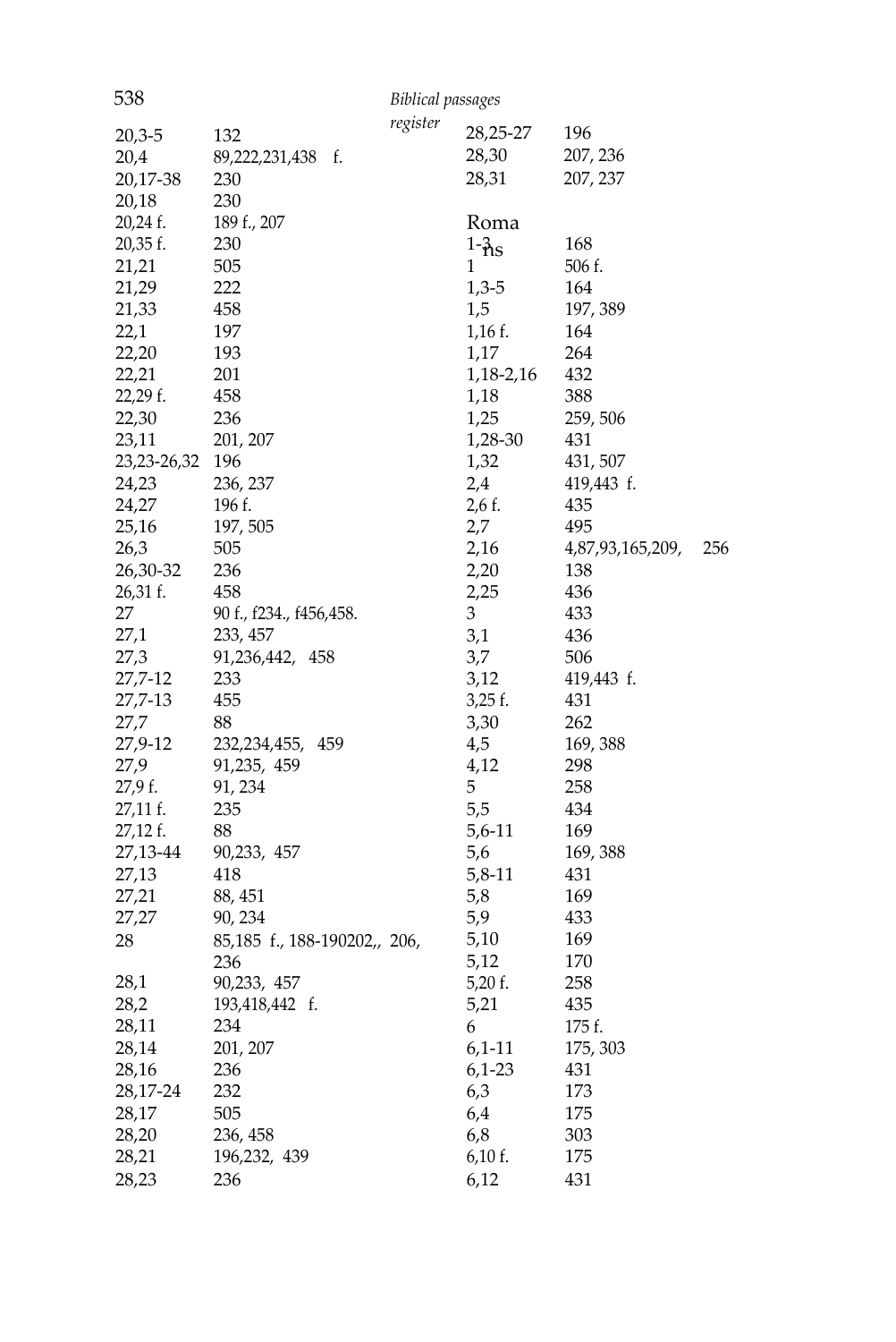| 6,13       | 175                            | 15,20          | 483          |
|------------|--------------------------------|----------------|--------------|
| 6,17       | 259                            | 15,23 f.       | 197          |
| 6,22       | 435                            | 15,24          | 188, 206     |
| $6,22$ f.  | 495                            | 15,28          | 188, 206     |
| 6,23       | 435                            | 15,31          | 198          |
| 7,7        | 322                            | 16             | 201          |
| 7,7 f.     | 431                            | 16,1           | 22, 139      |
| 7,10-12    | 308                            | 16,3           | 222          |
| 7,12       | 322                            | 16,13          | 389          |
| 7,16       | 322                            | 16,20          | 441          |
| 8,14-39    | 433                            | 16,23          | 222          |
| 8,17       | 173, 435                       | 16,25          | 87,256, 496  |
| 8,24       | 433                            | 16,27          | 259          |
| 8,33       | 389                            |                |              |
| 8,38       | 429                            | 1. Corinthians |              |
| $9 - 11$   | 353                            | 1,12           | 439          |
| 9          | 414, 429                       | 1,14-17        | 227          |
| $9,3-5$    | 300, 352                       | 2,4            | 256          |
| 9,5        | 259                            | $3,4-6$        | 439          |
| 9,16-18,23 | 433                            | 3,9            | 260, 483     |
| 9,30-10,21 | 414, 429                       | 3,11           | 283          |
| 10         | 165,414, 429                   | 3,16-7         | 282          |
| 10,17      | 165                            | 3,16           | 483          |
| 11         | 196                            | 3,16 f.        | 172,260, 482 |
| 11,22      | 297,419,443 f.                 | 3,17           | 483          |
| 11,26      | 388                            | 3,22           | 439          |
| 11,28-30   | 169                            | 4,1            | 283          |
| 11,30-32   | 168,431, 433                   | 4,1 f.         | 172,260, 483 |
| 11,36      | 259                            | 4,2            | 117          |
| 12,2       | 434                            | 4,6            | 439          |
| 12,8       | 139                            | 4,8            | 176          |
| 12,20      | 344                            | 4,11-13        | 204          |
| 13         | 83,324,410 f., f420,444,449.   | 4,14           | 227          |
| 13,1-7     | 410,419,445,448<br>f.          | 4,16           | 167, 495     |
| 13,1 ff.   | 428                            | 4,17           | 227          |
| 13,3       | 410, 449                       | 4,21           | 430          |
| 13,9       | 308                            | 5              | 304          |
| 13,11      | 176                            | $5,1-5$        | 323          |
| 13,14      | 431                            | 5,1-13         | 356          |
| 14,10      | 198, 507                       | 5,1            | 304,419, 445 |
| 14,19      | 483                            | 5,7            | 285, 480     |
| 14,20b     | 299                            | 5,9            | 253          |
| 15         | 185 f., 188-191, 199-203, 209, | 6,1            | 419, 445     |
|            | 525                            | $6,9-11$       | 416, 430     |
| 15,2       | 483                            | 6,9f.          | 198,237, 435 |
| 15,4       | 366, 375                       | 6,19           | 260,282, 482 |
| 15,8       | 506                            | 6,20           | 120          |
| 15,16      | 199                            | 7              | 324          |
| 15,19      | 21, 206                        | 7,1            | 22, 295      |
|            |                                |                |              |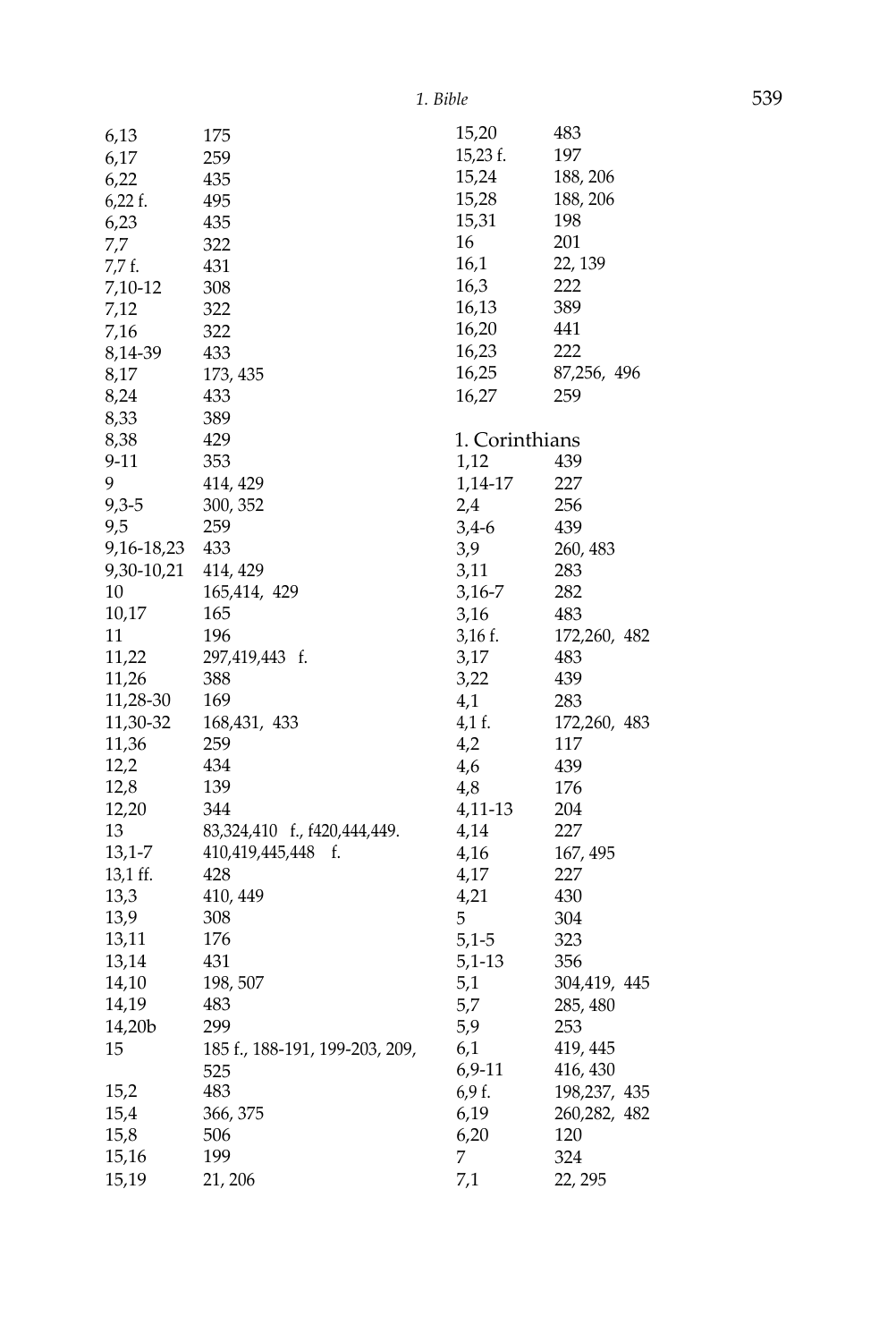| 540       |                  | <b>Biblical passages</b> |                |                           |
|-----------|------------------|--------------------------|----------------|---------------------------|
|           |                  | register                 | 15,8 f.        | 258                       |
| 7,17-24   | 419<br>308       |                          | 15,9           | 169 f.258,, 431           |
| 7,19      |                  |                          | 15,9f.         | 168 f.                    |
| 7,21 f.   | 324              |                          | 15,12          | 176, 303                  |
| 7,23      | 120              |                          | 15,14          | 256                       |
| 7,26-34   | 143              |                          | 15,17-19       | 22, 295                   |
| $8,1-3$   | 22, 295          |                          | 15,20-28       | 198                       |
| 8,1       | 483              |                          | 15,24          | 429                       |
| 8,6       | 262, 263         |                          | 15,32          | 195                       |
| 8,10<br>9 | 419, 483         |                          | 15,45          | 368                       |
|           | 194, 263         |                          | 15,47-50       | 198                       |
| 9,2       | 483              |                          |                | 198                       |
| $9,3 - 7$ | 351              |                          | 15,48 f.       |                           |
| 9,3       | 197              |                          | 15,50          | 237, 435                  |
| 9,9       | 166,263, 374     |                          | 15,53 f.       | 264                       |
| 9,10      | 375              |                          | 16,6           | 438                       |
| 9,14      | 440              |                          | 16,12          | 439                       |
| 9,17      | 260              |                          | 16,19          | 222                       |
| 9,19-23   | 387, 389, 394    |                          | 16,23          | 441                       |
| 9,24-26   | 194              |                          |                |                           |
| 9,24      | 194              |                          | 2. Corinthians |                           |
| 9,25      | 493              |                          | 1,3            | 433                       |
| 10,11     | 375              |                          | 1,10           | 195, 224                  |
| 10,23     | 483              |                          | 1,22           | 176,303, 433              |
| 11        | 325              |                          | 2,17           | 351                       |
| 11,1      | 167, 495         |                          | $3,4-6$        | 257                       |
| 11,2-15   | 325              |                          | 4,1            | 257, 433                  |
| $11,2-16$ | 142,266,419, 445 |                          | 4,2            | 48,80                     |
| 11,19     | 297              |                          | 4,6            | 431, 447                  |
| 12-14     | 172              |                          | 4,16           | 434                       |
| 12        | 414, 429         |                          | 4,17           | 495                       |
| 12,13     | 228              |                          | 5              | 176                       |
| 12,28     | 139              |                          | 5,1            | 495                       |
| 13        | 344, 429         |                          | $5,5-7$        | 433                       |
| 13,3      | 436              |                          | 5,5            | 176, 303                  |
| 13,4      | 443              |                          | 5,7-12         | 204                       |
| 14        | 142,325,414, 429 |                          | 5,10           | 198, 507                  |
| 14,3-5    | 483              |                          | 5,16 f.        | 431                       |
| 14,6      | 436              |                          | 5,17           | 176, 435                  |
| 14,12     | 483              |                          | 6,6            | 419,443 f.                |
| 14,17     | 483              |                          | 6,16           | 172,260,282 f., f435,482. |
| 14,26     | 483              |                          | 7,8            | 253                       |
| 14,33b-36 | 142,266, 325     |                          | 7,11           | 197                       |
| 14,34     | 143              |                          | 10,1           | 430                       |
| 14,34 f.  | 143, 326         |                          | 10,9-11        | 253                       |
| 14,35     | 142              |                          | 11             | 300                       |
| 14,37     | 308              |                          | 11,2           | 354                       |
| 15        | 303              |                          | 11,4           | 48,80, 344                |
| $15,5-8$  | 261              |                          | 11,7-9         | 440                       |
| 15,8      | 170              |                          | 11,10          | 506                       |
|           |                  |                          |                |                           |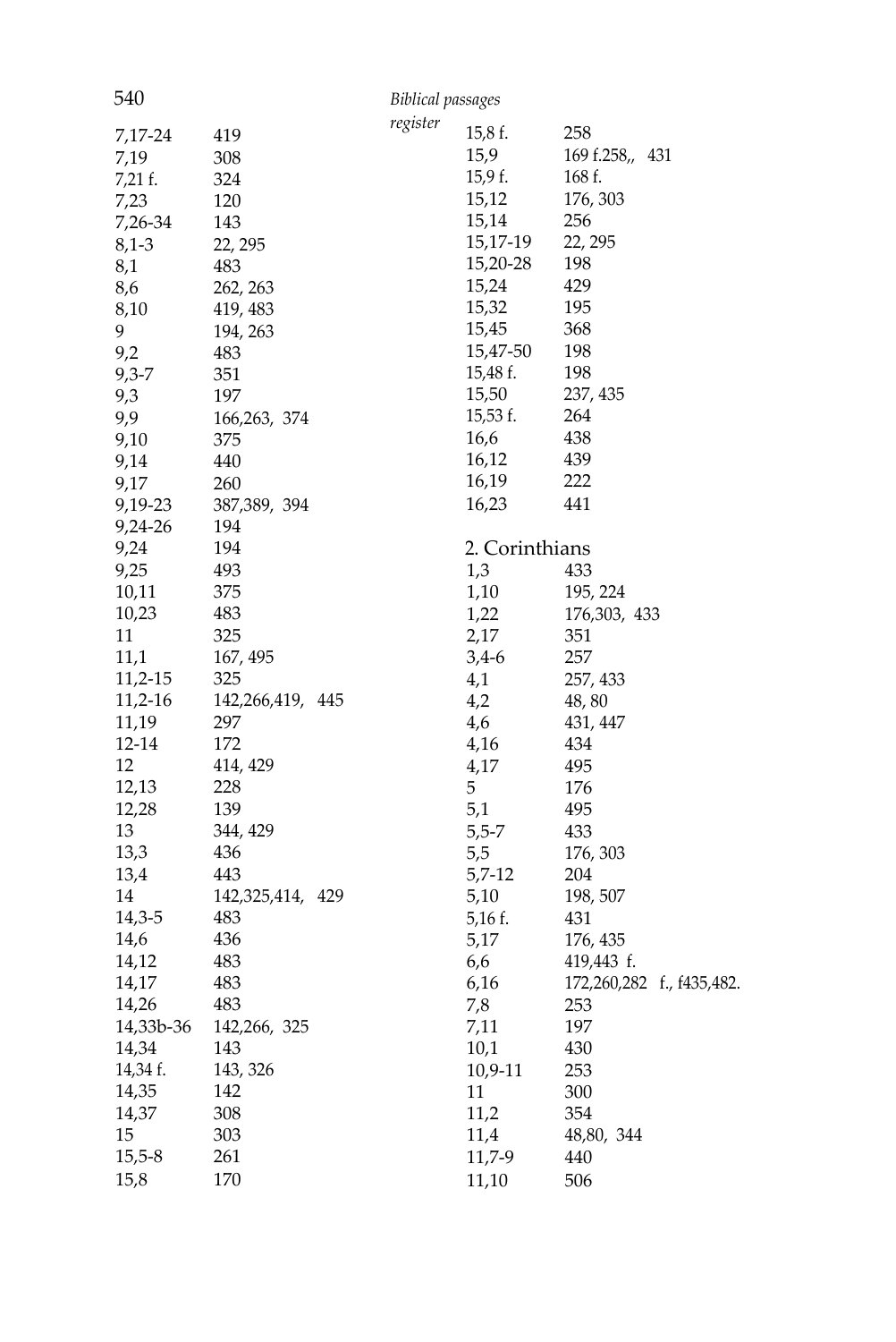| 11,12-15       | 311              | 6,10           | 283, 483        |
|----------------|------------------|----------------|-----------------|
| 11,21-29       | 167              | 6,15           | 176             |
| 11,22          | 300              | 6,18           | 441             |
| 11,23-33       | 205              |                |                 |
| 11,23 f.       | 21               | Ephesians      |                 |
| 11,24          | 344              | 1,10           | 260, 483        |
| 11,32 f.       | 204              | $1,13$ f.      | 176             |
| 12,19          | 483              | 1,14           | 433, 435        |
| 13,10          | 297, 483         | 1,18           | 435             |
| 13,13          | 441              | $\overline{2}$ | 175 f.          |
|                |                  | 2,3            | 431             |
| Galatians      |                  | 2,4            | 433             |
| $\mathbf{1}$   | 344              | 2,5 f.         | 173-175         |
| 1,5            | 259              | 2,6            | 176, 303        |
| 1,8            | 344              | 2,7            | 419,443 f.      |
| $1,11$ f.      | 48,80            | 2,19-21        | 283             |
| 1,13           | 168-170258,, 431 | 2,19           | 283             |
| $1,13$ f.      | 167,300, 431     | 2,20           | 283             |
| 1,15           | 168              | 2,21           | 260, 282        |
| 1,17           | 89, 233          | 3,2            | 260, 483        |
| 1,23           | 169 f., 431      | 3,9            | 260, 483        |
| $\overline{2}$ | 235              | 3,10           | 413, 429        |
| $2,2$ f.       | 48,80            | 3,21           | 259             |
| $2,3-5$        | 226              | 4,5 f.         | 263             |
| $2,3-8$        | 59               | 4,12           | 483             |
| 2,3            | 352              | 4,16           | 483             |
| 2,5            | 506              | 4,22           | 431             |
| 2,9            | 282              | 4,29           | 483             |
| 2,12           | 298              | 4,32           | 443             |
| 2,14           | 308, 506         | 5,5            | 198, 435        |
| 2,14 f.        | 298              | 5,21-6,6       | 511             |
| 2,15           | 300, 352         | 5,26           | 434             |
| 3,20           | 263              | 6,12           | 413             |
| 3,28           | 266              | 6,21           | 222,439, 439    |
| 3,29           | 435              | $6,21$ f.      | 89 f.231,, 254  |
| 4,3            | 431              |                |                 |
| 4,7            | 435              | Philippians    |                 |
| 4,8-10         | 22, 295          | 1,1            | 22,139,172, 279 |
| 4,25           | 89, 233          | 1,5            | 230             |
| 5,2            | 436              | 1,7            | 197             |
| 5,12           | 351              | 1,15           | 431             |
| 5,16           | 431              | 1,16           | 197             |
| 5,21           | 198,237, 435     | 1,23           | 193 f.431,, 435 |
| 5,22           | 419,443 f.       | $2,6-11$       | 263             |
| 5,24           | 431              | 2,10           | 198             |
| 5,26           | 431              | 2,17           | 194             |
| 6,1            | 430              | 3              | 344             |
| 6,3            | 297              | $3,2-11$       | 300, 311        |
| 6,8            | 435, 495         | 3,2            | 344, 351        |
|                |                  |                |                 |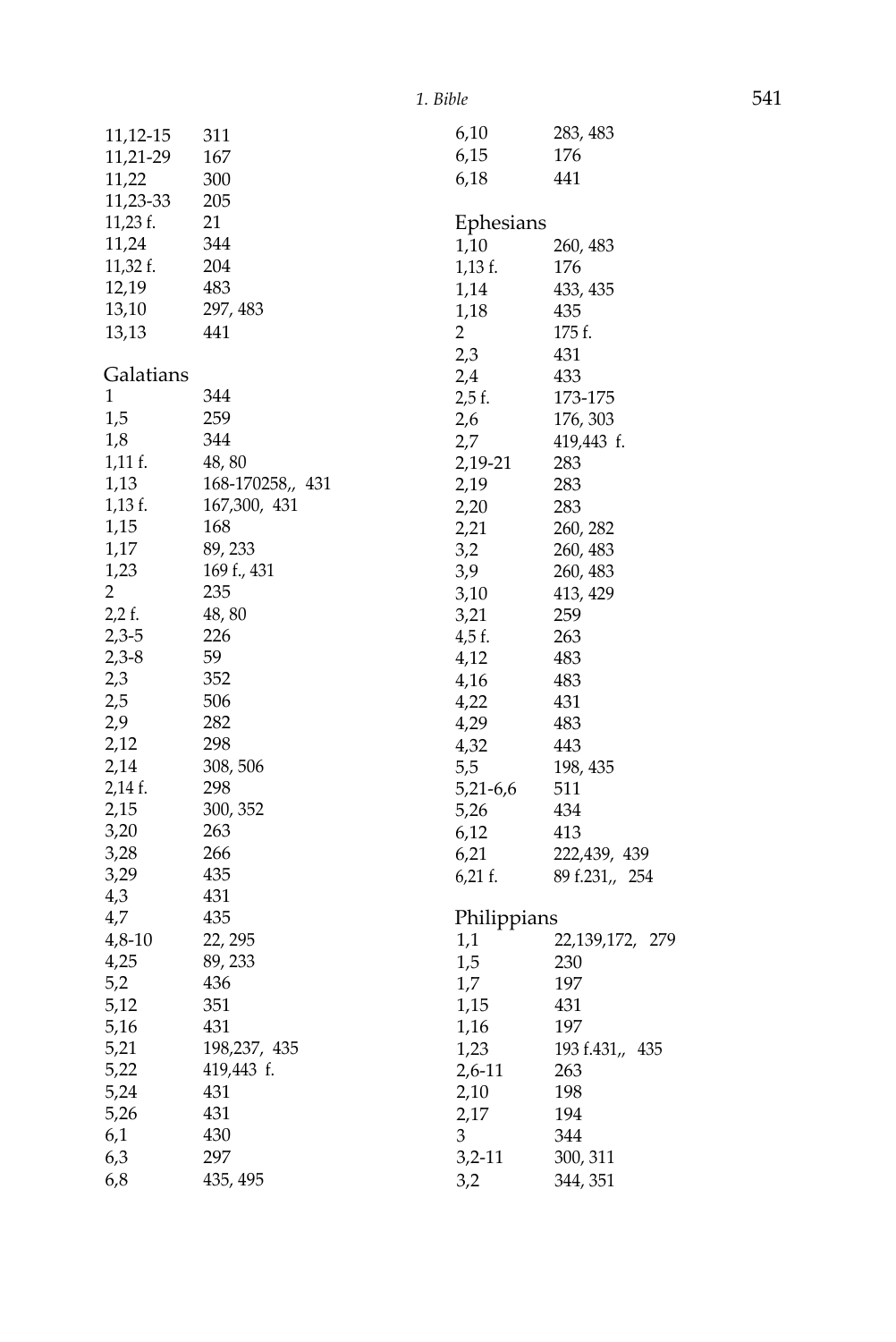| 542              |                    | Biblical passages |                  |                                    |
|------------------|--------------------|-------------------|------------------|------------------------------------|
|                  |                    | register          |                  |                                    |
| $3,4-11$         | 167                |                   | 1,10             | 507                                |
| $3,5-8$          | 431                |                   | 2,4              | 482                                |
| 3,5              | 300, 352           |                   | 2,10             | 164, 394                           |
| 3,5f.            | 170                |                   | 2,12             | 198, 394                           |
| 3,6              | 169,258, 432       |                   | 2,14             | 300, 344                           |
| 3,7 f.           | 168, 258           |                   | 4,5              | 431                                |
| 3,12             | 176                |                   | 4,9-12           | 419                                |
| 3,14             | 194                |                   | 4,11             | 441                                |
| 3,17             | 259                |                   | $4,11$ f.        | 445                                |
| $3,18$ f.        | 477                |                   | 5,3              | 193                                |
| $\overline{4}$   | 279                |                   | 5,8f.            | 433                                |
| 4,13             | 257                |                   | 5,11             | 483                                |
| 4,20             | 259                |                   | 5,19             | 228                                |
| 4,21             | 440                |                   | 5,28             | 441                                |
| 4,22             | 205                |                   |                  |                                    |
| 4,23             | 441                |                   | 2. Thessalonians |                                    |
|                  |                    |                   | 2,2              | 253                                |
| Colossians       |                    |                   | 2,4              | 282                                |
| 1,5              | 506                |                   | 2,7              | 176                                |
| 1,13             | 198                |                   | 2,8              | 146,418,442, 498                   |
|                  |                    |                   | 3,8f.            | 263                                |
| 1,16             | 413, 429           |                   | 3,9              | 259                                |
| 1,25             | 260, 483<br>175 f. |                   |                  |                                    |
| 2                |                    |                   | 3,12             | 441                                |
| 2,8              | 138                |                   | 1. Timothy       |                                    |
| 2,10             | 429                |                   | $\mathbf{1}$     |                                    |
| 2,12             | 175 f., 303        |                   |                  | 167-169, f258.                     |
| $2,12$ f.        | 175                |                   | 1,1              | 140, 445                           |
| 2,15             | 413, 429           |                   | 1,2              | 433                                |
| 2,20-22          | 22, 295            |                   | $1,3-5$          | 281                                |
| 2,20             | 429                |                   | $1,3-7$          | 255                                |
| 3,1              | 303                |                   | $1,3-11$         | 88,170,303,320, 322                |
| 3,3              | 176                |                   | 1,3              | 4,7,85 f.88,132,160,, 335,         |
| 3,3f.            | 176                |                   |                  | 519                                |
| 3,5              | 431                |                   | $1,3$ f.         | 355, 374                           |
| 3,12             | 389,419,443 f.     |                   | 1,4              | 167, 172, 260, 304, 306,           |
| $3,12$ f.        | 430                |                   |                  | 308-310, f321,., 329,332347,       |
| $3,18-4,1$       | 511                |                   |                  | 493,511, 518                       |
| 3,24             | 435                |                   | 1,4 f.           | 117 f.                             |
| 4,7              | 222, 439           |                   | 1,5              | 88,115,160, 283                    |
| 4,7f.            | 89,231, 254        |                   | 1,6              | 294,304 f.323,345,,<br>355         |
| 4,10             | 222                |                   | $1,6$ f.         | 304, 322                           |
| 4,11             | 198, 298           |                   | $1,7-9$          | 432                                |
| 4,14             | 219 f., 223        |                   | 1,7              | 22, 136, 161, 304, 307, 317<br>f., |
| 4,16             | 253                |                   |                  | 322 f.330,374,, 439                |
| 4,18             | 255, 441           |                   | $1,7$ f.         | 330                                |
|                  |                    |                   | 1,8              | 136, 304, 307, 322                 |
| 1. Thessalonians |                    |                   | $1,8$ f.         | 439                                |
|                  | 1,5230             |                   | 1,9              | 258, 304, 323, 388                 |
|                  | 1,6167             |                   | 1,9f.            | 304,322, 355                       |
|                  |                    |                   |                  |                                    |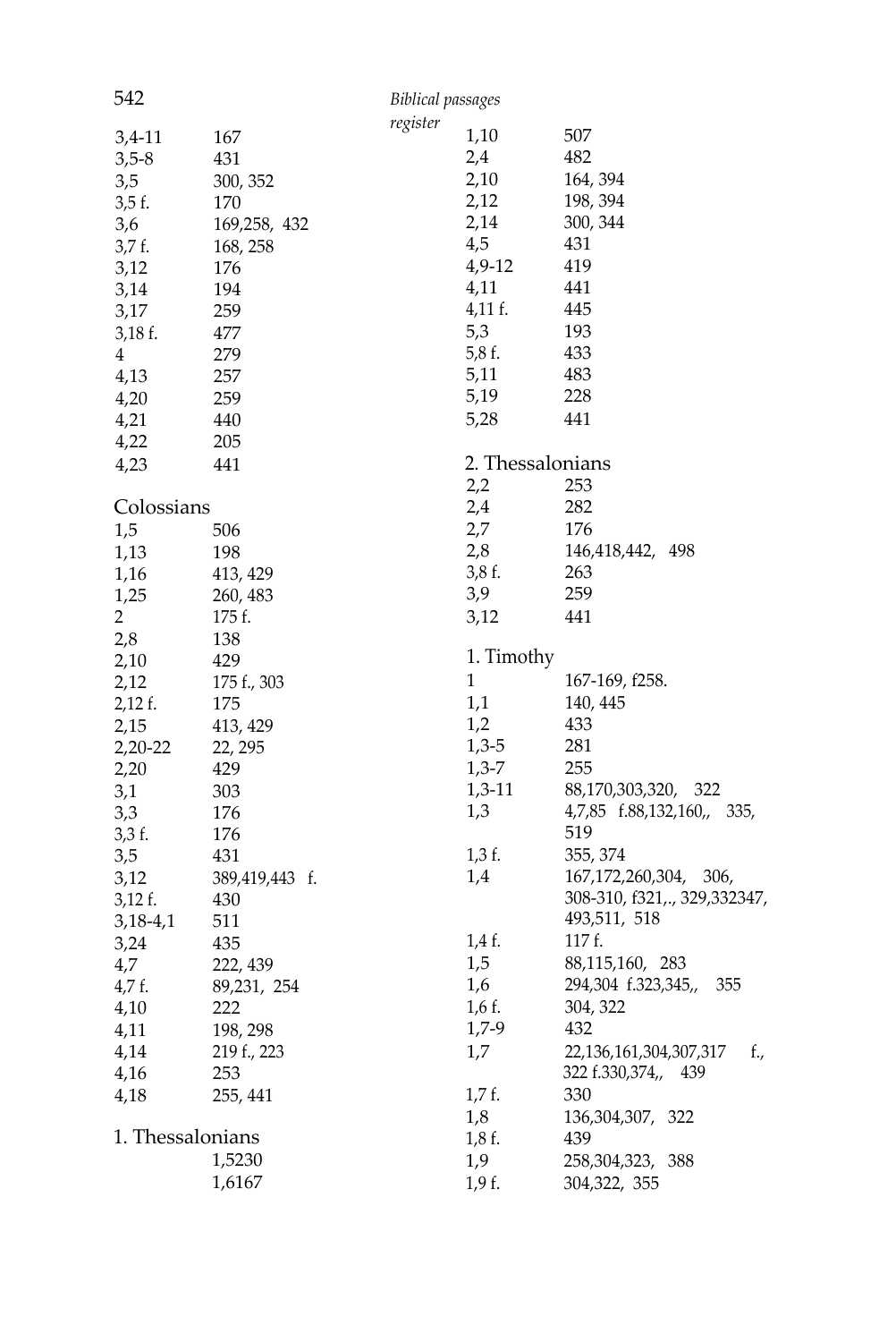| 1,11      | 118,165, 256                    | 3,1 f.    | 281                             |
|-----------|---------------------------------|-----------|---------------------------------|
| 1,12-15   | 258                             | 3,3       | 430                             |
| 1,12-16   | 431                             | 3,4       | 281 f., 391                     |
| 1,12-17   | f., 303,<br>88,165,167,171,257  | 3,5       | 281 f., 481                     |
|           | 321                             | 3,7       | 416, 497                        |
| 1,12      | 117 f.                          | $3,8-13$  | 281, 482                        |
| 1,13      | 168 f., 258                     | $3,8-16$  | 392                             |
| 1,14      | 4, 258                          | 3,8       | 281                             |
| 1,15      | 118,170,258, 436                | 3,9       | 389,392 f.                      |
| $1,15$ f. | 156, 168                        | 3,11      | 118                             |
| 1,16      | 40, 168, 170, 436, 495-497, 509 | 3,12      | 88,281 f.                       |
| 1,17      | 88,120,170 f., 259              | 3,13      | 495                             |
| 1,18      | 160,163 f., 171                 | 3,14-5    | 280                             |
| 1,19      | 115, 323                        | 3,14-16   | 481, 510                        |
| 1,19f.    | 304 f., f346,355.               | 3,14-17   | Х                               |
| 1,20      | 222 f.304,323,430,,<br>480      | 3,14      | 86,88,280 f.412,, 427           |
| $2,1-4$   | 509                             | $3,14$ f. | 259                             |
| $2,1-6$   | 518                             | 3,15      | 22,66,142,171 f., 174,          |
| $2,1-7$   | 393,498, 508                    |           | 260-262, 279-285, 266, 287,     |
| 2,1       | 280                             |           | 322, 393, 479, 481-483, 496,    |
| 2,1 f.    | 324,410,429, 448                |           | 510, 526                        |
| 2,2       | 324,388,391 f., f398., 441,444, | $3,15$ f. | 4,66,87,141,<br>167, 260-262,   |
|           | 484,493,508 f.                  |           | 295,335,356,472,<br>479         |
| $2,2$ f.  | 397                             | 3,16      | 92,121,141,166, 258,            |
| 2,3       | 391, 445                        |           | 260-262, f264., f282., 381,     |
| $2,4-6$   | 265,495, 510                    |           | 388 f., f392., 482,510,527      |
| 2,4-7     | 393                             | 3,16b     | 263                             |
| 2,4       | 77,262,328,333,<br>335          | 4         | 492, 512                        |
| 2,5       | 264,324, 510                    | $4,1-3$   | 135, 303-305307, 323,, 512      |
| 2,5 f.    | 92,166, 262-264                 | $4,1-4$   | 331                             |
| 2,6       | 497                             | $4,1-5$   | 42                              |
| 2,7       | 257, 410                        | $4,1 - 7$ | 355, 356                        |
| 2,8-3,13  | 281                             | $4,1-10$  | 255, 482                        |
| 2,8       | 4,280, 410                      | 4,1       | 115,141,305,323,348,<br>375     |
| 2,9-11    | 255                             | 4,3       | 22,118,306,309,318,<br>326,     |
| 2,9-15    | 66, 142, 266, 325               |           | 331, 511                        |
| 2,10      | 491                             | 4,4       | 366                             |
| 2,11-14   | 325 f.                          | $4,6-10$  | 392, 493                        |
| 2,11-15   | 226                             | 4,6       | 115,308,376,412,427,<br>494     |
| 2,11      | 143,410, 449                    | 4,7       | 77,305,308,323,329 f., f492.    |
| 2,12      | 142 f.                          | 4,7b      | 308                             |
| 2,15      | 142 f., 297                     | 4,7 f.    | 388,391, 493                    |
| 3-5       | 140                             | $4,8-10$  | 492                             |
| 3         | 471,479,481 f., 526             | 4,8       | 22, 308, 326, 489, 491-497, 529 |
| $3,1-7$   | 482                             | 4,9       | 118,170, 436                    |
| $3,1-13$  | 280                             | 4,10      | 115,118,333,445, 492,           |
| 3,1-16    | 518                             |           | 494-496                         |
| 3,1       | 66,118,129,139<br>f.281,, 303,  | 4,11-16   | 140                             |
|           | 321,436, 471                    | 4,11      | 160, 493                        |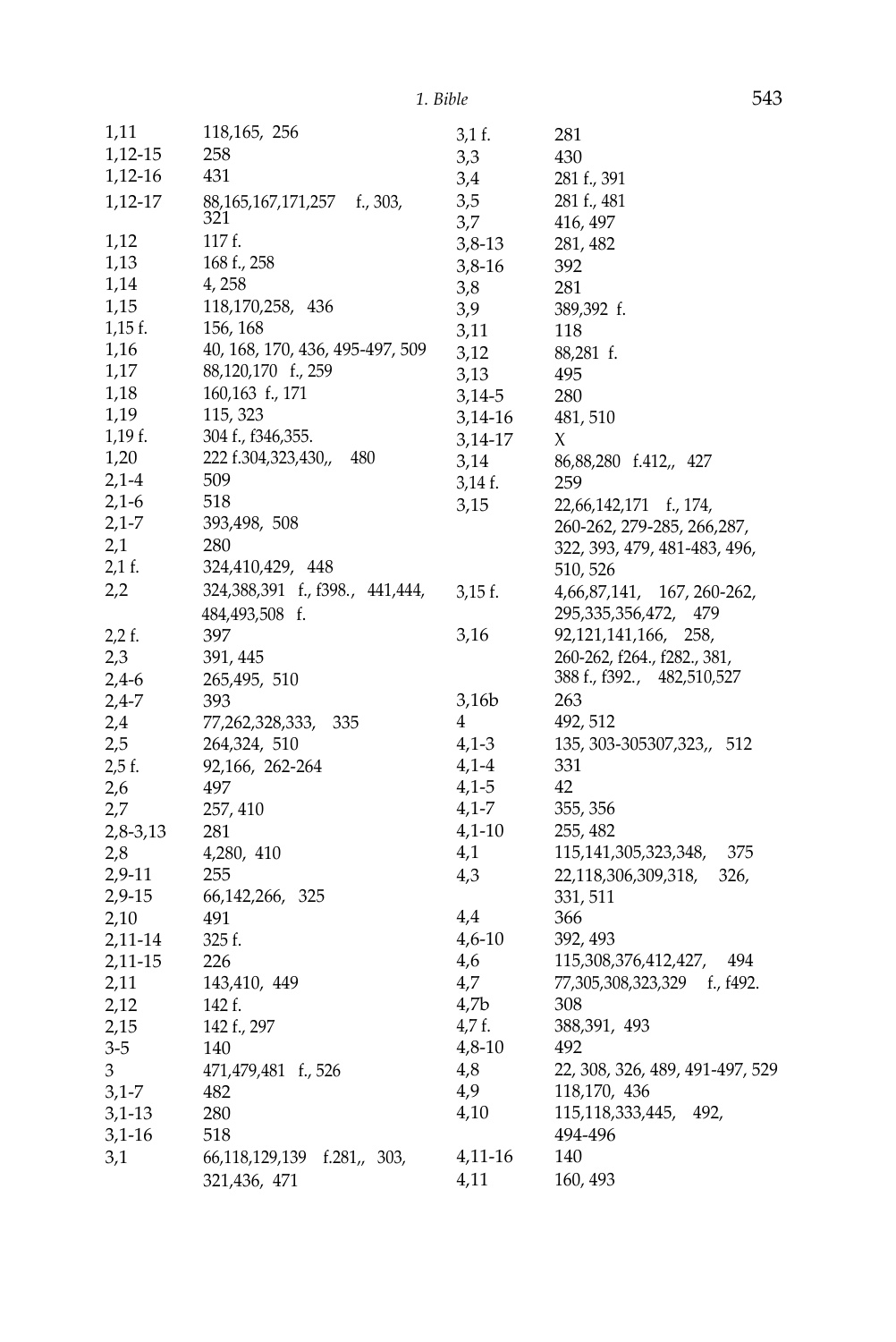| 544             |                           | <b>Biblical passages</b> |            |                                   |
|-----------------|---------------------------|--------------------------|------------|-----------------------------------|
| 4,12            | 40,259, 493               | register                 | 6,10       | 305,323, 356                      |
| 4,13            | 86,88, 141                |                          | 6,11-16    | 262                               |
| 4,14            | 140 F., F174., F227., 482 |                          | 6,11       | 258,367,388,392,398,<br>493       |
| 4,16            | 494                       |                          | $6,11$ f.  | 392, 513                          |
| 4,21            | 115                       |                          | 6,12       | 164,399,436,448,491,<br>495,      |
| 5               | 356                       |                          |            | 497, 509                          |
|                 | 493                       |                          | $6,12$ f.  | 92,121,262, 496                   |
| 5,1<br>5,2      | 493 f.                    |                          | 6,13-16    | 265                               |
|                 |                           |                          | 6,13       | 113, 160, 264, 493,<br>497        |
| $5,3-16$<br>5,3 | 42,266, 494<br>120        |                          | 6,14       | 144-146163,308,,<br>392           |
|                 |                           |                          | 6,15       | 256,264, 392                      |
| 5,4             | 391                       |                          | $6,15b-16$ | 92                                |
| 5,6             | 494, 496                  |                          |            |                                   |
| 5,7             | 160                       |                          | $6,15$ f.  | 166, 262-264498,, 510             |
| 5,8             | 304                       |                          | 6,16       | 120,259, 496                      |
| 5,11            | 494                       |                          | 6,17-19    | 324,491,498, 513                  |
| 5,11b           | 118                       |                          | 6,17       | 160,496, 498                      |
| 5,12            | 115, 118                  |                          | 6,19       | 495, 509                          |
| 5,13            | 118, 297                  |                          | $6,20-21a$ | 305                               |
| 5,14            | 118,318, 494              |                          | 6,20       | 43,59,66,87,92<br>f., f136., 160, |
| 5,15            | 494                       |                          |            | 163 f.256,261,264,275,,<br>285,   |
| 5,16            | 118, 481                  |                          |            | 294, 305-311, 316-319, 321,       |
| 5,17-19         | 303                       |                          |            | 326-329, f332., 376, 513, 526     |
| 5,17-20         | 494                       |                          | $6,20$ f.  | 163,255, 306-308, 355             |
| 5,17-22         | 266                       |                          | 6,21       | 323,326 f., 441                   |
| 5,17            | 119-121                   |                          |            |                                   |
| 5,17 f.         | 263                       |                          | 2. Timothy |                                   |
| 5,18            | 374                       |                          | 1          | 228 f.                            |
| 5,18a           | 166                       |                          | $1,1-4,8$  | 192                               |
| 5,18b           | 166                       |                          | 1,1        | 491 f.                            |
| 5,20            | 493                       |                          | $1,1$ f.   | 107                               |
| 5,21            | 493                       |                          | 1,2        | 433                               |
| 5,23            | 326                       |                          | $1,3-5$    | 88,107, 302                       |
| 5,24            | 305, 323                  |                          | $1,3-8$    | 225                               |
| 6               | 324, 497                  |                          | 1,3        | 168, 229                          |
| 6,1             | 120, 430                  |                          | $1,5-8$    | 229                               |
| 6,1 f.          | 324                       |                          | 1,5        | 115,117,225 f., f228.             |
| 6,2             | 324,412, 427              |                          | $1,6-12$   | 140                               |
| $6,3-5$         | 305,323,355 f.            |                          | 1,6-14     | 168                               |
| $6,3-6$         | 391, 512                  |                          | 1,6        | 140 f.228,, 302                   |
| $6,3-10$        | 498                       |                          | 1,6 f.     | 168,174 f., 227                   |
| 6,3             | 4,255,388,399,<br>493     |                          | 1,7        | 227,302, 375                      |
| 6,5             | 323,398,493,511<br>f.     |                          | 1,7f.      | 306                               |
| $6,5$ f.        | 388, 391                  |                          | $1,8-10$   | 390                               |
| 6,6-19          | 266                       |                          | 1,8-14     | 256                               |
| 6,6             | 391,398, 493              |                          | 1,8        | 164, 194, 302, 514                |
| $6,7-12$        | 398                       |                          | 1,9        | 177,237,415,417,445,<br>496       |
| 6,7 f.          | 391                       |                          | 1,9 f.     | 164, 166, 445, 513, 515           |
| 6,9             | 146                       |                          | 1,10       | 144-147                           |
| 6,9 f.          | 355, 512                  |                          | 1,11       | 164, 257                          |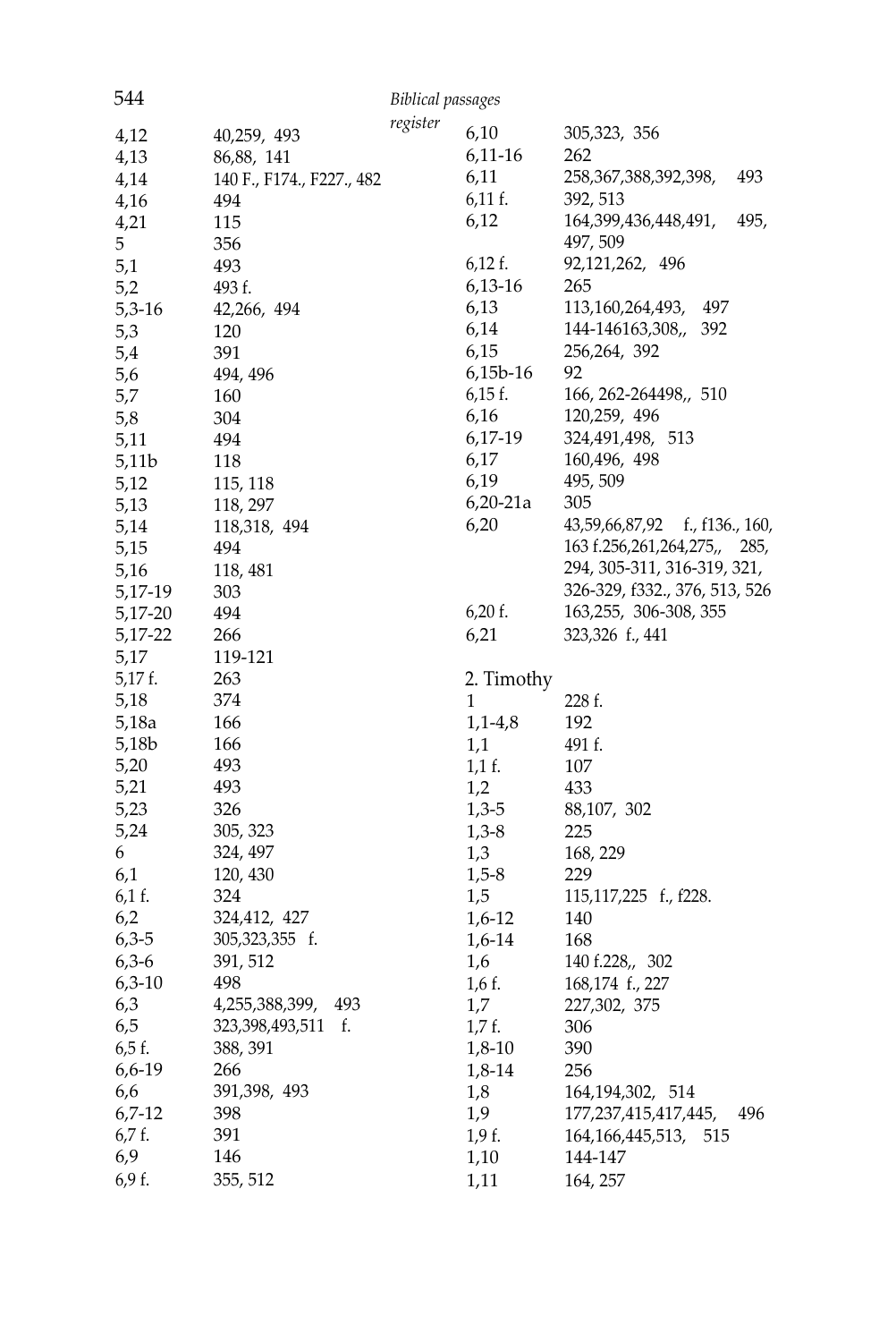| 1,11 f.        | 168                              | $\,3$            | 225, 365, 373, 376              |
|----------------|----------------------------------|------------------|---------------------------------|
| 1,12           | 160, 162-164256,, 513            | $3,1-5$          | 135 f.354,356,,<br>390          |
| 1,13           | 40,164, 259                      | $3,1 - 7$        | 333                             |
| 1,14           | 160, 162-164367, 375,<br>513     | $3,1-9$          | 302, 348                        |
| 1,15-18        | 107                              | 3,5              | 388                             |
| 1,15           | 353                              | 3,6              | 354                             |
| 1,16-18        | 107, 433                         | 3,6 f.           | 354, 515                        |
| 1,16           | 236,455, 458                     | 3,8f.            | 354, 515                        |
| 1,18           | 194                              | $3,10-13$        | 365, 390                        |
| $\overline{2}$ | 173,285,479,480<br>f.            | 3,10             | 225, 365                        |
| $2,2-7$        | 263                              | $3,10$ f.        | 40,107, 224                     |
| 2,2            | 118,160,164,186,<br>256          | 3,11             | 195, 224                        |
| $2,3-7$        | 519                              | 3,11b            | 224                             |
| 2,3            | 514                              | 3,11 f.          | 354, 519                        |
| 2,4            | 514                              | 3,12             | 390,416,450,496,<br>514         |
| 2,5            | 194                              | 3,13             | 354, 515                        |
| 2,6            | 263                              | 3,14-17          | 225, 365, 516                   |
| 2,8-13         | 166                              | 3,14             | 225, 365, 375                   |
| 2,8            | 87,93,164,209,237,256,<br>354,   | 3,14 f.          | 226                             |
|                | 514                              | 3,15             | 197, 365, 375                   |
|                | 237                              | 3,16-19          | 285                             |
| 2,9            |                                  | 3,16             | 59, 197, 258, 318, 363-368,     |
| 2,10           | 389, 496                         |                  | 371-376, 527                    |
| 2,11-13        | 514                              | $3,16$ f.        | 363                             |
| 2,11           | 118,170,175,303,<br>436          | 3,17             | 367, 450                        |
| 2,14           | 412, 427                         | 4                | 185-188, f191., f.196,201,      |
| 2,15           | 515                              |                  | 206,236 f.439,, 525             |
| 2,16-18        | 354, 514                         | 4,1-5            | 192                             |
| 2,16-19        | 479                              | $4,1-8$          | 40,192, 514                     |
| 2,16-21        | 479                              | 4,1              | 107,144,147,192,198,<br>237     |
| 2,16-26        | 302                              | 4,1 f.           | 147, 390                        |
| 2,16           | 334,388, 390                     | 4,2a             | 107                             |
| 2,17           | 345,354 f., 480                  | $4,2$ f.         | 192                             |
| $2,17$ f.      | 22, 173-176, f285,., 302346,     | $4,3-5$          | 515                             |
|                | 479                              | 4,3              | 302, 308                        |
| 2,18           | 136 f., 173-177295,302,,<br>304, | 4,3 f.           | 165                             |
|                | 306,309,316,320, 323             | 4,4              | 307 f.321,<br>347               |
|                |                                  | 4.4 <sub>b</sub> | 302                             |
| 2,18c          | 480                              | 4,5b             | 107                             |
| $2,18$ f.      | 186                              |                  |                                 |
| 2,19-21        | 174                              | $4,6 - 8$        | 107,147,192 f.195,198,,<br>207, |
| 2,19           | 142, 174, 285, 374               |                  |                                 |
| 2,19 f.        | 142                              |                  | 390                             |
| 2,20           | 25,174,260,284 f.287,, 467,      | $4,6-22$         | 174                             |
|                | 472,479,480 f.483,, 529          | $4,6 - 8b$       | 192                             |
| $2,20$ f.      | 172, 174, 478                    | 4,6              | 148, 190, 192 f. 195,, 199      |
| 2,21           | 450, 480                         | 4,6 f.           | 192, 196, 198, 355              |
| 2,22           | 248, 258                         | 4,7              | 194,209, 353                    |
| 2,23           | 302                              | 4,7 f.           | 194                             |
| 2,25           | 333, 481                         | 4,8              | 144,146 f.192,194,198,,<br>209, |
| $2,25$ f.      | 480, 515                         |                  | 258, 515                        |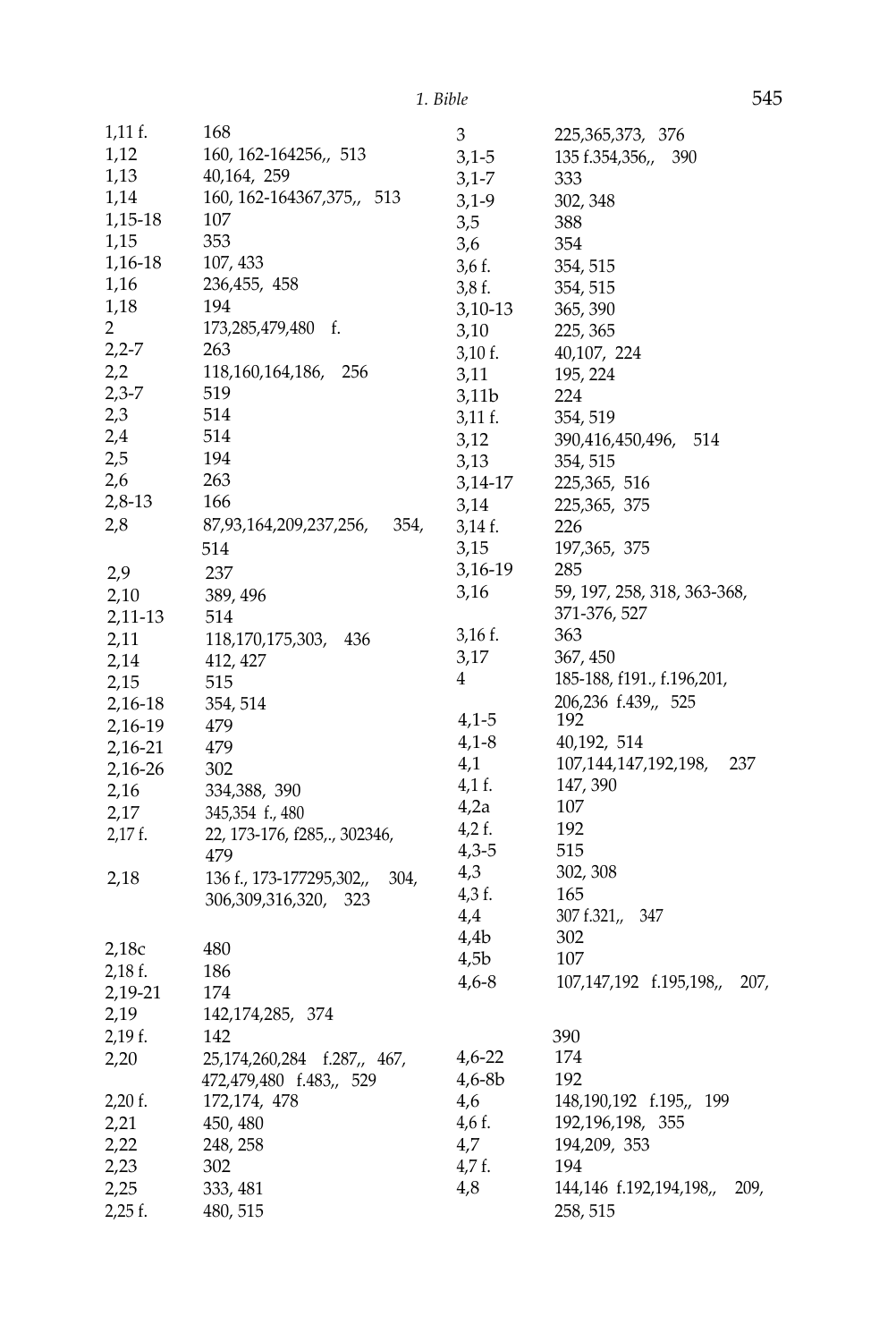| 546       | <b>Biblical passages</b>         |                  |                                    |
|-----------|----------------------------------|------------------|------------------------------------|
|           | register                         |                  |                                    |
| 4.8ab     | 192                              | $1,5-12$         | 430, 454                           |
| 4,8c      | 186, 192, 195                    | 1,5              | 17,85 f., f89,., 231281,303,       |
| $4,9-12$  | 121, 194, 199                    |                  | 349,456,458,475, 516               |
| $4,9-15$  | 192, 193                         | $1,6-9$          | 516                                |
| $4,9-21$  | 107, 194                         | 1,6              | 118, 298                           |
| $4,9-22$  | 106-108, 192                     | $1,6$ f.         | 139                                |
| 4,9       | 121, 192                         | 1,7              | 172,260,283,298,394,<br>415,       |
| 4,9 f.    | 107,221 f.                       |                  | 478, 483                           |
| $4,10-13$ | 161                              | 1,8              | 258, 394                           |
| 4,10      | 106,223,353, 496                 | 1,9              | 296 f.299,346,,<br>436             |
| 4,11      | 86,106,193,197,215,<br>219,      | $1,10-12$        | 86,297, 346                        |
|           | 220-222, 236299,400,, 525        | 1,10-14          | 349                                |
| 4,11a     | 188                              | 1,10-15          | 439                                |
| $4,11$ f. | 106                              | 1,10-16          | 296,315,345,456,472,<br>475,       |
| 4,12      | 89 f.231,, 439                   |                  | 516                                |
| 4,13      | 63,84,106,121,197,<br>236        | 1,10             | 22, 127, 136, 294, 295-300,        |
| 4,14      | 222 f., f303., 323,353,356       |                  | 308,317,320 f.345,348,, 352,       |
| 4,14 f.   | 106                              |                  | 414-416, 428, 433, 437, 472,       |
| $4,16-18$ | 106 f., 194-196, 147, 192, 4, 16 |                  | 474,476, 516                       |
|           | 106,148,160 f., f192,., 194199,  | $1,10$ f.        | 293                                |
|           | 222                              | 1,11             | 297 f.351,353,474,, 476            |
| $4,16$ f. | 192,198 f.207,236,,<br>390       | 1,12             | 300,348,455,456,474,<br>478        |
| 4,17      | 148, 193, 198, 209               | 1,13-15          | 119                                |
| $4,17$ f. | 195,224, 515                     | 1,13             | 301, 474                           |
| 4,18      | 107,148,193,198,209,<br>237,     | $1,13$ f.        | 297,344, 346                       |
|           | 259,354, 445                     | 1,14-16          | 475, 517                           |
| 4,18b     | 107                              | 1,14             | 136,298 f., 307-309302,304,,       |
| 4,19-21   | 106, 194                         |                  | 317, 320-322, f347, ., 374, 475    |
| 4,19      | 121,222, 455                     |                  | 516                                |
| 4,20      | 106, 222                         | 1,15             | 22,299,323,347,475,<br>476         |
| 4,21      | 236, 438                         | $1,15$ f.        | 136,297, 346                       |
| 4,21b     | 107                              | 1,16             | 297,299,306,309,347<br>f., $414$ , |
| 4,22      | 441                              |                  | 450, 475                           |
| 4,22a     | 107                              | $\boldsymbol{2}$ | 411, 414, 426-429445,, 478         |
| 4,22b     | 107                              | $2,1-3,8$        | 296                                |
|           |                                  | $2,1-9$          | 516                                |
| Titus     |                                  | $2,1-10$         | 145,283,411 f., 414-416,           |
| $1 - 2$   | 284                              |                  | 426-428, 476                       |
|           |                                  |                  |                                    |
| $1 - 3$   | 414, 429<br>f., 354,             | $2,1-15$         | 411, 426                           |
| 1         | 140,173,346,348,351              | $2,2-10$         | 161                                |
|           | 478,481, 516                     | 2,2              | 119                                |
| $1,1-4$   | 492                              | 2,3              | 226                                |
| 1,1       | 118,388 f., f392,493,516.        | 2,4 f.           | 410, 449                           |
| 1,2       | 389 f., f433,., 436,449,491496   | 2,5              | 119,298,412,427,430<br>f.          |
| 1,3       | 88, 445                          | 2,7              | 40,259,367, 391                    |
| 1,4       | 115,118, 445                     | 2,8              | 119                                |
| $1,5-7$   | 140                              | 2,9              | 298,410,412,427,<br>449            |
| $1,5-9$   | 172,283,296,303,321,<br>333,     | 2,9f.            | 283                                |
|           | 349,415,476, 519                 | 2,10-3,11        | 516                                |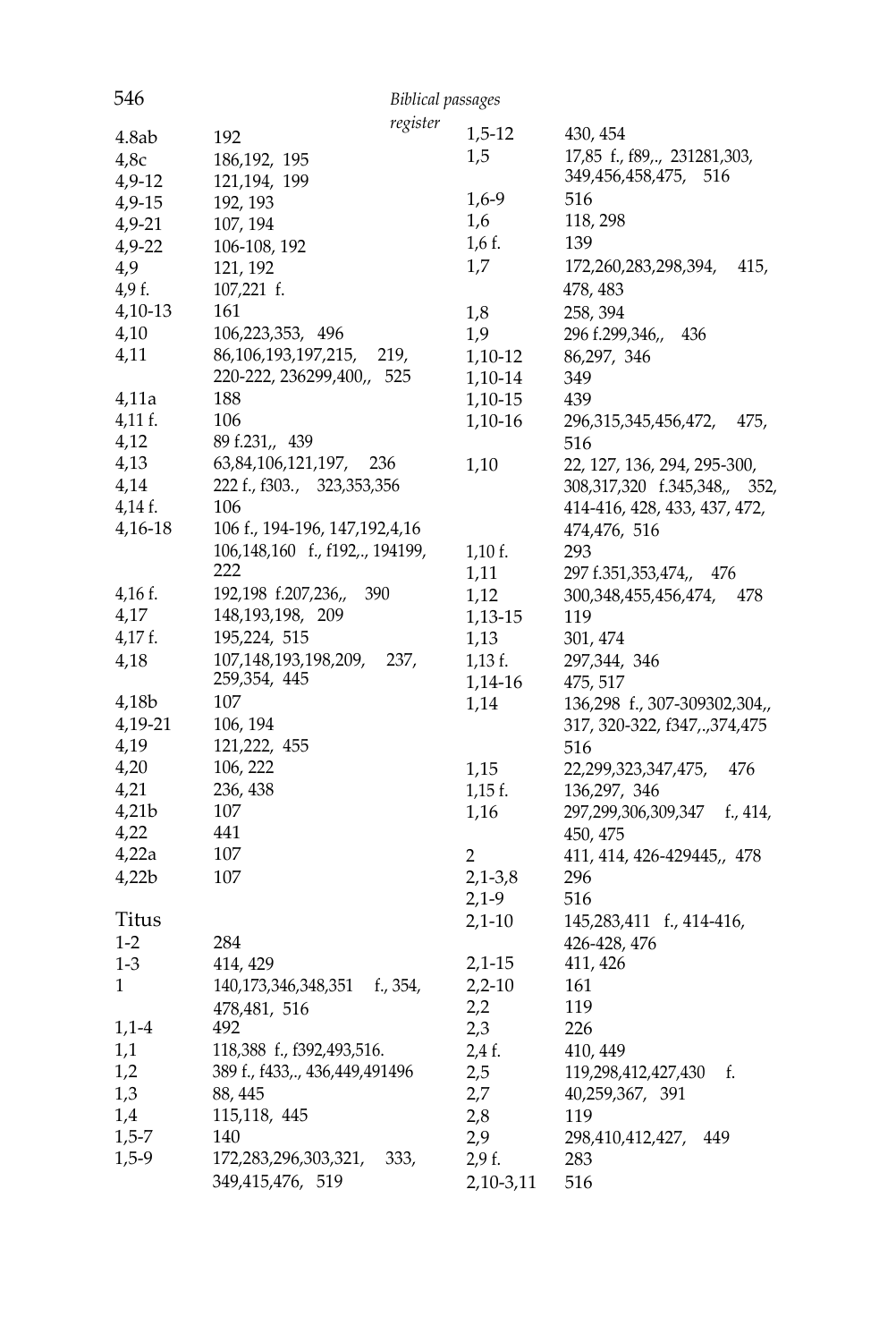| 2,10             | 115, 445                            | 3,7       | 258,415,417,431,433,<br>435,    |
|------------------|-------------------------------------|-----------|---------------------------------|
| 2,11-14          | 426                                 |           | 444,447, 449                    |
| $2,11-15$ f      | 145,411., 427                       | 3,7a      | 417                             |
| 2,11             | 145 f., f390,417,431,445,447.       | 3,8       | 118,170,407,412 f.415,, 419,    |
| 2,11 f           | 394,412,427,. 437                   |           | 421,427 f., f436., 439,528      |
| 2,12             | 258,388,390,392,394,<br>431.        | 3,8c      | 412 f., 427                     |
|                  | 496, 517                            | 3,9-11    | 297,346,411,413,427,<br>437     |
|                  | 2,12a 390                           | 3,9       | 22,136,232,299,309,<br>321,     |
| 2,13             | 144-146, 445-448390,417,            |           | 347,374,414,428,432,<br>437,    |
| 2,13             | f. 93                               |           | 439                             |
| 2,14             | 428, 440                            | 3,9c      | 427                             |
| 2,15             | 412,414,426 f., 436                 | 3,10      | 297, 346                        |
| 3                | 91,234,324,410 f., 414-416,         | $3,10$ f. | 437                             |
|                  | 418,420 F., F441., F444.449,        | 3,11      | 297,346, 433                    |
|                  | 459                                 | 3,12-14   | 161,347, 519                    |
| $3,1-3$          | 412,427                             | 3,12-15   | 106-108, 114, 426, 438, 451,    |
| 3,1-7            | 430                                 |           | 453                             |
| $3,1-8$          | 410f., 427-429436,, 440,            | 3,12      | 86,89,91,106,121,222,231<br>f., |
|                  | 449 f., 519                         |           | 234 f., 438-440, 299,349,455,   |
| 3,1-8b           | 427                                 |           | 458 f.                          |
| 3,1-11 f         | 393,409,., 426528                   | 3,12 f.   | 107                             |
| $3,1-15$         | 528                                 | 3,13      | 106,121,432, 440                |
| 3,1              | 144, 298, 410-416, 418,             | 3,14      | 232,415,438,440,<br>455         |
|                  | 420, 426-429, 435, 440, 442,        | 3,14 f.   | 107                             |
|                  |                                     | 3,15      | 106,440, 455                    |
|                  | 449-451                             |           |                                 |
| 3,1a<br>$3,1b-2$ | 416, 451<br>428                     | Philemon  |                                 |
| 3,1b             | 410,416,449, 451                    |           |                                 |
| 3,1 f.           | 412,414,426, 436                    | 14        | 223                             |
|                  | 411                                 | 16        | 324                             |
| 3,1 ff.          |                                     | 24        | 219 f., f222.                   |
| 3,2              | 416,419,420,427,430,<br>432,        | 25        | 441                             |
| $3,3-6$          | 436,444, 450<br>416                 | Hebrews   |                                 |
|                  | 433                                 |           |                                 |
| 3,3-7            | 169,413,415,427,430,                | 3,6       | 282                             |
| $3,3-8$          | 414, 430<br>417,428,430 f.447,, 451 | 3,7       | 371 f.                          |
| 3,3              |                                     | 4,2       | 436                             |
| 3,4-7            | 88,166,237,420,428,<br>433          | 10,21     | 282, 482                        |
| 3,4              | 146,412, 417-419, f430., 433,       | 10,25     | 505                             |
|                  | 435, 444-448                        | 13,25     | 441                             |
| 3,5-7            | 432                                 |           |                                 |
| 3,5              | 174, 177, 258, 414 f. 417,, 419,    | 1 Peter   |                                 |
|                  | 428,431,433,434 f.437,, 444         | 1,1       | 389                             |
| 3,5a             | 433                                 | 1,3       | 434                             |
| 3,5b             | 417, 433                            | 1,23      | 434                             |
| $3,5c-6$         | 417                                 | 2         | 410,449 f.                      |
| 3,5 f.           | 434                                 | 2,5       | 282                             |
| 3,6              | 417,434, 445-448                    | 2,7       | 120                             |
| 3,6с             | 417                                 | 2,13-17   | 410,448 f.                      |
| 3,6 f.           | 447                                 | 2,13      | 410,444, 449                    |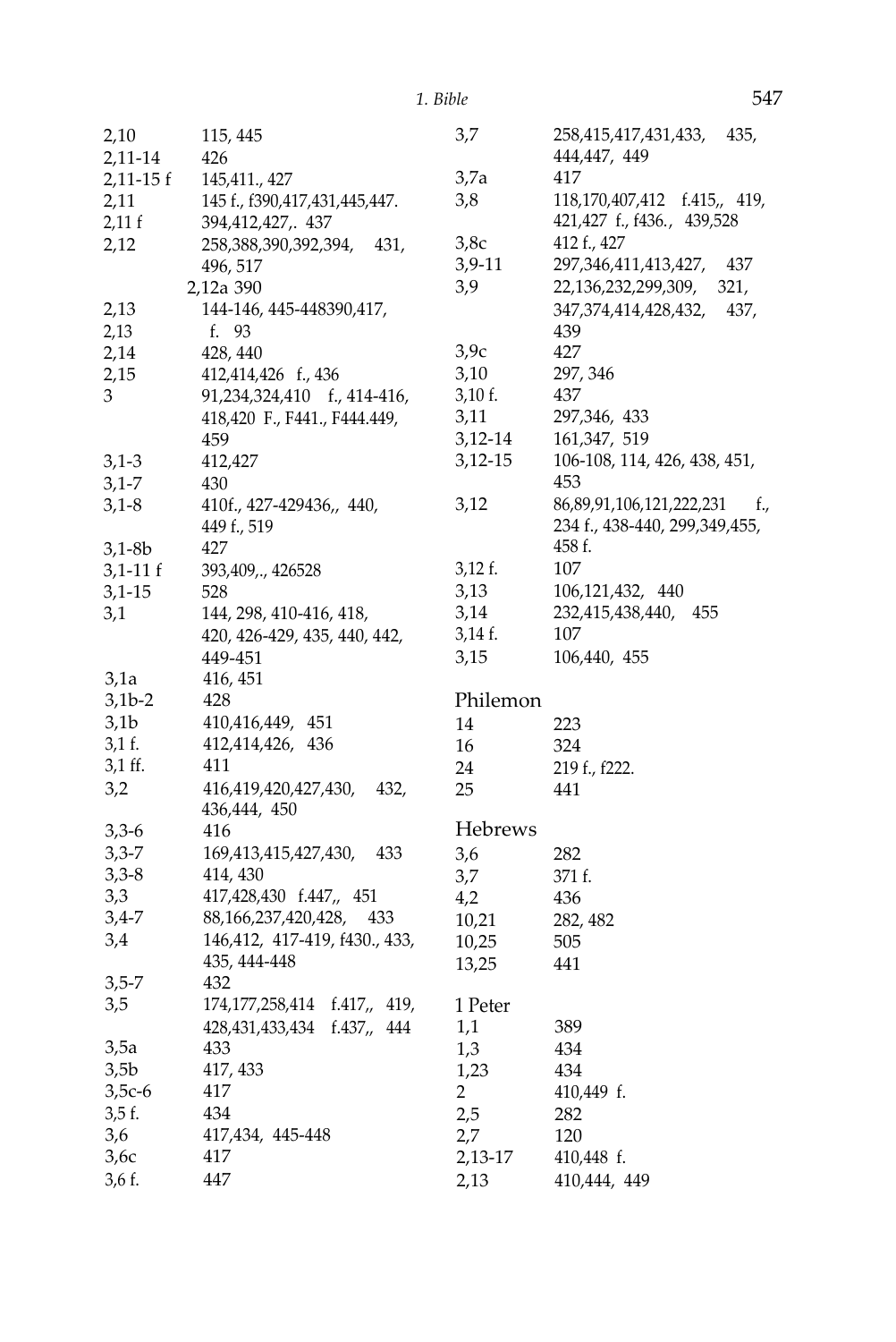| 548                |                      | <b>Biblical passages</b> |         |          |
|--------------------|----------------------|--------------------------|---------|----------|
| 2,14b<br>2,15      | 410, 449<br>410, 449 | register                 | 3,16    | 159, 256 |
|                    | 2,17410,449          |                          | 1. John |          |
| 3                  | 434                  |                          | 1,5     | 264      |
| $3,20-22$          | 434                  |                          | 1,6     | 506      |
| 4,10               | 260                  |                          |         |          |
| 4,12-19            | 397, 509             |                          | Judas   |          |
| 4,17               | 260, 282, 482        |                          | 4       | 388      |
| 4,18               | 388                  |                          | 15      | 388      |
| 5,3                | 259                  |                          | 18      | 388      |
| 2. PeterRevelation |                      |                          |         |          |
| 1,16               | 299                  |                          | 1,5     | 264      |
| 1,21               | 371 f.               |                          | 5,13    | 264      |
| 2,1                | 356                  |                          | 13,2    | 196      |
| $2,5$ f.           | 388                  |                          | 17,14   | 264      |
| 3,7                | 388                  |                          | 21      | 435      |
| $3,15$ f.          | 253                  |                          | 22,5    | 264      |

#### 2. Jewish Hellenistic Literature

#### 2.1 Philon of Alexandria

| De Abrahamo                         |                                                                                     | In Flaccum                             |                                             |
|-------------------------------------|-------------------------------------------------------------------------------------|----------------------------------------|---------------------------------------------|
| 133 f.                              | 194                                                                                 |                                        | $36-$                                       |
| 208                                 | 443                                                                                 | 40364                                  | 48396                                       |
| De cherubim                         |                                                                                     | 74                                     | 110, 113<br>98396                           |
|                                     | 801<br>370                                                                          |                                        |                                             |
| 940                                 |                                                                                     | De gigantibus                          |                                             |
| 113                                 | 370                                                                                 | 60 f.                                  | 367                                         |
|                                     | 114434<br>118370                                                                    |                                        | Quis rerum divinarum heres sit<br>2,37369   |
|                                     | De confusione linguarum<br>190370                                                   |                                        | 74370<br>259-266372                         |
| De vita contemplativa               | 78370                                                                               | 264                                    | 264-266369<br>f. 372<br>265369              |
| De decalogo<br>99<br>118-120<br>175 | 440<br>396<br>372                                                                   |                                        | Quod deus sit immutabilis<br>17396<br>79203 |
| 80-90<br>80<br>81<br>125<br>138     | Quod deterius potiori insidiari soleat<br>367, 368<br>367, 369<br>368<br>369<br>164 | De Josepho<br>176<br>240<br>243<br>246 | 443<br>396<br>440<br>396                    |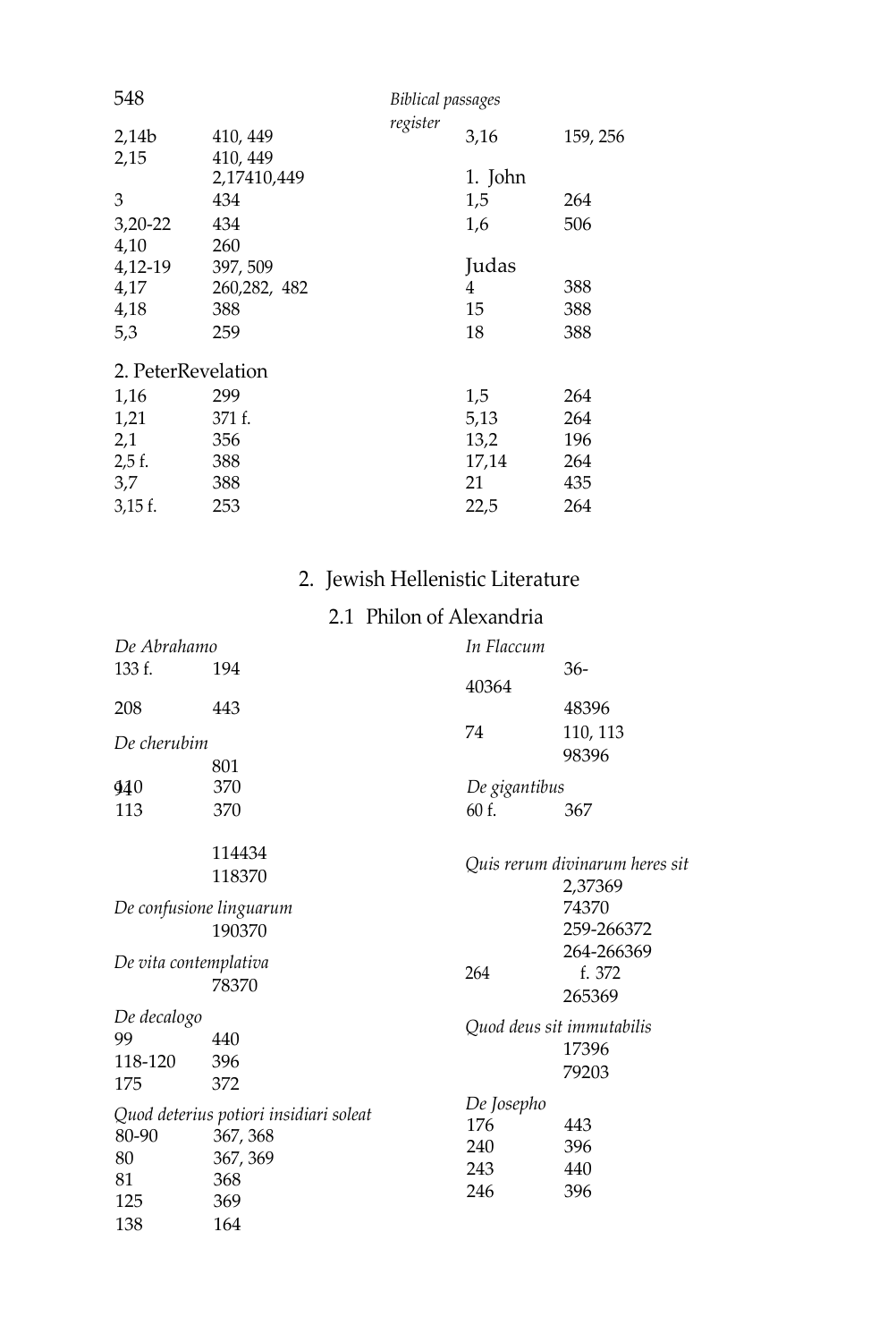| Legatio ad Gaium            | De providentia         |                                |  |
|-----------------------------|------------------------|--------------------------------|--|
| 73,3                        |                        | 2,107364                       |  |
| 443                         | Quaestiones in Exodum  |                                |  |
| 1474<br>15                  | Frgm.                  | QE 396                         |  |
| 1871                        | Quaestiones in Genesim |                                |  |
| 64                          |                        |                                |  |
| 2804                        |                        |                                |  |
| 15                          |                        |                                |  |
| 2813                        |                        |                                |  |
| 298<br>982                  | II,54b                 | 443 f.                         |  |
| 396<br>335                  | II,59                  | 368                            |  |
| De migratione Abrahami      |                        | De sacrificiis Abelis et Caini |  |
| 97396                       |                        | 17194                          |  |
| De vita Mosis               | De sobrietate          |                                |  |
| 1,2203                      |                        | 38-40396                       |  |
| 1,175372                    |                        |                                |  |
| 372<br>1,201                | De somniis             |                                |  |
| 1,274<br>369                | 1,34                   | 368                            |  |
| 1,283<br>369                | 1,39                   | 370                            |  |
| 2,65<br>434                 | 1,94                   | 446                            |  |
| 2,108<br>396                | De specialibus legibus |                                |  |
| 431<br>2,242                | 1,37                   | 367 f.                         |  |
| 2,291<br>372                | 1,59                   | 370                            |  |
| 2,292<br>372                | 1,65                   | 369                            |  |
| De mutatione nominum        |                        | 1,80194                        |  |
|                             |                        | 1,196370                       |  |
| 139369                      |                        | 2,63443                        |  |
| De posteritate Caini        |                        | 2,65440                        |  |
| 96<br>164                   | 2,108                  | 194                            |  |
| 396<br>181                  | 2,141                  | 443                            |  |
| De praemiis et poenis       |                        | 3,14226                        |  |
| 55<br>370 f., 376           |                        | 3,209396                       |  |
|                             |                        | 4,49369                        |  |
| Quod omnis probus liber sit | De virtutibus          |                                |  |
| 80370                       |                        | 51-174443                      |  |
| f. 443<br>83                |                        | 104440                         |  |

#### 2.2 Flavius Josephus

| Contra Apionem                     |                                                                                   | VIII                                                                              | 319446                                                  |
|------------------------------------|-----------------------------------------------------------------------------------|-----------------------------------------------------------------------------------|---------------------------------------------------------|
| I 37                               | 372                                                                               | IX 133                                                                            | 446                                                     |
| I 42                               | 372                                                                               | <b>IX 211</b>                                                                     | 446                                                     |
| I 24<br>T<br>Н<br>Н<br>VII<br>VIII | Antiquitates Judaicae<br>443,446<br>96443<br>157443<br>168446<br>184443<br>111446 | X<br>X 237<br>$XI_3$<br>XI 90<br>XI 144<br><b>XII 21</b><br>XII 257<br>XIII 64.67 | 164443<br>226<br>446<br>446<br>443<br>443<br>446<br>446 |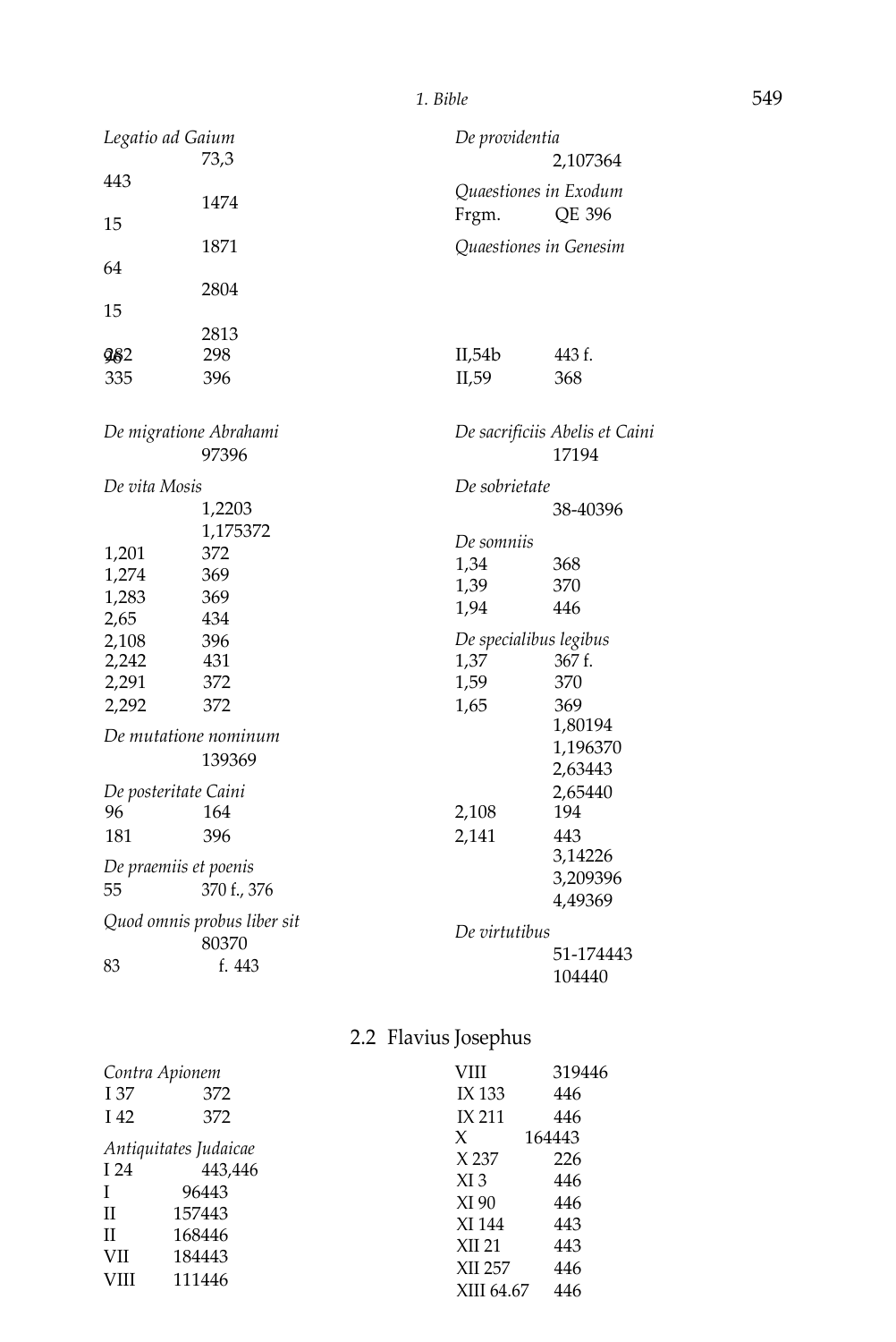| 550                                          |                                               | <b>Biblical passages</b> |                      |                                                |
|----------------------------------------------|-----------------------------------------------|--------------------------|----------------------|------------------------------------------------|
| XV<br><b>XVI</b><br><b>XVII</b><br>XIX<br>XX | 385446<br>112396<br>327299<br>132436<br>90443 | register                 | H<br>Vita Josephi    | De bello Judaico<br>103299<br>427299           |
|                                              |                                               | 2.3 Pseudepigraphs       |                      |                                                |
|                                              | Apocryphon Ezekiel<br>4,1443                  |                          |                      | Pseudo-Hekataios v. Abdera<br>6,5443           |
|                                              | Apocalypse of Moses<br>42,2443                |                          | Ш                    | Sibylline oracle<br>226308                     |
|                                              | Aristeas letter<br>36443                      |                          | V<br>V               | 308373<br>406373                               |
|                                              | 208443<br>257443<br>265443                    |                          | Will Dans            | 7,3-5308                                       |
|                                              | 290443<br>306372                              |                          | A<br>П               | <b>Testament of Abraham</b><br>20373<br>2,4443 |
| 1. Ezra                                      |                                               |                          |                      |                                                |
|                                              | 8,10443                                       |                          |                      | <b>Additions to Esther</b><br>4,17196          |
|                                              | Martyrdom of Isaiah<br>3,9443                 |                          |                      |                                                |
|                                              |                                               | 2.4 Qumran and Rabbinica |                      |                                                |
| $\sim$ $\sim$ $\sim$ $\sim$                  |                                               |                          | $\sim$ $\sim$ $\sim$ | 0.000                                          |

| 1OH | 8.9195    | 1OS       |          | 8,9282, 482 |
|-----|-----------|-----------|----------|-------------|
| 1OH | 8.11195   | 1OS       | 9:3-8482 |             |
| 1OH | 8:13-14   | 10S f5.5. | 482      |             |
|     | 195       | BerR      | 8.8370   |             |
| 1OH | 8.18195   | mSan      | 99a      | 370         |
| 1OS | 5,5-6 282 |           |          |             |

### 3. Extracanonical Christian literature

## 3.1 New Testament Apocrypha

| Acta Pauli |         | Acta Petri [Actus Vercellensis]. |         |  |
|------------|---------|----------------------------------|---------|--|
|            | 3,2     | $1 - 3$                          | 201,205 |  |
| 455        |         |                                  |         |  |
|            | 3,1     |                                  |         |  |
| 4173       |         |                                  |         |  |
|            | 4,1     |                                  |         |  |
| 6326       |         |                                  |         |  |
| $11,3-5$   | 201,205 |                                  |         |  |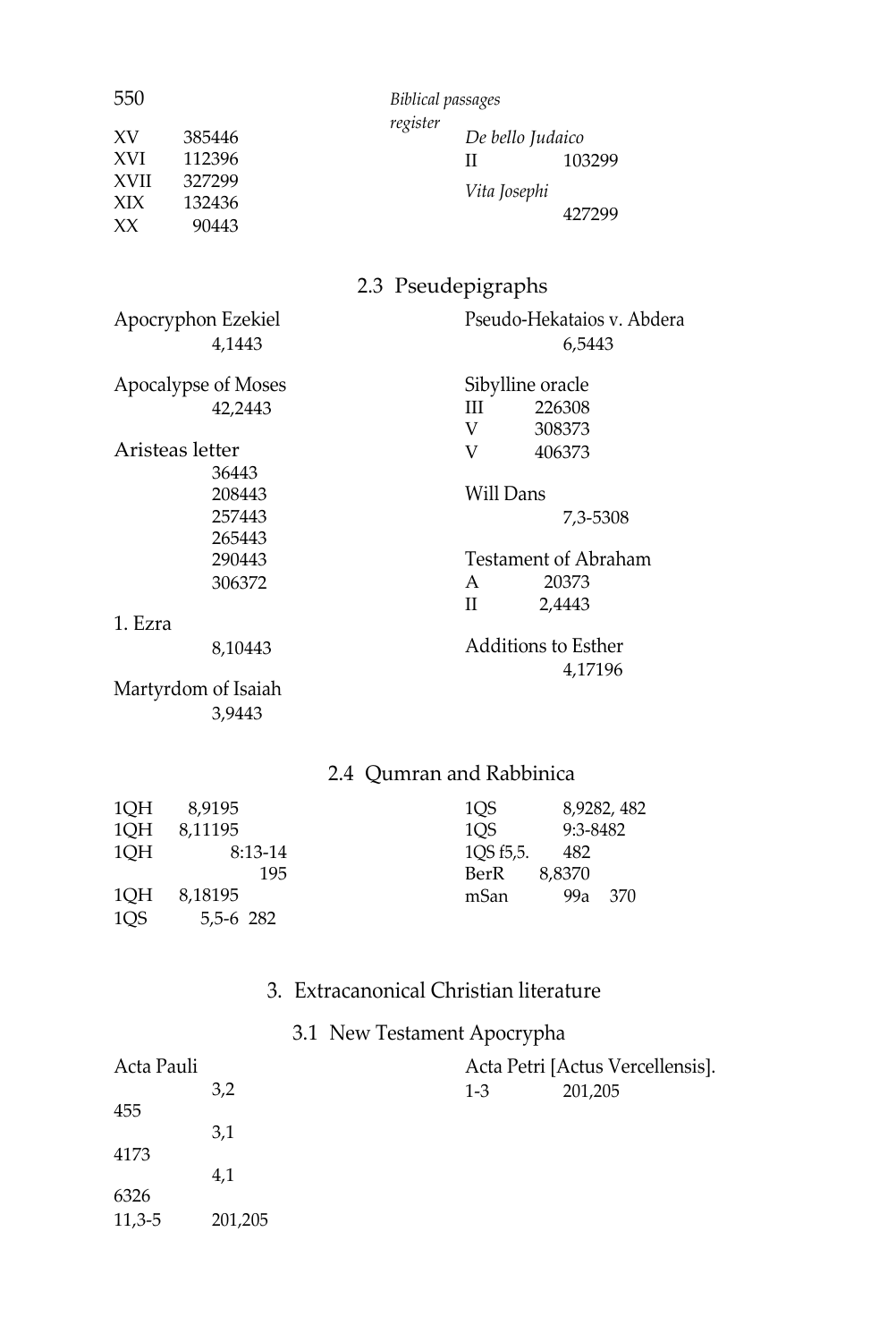#### 3.2 Apostolic Fathers

| 1. Letter from |              | Ignatius                |            |
|----------------|--------------|-------------------------|------------|
| Clement        |              | Letter to the Ephesians |            |
| $5,5-7$        | $209,205$ f. | 8,1                     | 194        |
| 5,5            | 196          | 18,1                    | 194        |
| 5.5f.          | 194          | 21,1                    | 194        |
| 5,6            | 203 f.       | Letter to the Romans    |            |
| 5,6 f.         | 201, 204     |                         |            |
|                | 5,7203       |                         | 4,1-5,3190 |
| 9,4            | 434          | Letter to the           |            |
|                |              | Smyrnaeans              |            |
| $35,1$ f.      | 265          |                         | 10,2194    |
| 35,6           | 431          |                         |            |
| 44,5           | 193          | Letter of Polycarp      |            |
| 45,7           | 431          | 2,3                     | 194        |
| $61,1$ f.      | 509          | 6,1                     | 79456      |
| Didache        |              |                         |            |
| 10,2           | 264 f.       |                         |            |

#### 3.3 Ancient Christianity

| <b>Clement Alexandrinus</b> |            | Vita Constantini                  |           |                 |
|-----------------------------|------------|-----------------------------------|-----------|-----------------|
| Stroma ice cream            |            | I f8,3.                           | 203       |                 |
| L                           | 59,2477    |                                   |           |                 |
| Ш<br>1,1331                 |            | Epiphanius                        |           |                 |
| III f6,45.                  | 331        | Pan XXXIII, 3-7                   | 330       |                 |
| Ш<br>6,48331                |            |                                   |           |                 |
| Ш                           | 45,1-3 331 | Jerome                            |           |                 |
|                             |            | Commentarius in epistula ad Titum |           |                 |
| Eusebius of Caesarea        |            | VII (706PL                        |           | 26,571-572)300, |
| Historia ecclesiastica      |            | 477                               |           |                 |
| II 17,1                     | 364        |                                   |           |                 |
| II 17.18                    | 364        | De viris illustribus              |           |                 |
| II 18                       | 364        |                                   | 11364     |                 |
| II 22                       | 133, 196   |                                   |           |                 |
| II 22,2                     | 201, 206   | Irenaeus of Lyon                  |           |                 |
| II 22,5-8                   | 198        | Adversus haereses                 |           |                 |
| II 24,7.15                  | 219, 220   | I                                 | 8,1-5 330 |                 |
| II $25,5$                   | 201        | I 8,1                             | 329, 330  |                 |
| III <sub>2</sub>            | 223        | $I\,9.1-5$                        | 330       |                 |
| III <sub>4,1</sub>          | 206        | I 9,1                             | 330       |                 |
| III 16                      | 206        | 19,5                              | 329       |                 |
| III 32                      | 306        | 111,1                             | 328       |                 |
| V 7,1                       | 317        | 11,3                              | 327       |                 |
| V8,3                        | 219, 220   | I 16,3                            | 329       |                 |
| VI 6,1                      | 223        | $I$ 24,2                          | 331       |                 |
|                             |            | I 25,6                            | 327       |                 |
|                             |            | I 28,1                            | 307, 331  |                 |
|                             |            | I $28,2$                          | 331       |                 |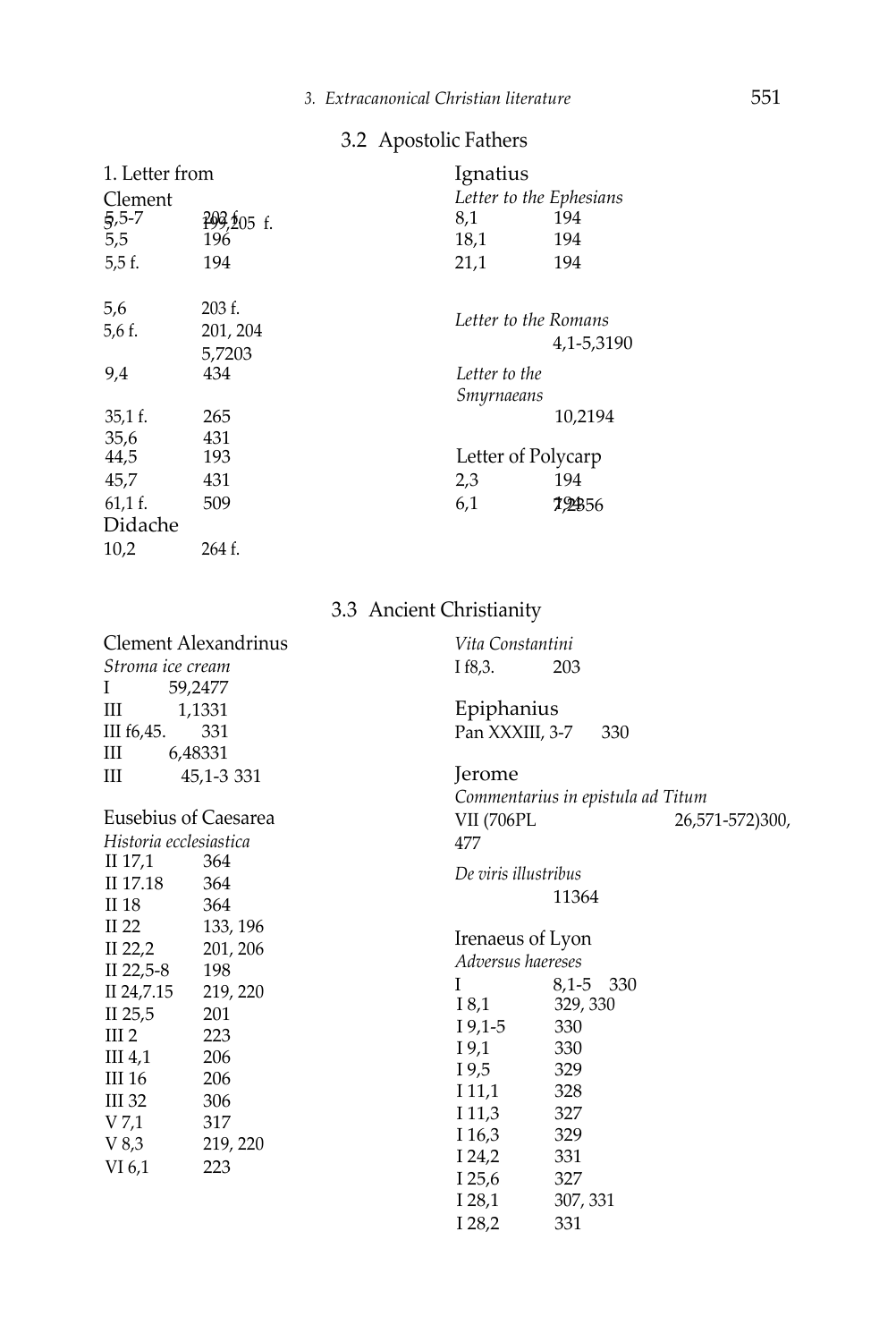552 *Biblical passages register* I 30,1306 I pr. 1329<br>II 5.2328 5,2328 II 14,7 13,10327<br>II 14,7 332 17,1194 **Tertullian** *De anima* II 30,1329 II 35,2 327 III 1,1 219 f., 327<br>III 3.3 223 III 3,3 223<br>III 4.3 327 III  $4,3$ III 11,1 327 IV 6,4 327<br>IV 32.1 328 IV 32,1<br>IV IV 35,1327<br>IV 41,4327 41,4327 IV pr. 1 317,327 IV pr. f. 2317<br>V f26,2 327.  $V \overline{t}26,2$  327.<br> $V \overline{p}r$ . 328 V pr. V pr. 1 327 *Adversus Marcionem*  $1.29$ 3,5 318, 335<br>4,11 331 4,11 331<br>4,34 331 4,34 5,21 42,54,306, 310 *Ad martyras* 3194 *De praescriptione haereticorum* 33306 *Adversus Valentinianos* 4,2329 The letter to Rheginus 45,24-40173 332, 334 18 329  $II$  17,1 328 20,1 56

Martyrdom of Polycarp 9,1440

4. Pagan ancient literature

Aelius Aristides *De Arte Rhetorica*  I 12,5,8 394

*Orationes*

32,3119

Aeschylus *Seven against Thebes* 609-614394

Aristotle

*De virtutibus et vitiis* 1250b 394

*Divis*

6,1395

*Poetics* 

1457b 472

#### *Rhetoric*

 1377a 395 1411b 468

Athenagoras

*Legatio sive supplicatio pro Christianis* 30,3 300, 477

#### Augustus

*Res gestae* 34 394, 395

Cicero *Brutus* 11,4235

*De inventione* 2,66395 2,161395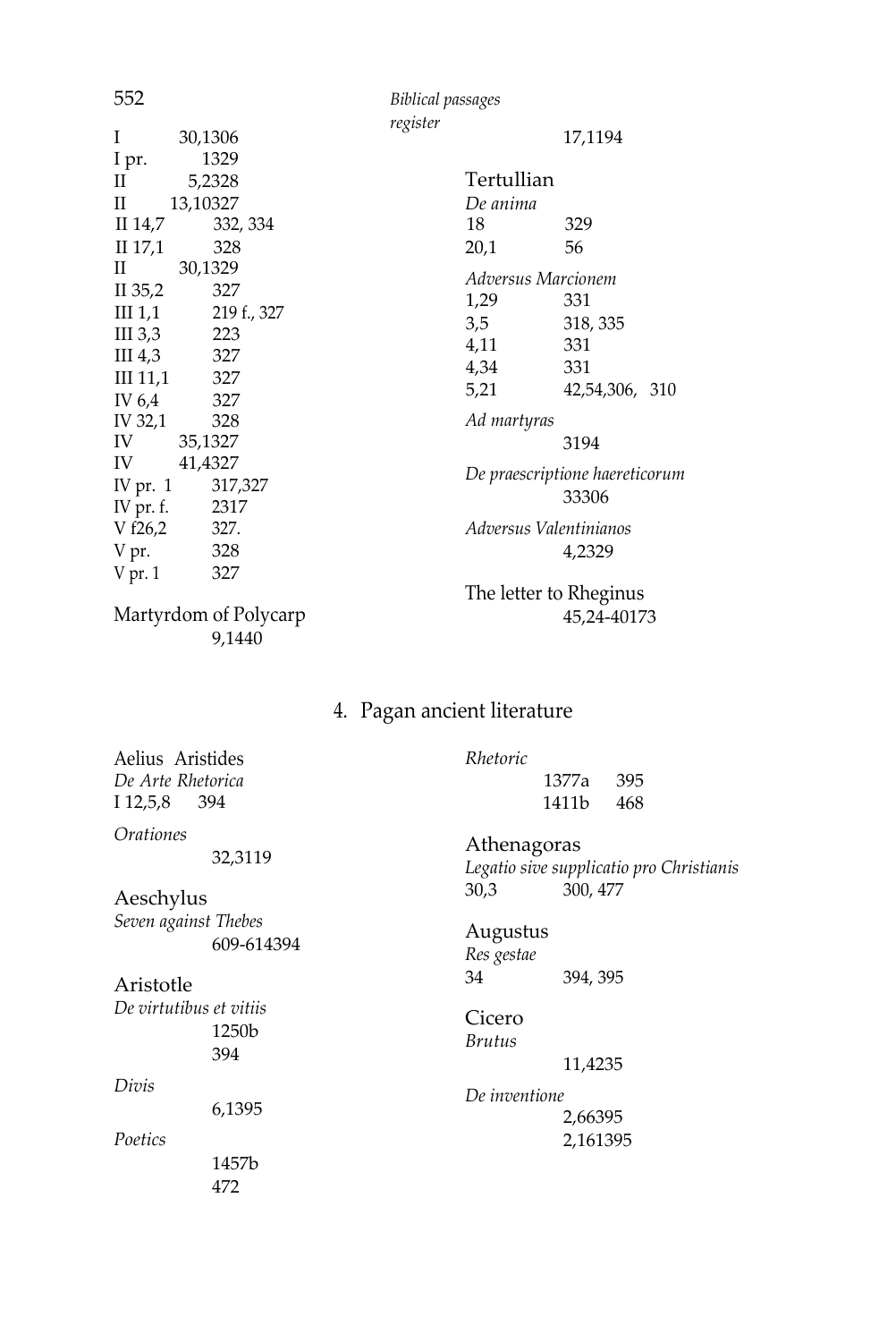395

b 413, 429

394

349b 394

193d 395

8,83

*De legibus* III 2,5449 *De natura deorum* 1,116395 *Epistulae ad familiares* II 4,122 IV 13,122 Demetrios *De Elocutione* 23118 Dio Cassius *Romanike Historia*  53,1 5,4113 Diodorus Siculus I 34,11440 25 10,1200 Diogenes Laertius *Vitae* 3,80394 Flavius Philostratus *Vita Apollonii* 4,47200 5,4 200, 202 Homer *Ilias* VIII, 200446 Julius Victor *Ars Rhetorika*  27 18 Juvenal *Saturae f*10,1. 200 Kallimachos *In Jovem* 8300 Lucanus *Pharsalia* III 454200 Philippos from Opus *Epinomis* 989b Plato *Alcibiades* 135a - *Gorgias* 507c 394 *Ion* 534b 368 *Laches*  199d 394 *Nomoi* 821c-d 395 934d -936b 342 934d 342 934e -935a 343 935b -936a 343 935b 343 642d 299, 477 821b 446 *Phaidros* 69b - 265 368 *Philebos* 39e 395 *Politeia* 382C 35<br>389B 35 389B 459C 35 615c 395 1336b 343 *Protagoras Saturae* I f4,78. 342 *Symposium* Pliny the Elder *Historia Naturalis*  477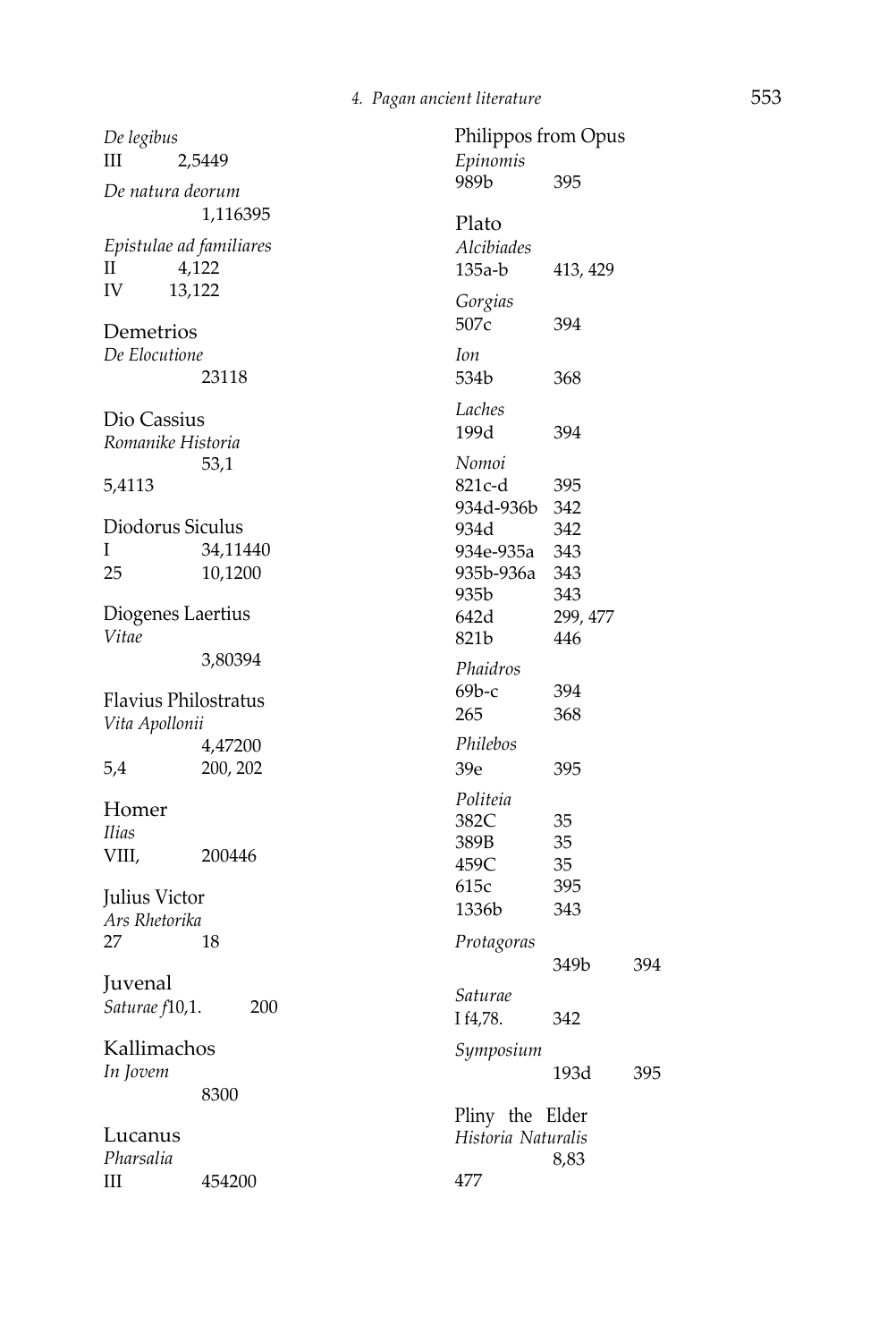554 *Biblical passages* 

*register* Pliny the Younger *Epistulae*  X,97 509

#### Plutarch

*Agis*

IV,1 226

*Aemilius Paullus* 23,10 300, 477

*Consolatio ad Apollonium* 108e 395

*De Alexandri magni fortuna aut virtute* 342e-f395

*De defectu oraculorum* 412e-413a395

#### *Moralia*

86c 477

*Quomodo adulator ab amico internoscatur* 56e 395

*Solon* 12,7 300, 477

12,9477

#### Polybius

| VI      | 46352        |
|---------|--------------|
| VI 46,3 | 478          |
| VI      | 47,5300, 477 |

Porphyrios *De antro nympharum* 10373

(Pseudo) Demetrios *Typoi Epistolikoi* 118

Pseudo-Callisthenes *Historia Alexandri Magni*  I 25,2373

Pseudo-phocylides 129373

Pseudo-Plato *Eutyphron* 

| noonzeo  |     |
|----------|-----|
| 5c-d     | 394 |
| 12e      | 394 |
| 13b      | 394 |
| 15Ь-с    | 394 |
| Epinomis |     |

989b 395

#### Pseudo-Plutarch

*Placitia Philosophorum*  V2 (Mor. 904F) 373

#### **Ouintilian**

*Institutio Oratoria* IX 3,1 467<br>VIII 3.38 474 VIII 3,38 VIII f6,1. 468 VIII 6,8 468 VIII 6,11 475 VIII 6,19 468

Strabon

*Geographica* II 5,14200 III 1,8 200 VII,7 457

#### Suetoniu

s *Augustus* 18,2457

Tacitus *Historiae* V,2 456

Themistios *Oratio* 1,8443 11,147444

Theodoret of Cyrus PG 861 82.32-37 309

Theophilus of Antioch *Ad Autolykum* 2,15265

Thucydides 2.97.3-4230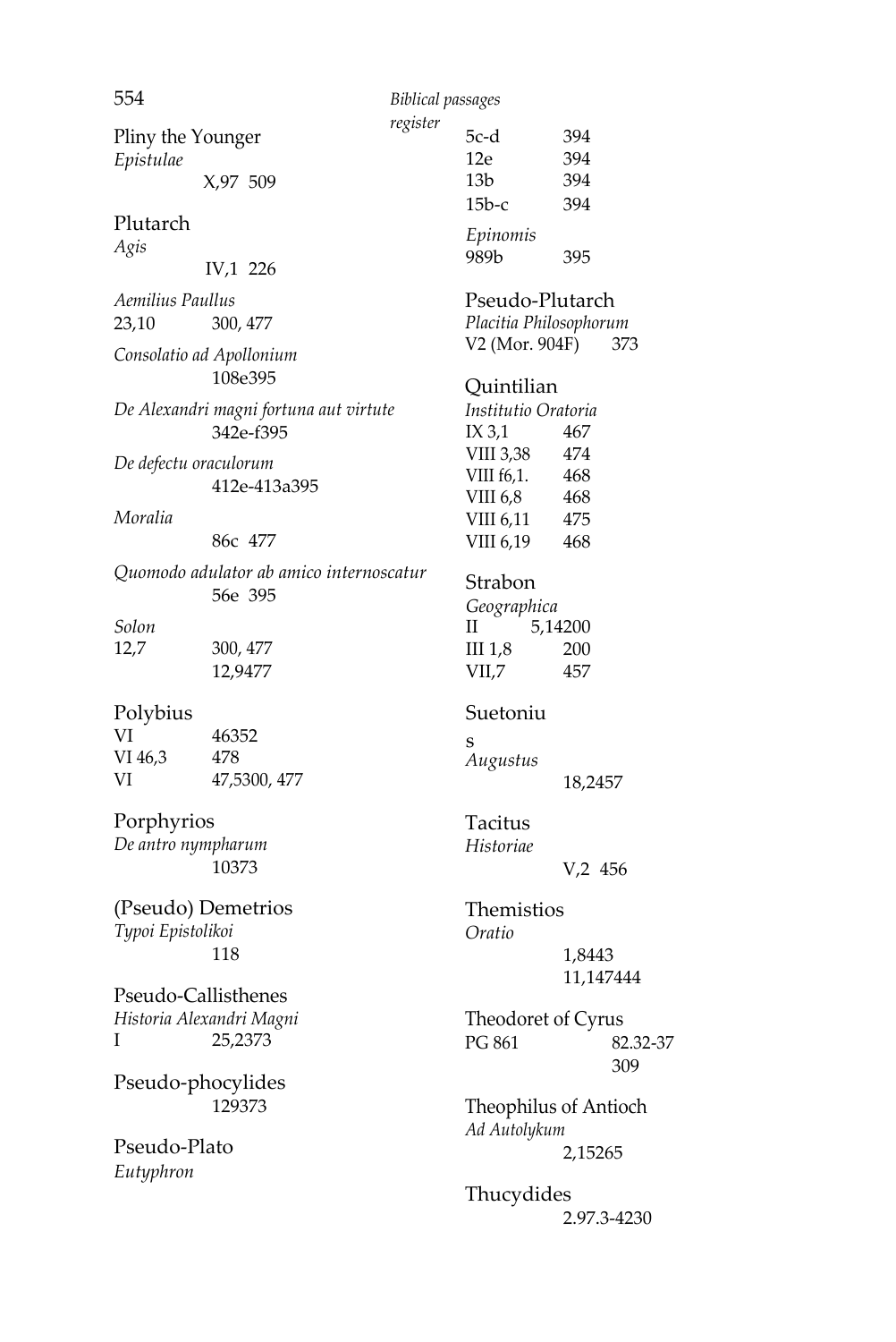## Vellius Paterculus

*Historia Romana* III 1,8 200 *Memorabilia*

*Anthologiarum libri* Vettius Valens

IX 330.19373

Xenophon<br>Memorabilia 4,2,14-1835

#### 5. Papyri and inscriptions

| BGU I 37                | 121      | P.Bad. IV 53           | 120                 |
|-------------------------|----------|------------------------|---------------------|
| BGU I 313.5-7           | 120      | P.Cair.Zen. 59099      | 226                 |
| BGU I ff350,15.         | 120      | P.Cair.Zen. 59218      | 111                 |
| <b>BGU III 816</b>      | 121      | P.Cair.Zen. 59297      | 111                 |
| <b>BGU III 887,4</b>    | 116, 118 | P.Cair.Zen. 59544      | 226                 |
| BGU III 887.5-7         | 119      | P.Coll.Youtie II 75,12 | 120                 |
| <b>BGU IV 1106</b>      | 116      | P.Congr. XV 22         | 105                 |
| <b>BGU IV 1141</b>      | 105      | P.Dura 13a.30.31.32    | 121                 |
| <b>BGU IV 1151</b>      | 116      | P.Dura 26,25           | 120                 |
| <b>BGU VII 1768</b>     | 114      | P.Fam.Tebt. 49         | 121                 |
| <b>BGU VIII 1736,11</b> | 121      | P.Fay. 130             | 226                 |
| <b>BGU XVI 2558</b>     | 121      | P.Giss. Apoll. 20      | 121                 |
| CPJ II 143.16 f.        | 116      | P.Lond. 4 1550         | 226                 |
| CPJ II 146.42-45        | 116      | P.Masada 741           | 121                 |
| <b>CPI II 424</b>       | 116, 118 | P.Mich. VIII 466       | 121                 |
| CPJ III 469,5           | 121      | P.Oxy. I 82            | 118                 |
| CPI III 486b            | 121      | P.Oxy. IV 705          | 117                 |
| CPI III 490,4           | 118      | P.Oxy.Hels. 40         | 121                 |
| CPJ III 490.5-7         | 119      | P.Polit.Iud.           | 104                 |
| CPJ III 499             | 121      | P.Princ. II 73         | 121                 |
| <b>CPI III 500</b>      | 120      | P.Princ. II 103        | 121                 |
| CPI III 508,5           | 116      | P.Tebt. I 82           | 226                 |
| Hib. 77                 | 111      | P.Tebt. III 703        | 54,103, 110f., 114, |
| <b>IGLS 1998</b>        | 114      |                        | 284                 |
| Minuscule 81            | 90       | P.Vind. 25824b         | 114                 |
| <b>NCPJ III 490,4</b>   | 116      | P.Yale I 82            | 121                 |
| P. S. I. 429 f.         | 111      | SB I (5675B. C. 184-3) | 111                 |
| P.Amh. II, 95,11        | 120      | SB 14 12002            | 226                 |
| P.Amh. II, 96,10        | 120      | SB 20 15061            | 226                 |
| P.Ant. I 42             | 116      | SPP 20249              | 226                 |
| P.Ant. II 101,3         | 120      | <b>UPZI110</b>         | 111                 |
| P.Bath. II 35           | 116, 118 |                        |                     |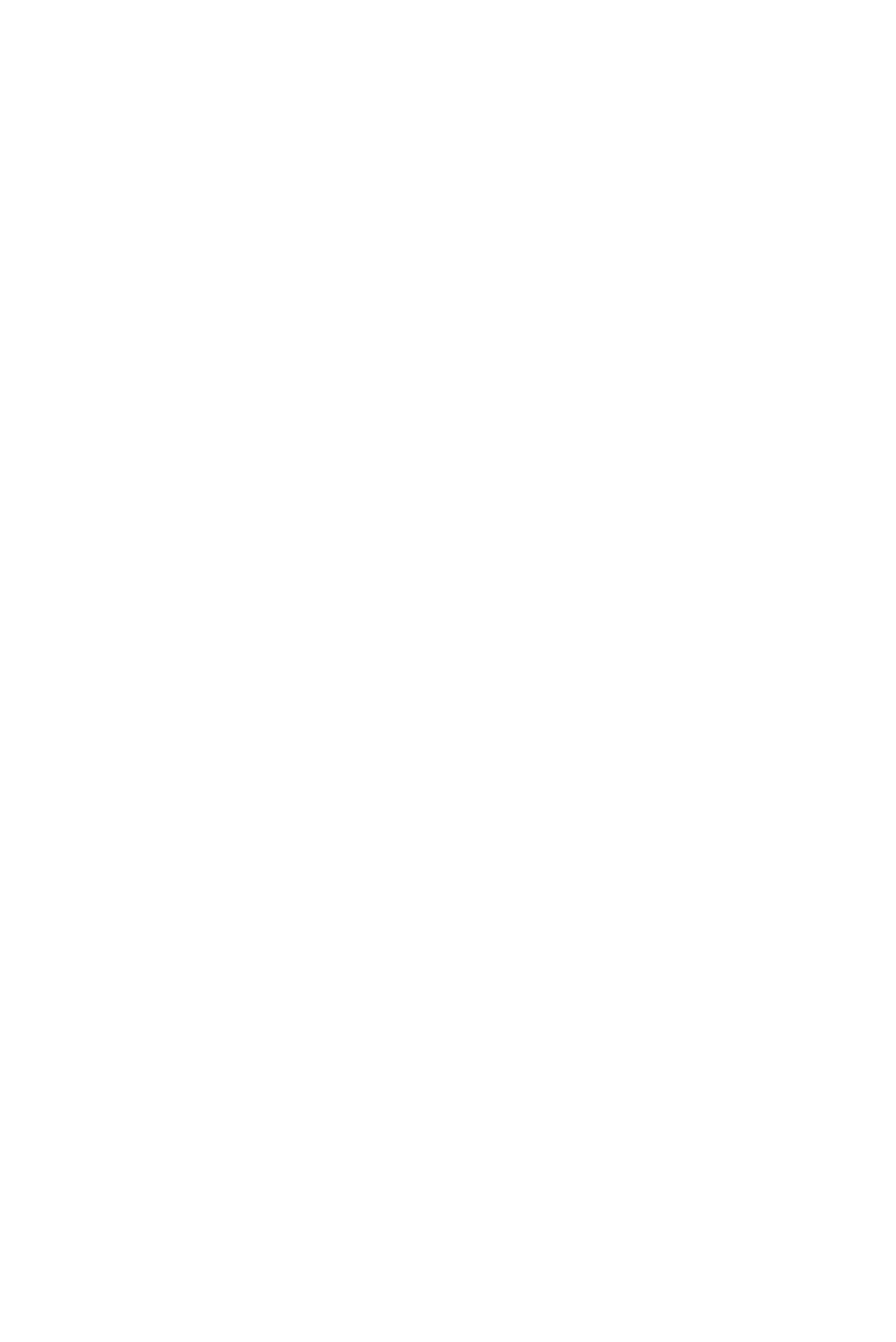#### Index of subjects, persons and places

<span id="page-49-0"></span>Alexander 222f., 303f., Anti-353,356 – Anti-Judaism 295 – Antimarcionite 307,319 – Antinomianism 136 - Antitheses 136f7,., 305-307, 294,309, 311, 317-319, 326-328334,, 484 Lawyer 90,232,439,455,458 Apollos 439f90,116,222,231,283,., 455f. Acts 86-90,7,17,21,63,83, 128, 131-135, 188f.186,191,, 196, 200-204, 206-208, 215-224, 226-239, 400,454, 457-458 Artemas 89f., 438f.223,231, Asceticism 42,304,323,326,331,356,492 Resurrection - Resurrection 136f., 173-176, 198, 302-304, 514f.307,320,354,479,480, – Resurrection hope 302f., 311 – Resurrection Denier Auto Fiction 296,480453 Confession 4,87,92,127,129,164,166, 167,170, 175-177, 258f247,., 261-265, 363,392, 407, 426f., 481-484,436,441, 497, 510f., 518f., 513,525 Circumcision 227f86,89,225,., 294-296, 298, 345-347, 351, 414f.437,456,, 474, 476, 516 Letter – Letter forgery 36 – Letter genre 18, 52 – Letter genre 118 - Epistolary novel 54f.66,81,83,89,102,, 165, 188, 221, 231, 249, 250, 387, 452-454, 456f., 503 – Letter theory 52-5418, Citizens – Civil Christianity/ - Civility 407, 408,419,444, 509 – Citizenship 195,197,205

*Canon Muratori* 204f133,201,., 219 Charisma 227f.174, Clement of Alexandria 477 *Corpus pastorale* 18f3,5,.51,54,64,, 67, 77, 80f., 91f.89,137,156,161,165,, 185, 187f., 247-251197,201,218,231,, 253f., 257, 259f., 276-279274,, 286f., 293f..., 307f., 425f.,312,315,319,381,384,415, 436,451,453,459,478,485,492, 503f., 517,519,523,526,528, 530 Demas 194,219,223,353 Deposit 163 *Dolus bonus* 35 Doxa 144-146, 496 Doxology 17f., 263f.259, Authenticity – Authentication 38 – Criticism of authenticity 37f.46,, 79 – Authenticity paradigm single92 genus 52 Ecstasy 369 End of the Earth 199f., 203, 207 Encratic/Encratites 302f42,., 306f., 331 Abstinence 303,331,335,364 Ephesus 24f5,17,19,., 85-9058,, 132f., 161,189,195,225,231,276,286, 334f., 439f., 456 Epicurus/Epicurean 509 Epimenides of Crete 477 Epiphany 144-147177,418,426,432,, 433, 442, 445f.448,, 498 Epirus 232f.90,455,, 457 Episcopate/Episkopos – Episcopacy, monarchical 333f.140,281,320, – Episkopos/Episkopoi 139f14,33,., 298166,, 303, 333, 346, 391, 416, 430, 476478,, 482 Epistolography Research 149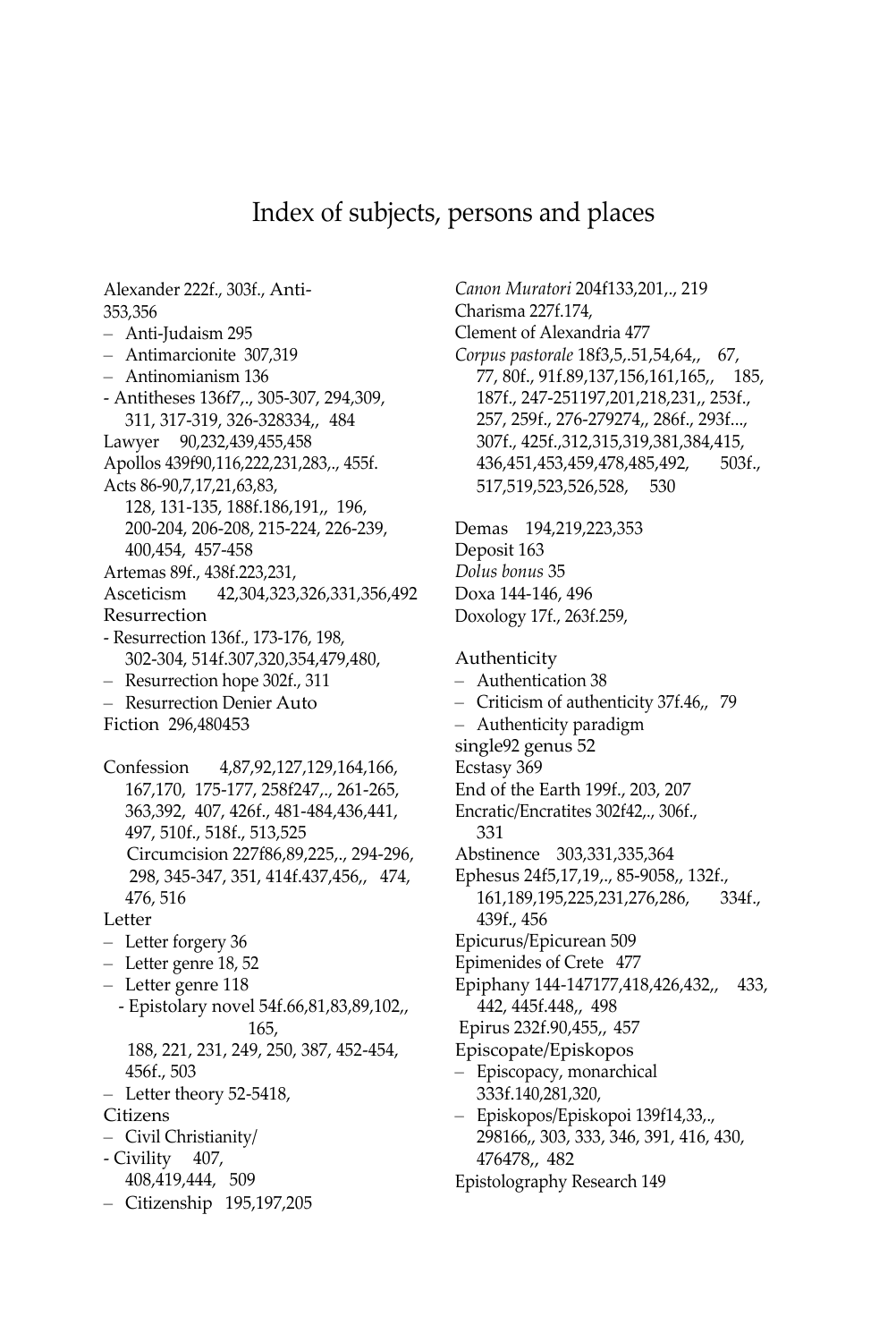*places* Appearance 144-14746,261,265,, 392, 412,418, 427f., 431, 433, 445-448442, Ethics/Ethos - Ethics 381-4057,24,260,342,379,, 407-424, 467-487431,445,, 503-522, 528-530 – Ethics, epicurean 509 – Ethics, metaphorical 474 – Ethics, Nicomachean 342 - Ethos 503-522, 7,484,501,530 Eunike 225f., 229 Gospel 4,87,93,115,138,141, 162-165, 185-214, 215-246, 255f., 259f., 344,354,357,364,400, 506f., 513-515, 519 Eternal life 430,435,491,495,497,509 Forgery 31-3511,20,26,, 37-4046,, 50, 57, 63-68, 250f., 82,84,92,187,247,334, 407, 451f. Fiction - Fiction 33-3720,24,26,31,, 39-41, 49, 51,53,57, 63-66, 85f.88,101,103,, 109, 114, 160, 186-188, 199, 217, 221, 231, 235, 247, 252, 254, 277, 293-314, 319, 323,334,336,349,383,407,415, 433, 438,440,451,459, 523 - Fictionality 157, 226, 252, 450-453315,411, Fragment24,59,67,78, hypothesis 107, 108, 192 Ms. 141-14466,119,225,226,228,, 239, 255,266,297,299,307,308,315, 318, 325f.335,354,364,396,494,504,, 515 Release 197-201, 132,148,190,208, 324 Genus - Genus 51-5518,27,103,109,, 114, 165,188,221,301,353,387,452, 473 - Generic 52-5519,162,, 301 – Small genera 109 – Frame genus captivity109 - Captivity 128,

130-133, 147f., 189-191, 185,188,196, 198,201, 206-208, 235-237,222,233, 459f.

– Capture letters 61,134

– Captivity trip counterfeiting235 56, 407 opponent - Opp. 135-13717,19,22,23,25,43,, 232, 293-314, 315-339, 341-361, 366, 373-375, 382, 386, 414, 416, 437, 439, 456, 472 - Opponent polemics 293-31456,, 309f., 315f., 318,332,349,358,383,472,516, 526 Mystery of piety 265, 381, 392f., 510f., 481,527 Spirit 35f., 48f., 80,105,141,150,174,176, 227f., 302f258,261,265,., 325f.,305,323, 329, 342, 356, 363, 366-376, 412, 417, 419, 432-435, 444, 447, 481, 510, 512, 517 Community – Parish exclusion 480f.304,323, – Community tradition 247, 334 Genealogies 308-310, 92,299,304,321, 329,331,347, 437 Genre 61f4,6,18,25,41,54,., 83f., 87f., 93, 99-124, 149134,, 160- 167, 225, 237, 251,257,284,343,348,353,357, 432, 511, 513f., 518f., 516,524 Justice 363f198,202,258,304,322,., 395,412,415,417,421, 432f.444,, 493, 513, 515 Court - Court (of God) 194-197, 147,192,206, 433f., 506f.470, – Court prophecy law301 - Law 25,102,136,167,227,232,258, 299,304, 307-309, 322f., 329f., 342f., 347, 370,372,409, 413f.416,432,437,, 439, 471 - Law teachers 322, 330 Profiteering 352, 478 Faith – Faith Economy 308 – Faith tradition 226 Gnosis 45f7,16,22,43,.67,80,87,, 92, 136-138, 255173,, 264, 285f275,., 294, 305-312, 315-339, 356f.376,484,, 493, 526f.

Forgetting God 421

Grandmother 225-229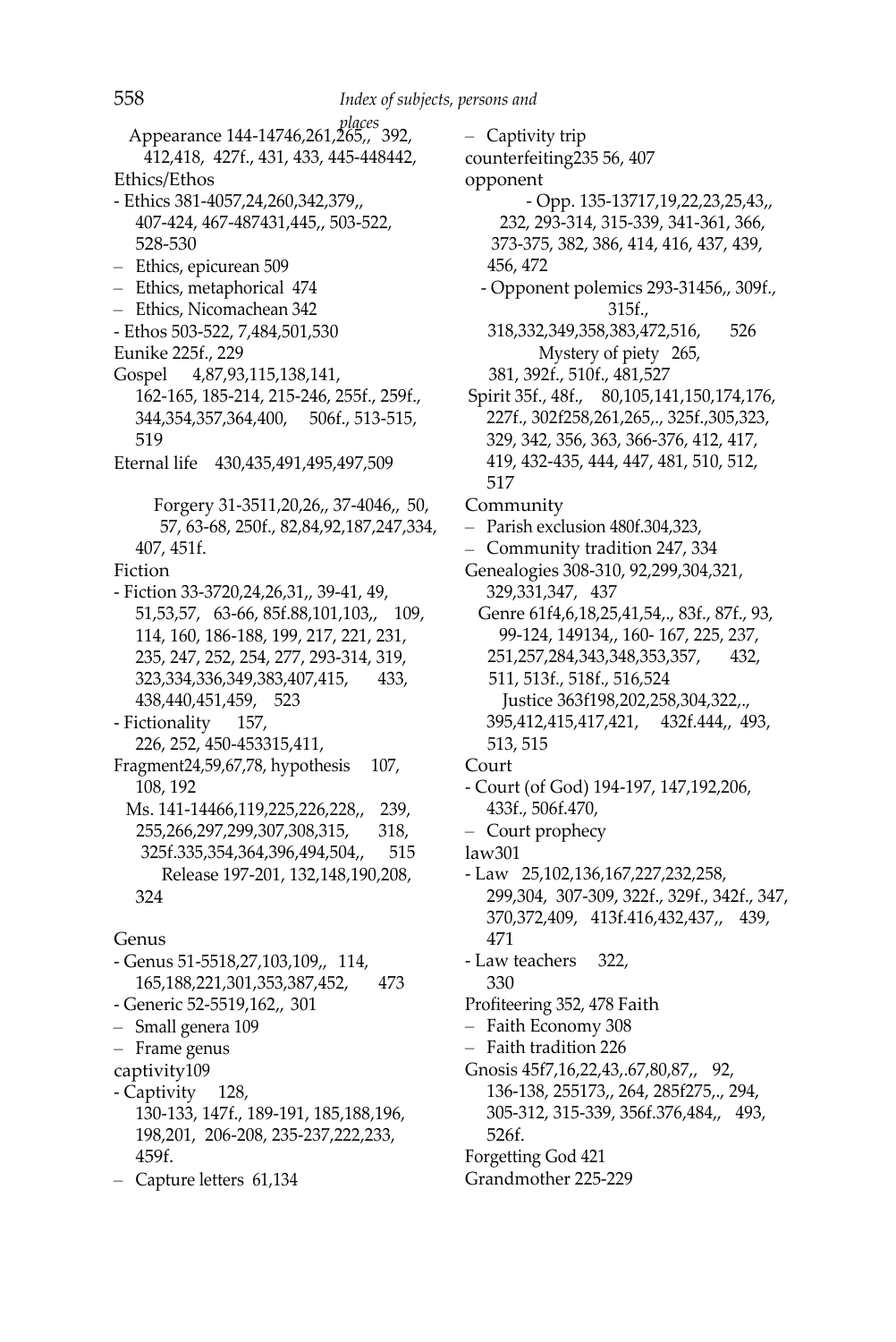*places* Laying on of hands 174f., 227f. House - House 171-17416,22,66,110,121,, 236, 259-261, 297f.,263,266,279,281, 302,311,322,335,345,352,391, 393, 467-487, 510-512, 489,515 - House of God 259-26166,172,, 263f., 322, 335,393,472,478, 481-485, 510-512 – House church 296f., 477 - Household (God22,481,352,) 516, 518 - House panel 515 – Haustafelethik 511 - Household 504 Holy Spirit 36,371,375,412,417,419, 434,444, 447 Salvation Economy 260 Hermogenes 353,432 Jerome 42,300,364,477 Historicism 45-48, 131 Homology 262,264,497 Hymenaeus 302-304, 173,223,285,354, 356, 479 Hymn 171,263,300,393,477 Ignatius of Antioch 333-335,61,190, 511 Ignatius Letters 139,320,334 Imperative 491f164,192,409,469,471,., 496, 506 Indicative - Indicative 492f469,., 506 – Indicative and imperative 529 Inspiration - Inspiration 363-37835,375,527,, 532 – Inspiration awareness 35 – Inspiration doctrine 368,371 – Understanding of inspiration 373f368,. Intertextuality 252f.400,407,411,, 426, 448, 450 Invective 341-346, 350-352, 348,354, 357f.475,, 527 Irenaeus of Lyon 306f223,255,., 309f., 316- 318, 327-336 Italy trip 233,457 Jambres 347,354,515 Jannes 347,354,515

Lawyer 439f90,232,.449,, 455 Imperial cult 456f.429,447, Canonicality 67 Kerygma 193,197,259,515 Kreszens Crete/Kreter194,223 - Crete 85-9117,, 230-234, 133,197,276, 283, 286, 298-301, 349-353, 438f415,., 454-459, 474-478 – Stay in Crete 456f.133, – Crete Mission 85 - Creter 300f86,233,., 348-352,345, 474-478 – Cretan polemics 474,478 – Cretan cliché 351f.348, Doctrinal prohibition 142f., 325f. Reading order 16 Lois 225f., 229 Loyalty 395-398,12,117,208,391,393, 410f., 415-421413,, 441f., 427,444, 448-450, 511 Luke - Luke 85f17,., 90f., 107,132,133,135, 188-191, 196f., 199-201, 206-208,204, 215-228, 233-239230,299,400,, 440, 454, 457-459, 525 – Gospel232,260, of Luke 400 Mandate/Mandata - Mandate 88f4,54,., 112f., 109,110,117, 121, 166f.235,257,348,350,357,, 511, 516-519 *- Mandata principis* 5425,, 89, 103, 109f., 114,162,231,284,301,348,387, 454, 511, 516 Marcion - Marcion 306f22,42,80,216,294,., 310f., 317-319, 327f., 330-334, 336 – Marcionites 294,318,328 - Marcionite 136f22,43,.294,, 305, 306,307,311, 319 Melite 233f90,., 457f. *Memoranda* 110-114121,348,511,, 516 Human kindness 407-424146,, 425-465, 517f., 528 Metaphor 171f81,., 194-196268,, 297,

433f., 454, 467-484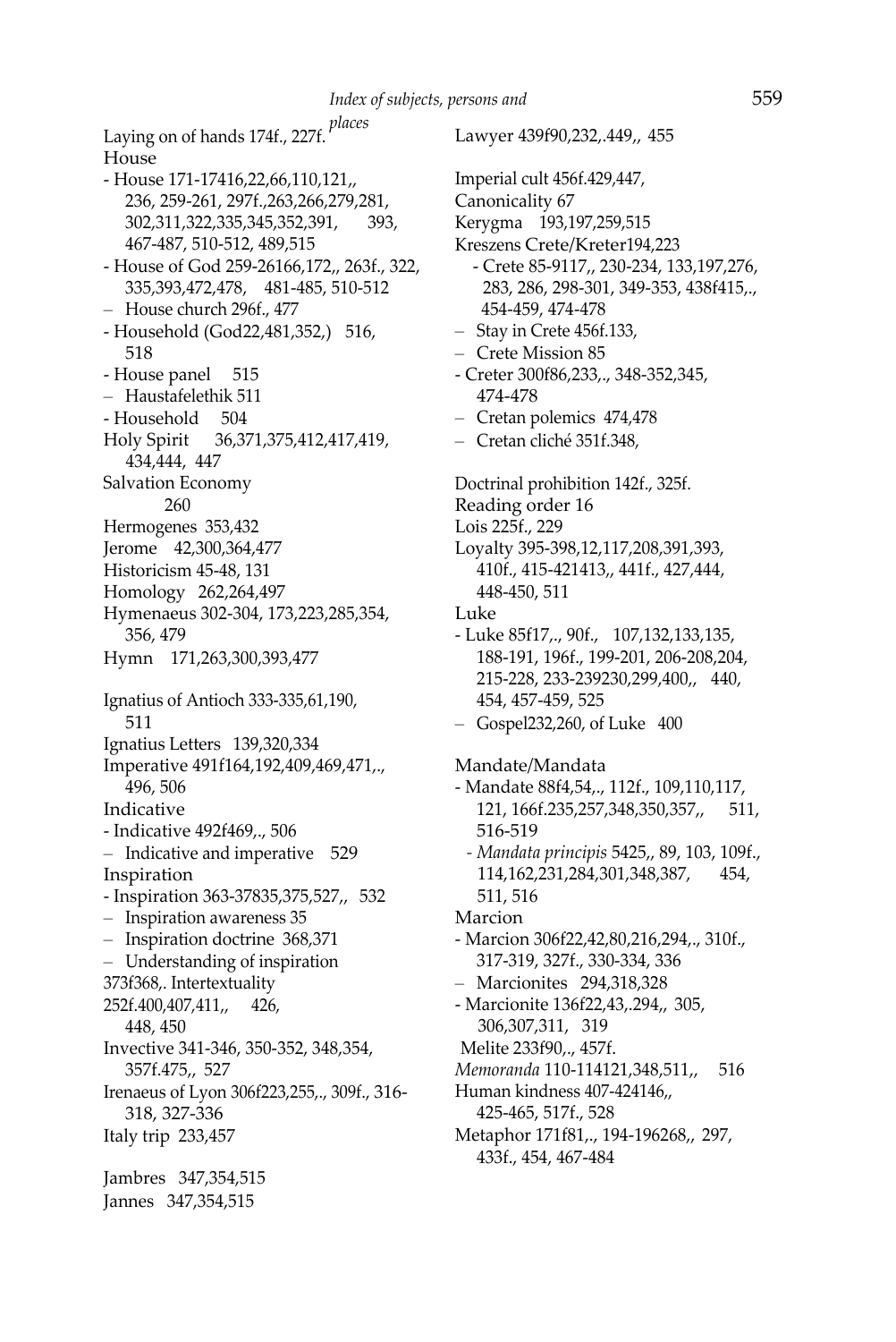*places* Miletrede Mission135,222,230 – Mission concept, Lucan 207 - Mission trip 226, 227, 460 Monepiscopate 333f. Mother 225-229, 105,116,223,397 Mystery Tradition 435 Myths 298f77,92,136,., 308-310, 321f., 329,347, 476f., 515f. Myth 91-9477,310,329,347,, 523 Nero 206-208148, New176, creation 435 Nicolaitans 327 Nicopolis 89-9186,88,, 231-235, 133,349, 438, 454-459 Notes, personal 56f20,39,40,52,., 65f., 106-10984,86,, 187f132,161,., 192, 194f.199,205,225,236,249,251,, 255, 438f., 451-454 Economics 171f122,166,.260,483,, 511 Onesiphoros 194,223,236,455 Paratheke 162-16587,93,140,167,, 171, 249,256,261, 264 Parousia - Parousia 145f.177,448,, 498 – Parousia of Christ 146,448 – Parousia, apostolic 14 – Parousia expectation 390 – Parusietopos Paul19 – Martyrdom of Paul 190-195, 203-209 – Paul215, Companion 217 - Paul Biography 85-8792,131,, 133, 149,167,169,186,238, 454 – Paul66,293, fiction 325 – Paulushagiography 87f.92,170,259,, 508 - Pauline Reception 5-7, 155-157, 159-160, 166f., 177f171,173,., 315-317,255,266, 320f., 335f.400,415,430,524,, 526 - Paul School 158-16140,58,175,, 178, 355 - St. Paul's pupil 296 – Pauline tradition 67, 142, 155, 159, 177f166,171,173,175,., 454f.215,249,257,

- Paulus tradition 92f86,88,100,., 138, 155-162, 166f., 175-178,169,170,173, 215f., 249230,, 251-253335,347,, 358, 364,400,411,450,454,456,506, 524 Personalinspiration 370 Staff86,161,194, Note 439 Peter 207f191,204,.221,298,, 364 Philetus 302-304173,223,285,354,, 479 School of57, Philosophy 158 Phygelos 353 *Pia fraus* 35 *Pietas* 393-398, 388,509 Pleroma 328 Polemics 293f89,93,119,136,159,227,., 296-299, 301, 305f., 310f., 315-339, 341-361, 475f472,., 484f., 514,527 Pontius Pilate 497 Presbyter 138-14089,119,121,231,, 266, 283,298,303,333,346,415,456, 476 Prosopopoiïa 22 Process 21,42,49,130,157,160,171,178, 196-199203,205,207,217,218,, 232, 236,252,259,261,266,303,324, 386f., 398-400409,421,458,468,474,481,, 493 Pseudepigraphy - Pseudepigraphy 11-306,, 31-7677,, 79, 82,84,92,106,178,197,230, 247f., 252, 277, 320, 325, 334-336, 350, 381, 407, 411, 450-452490,518,, 523 – Pseudepigraphy Research 19f., 2634,49,149,, 382 Pseudonym - Pseudonymity 11f3,., 36-3853,, 55, 65f., 80f., 452f., 93,101,249,295,490 – Pseudonymity paradigm 92 Quintilian 467f., 474f. Justification 237f169,177,258,., 415, 417, 428, 432-436447,, 470 Wealth 266,356,398,498 Travel companion 218-22290,189,, 238f. *Religio* Savior/Rescue395 - Savior 417f110,145,333,412,., 426, 431f., 442435,, 445-448, 492, 508 - Rescue 142-144, 192f148,., 195f., 198, 209, 224, 237, 428, 432-435, 437, 445, 447,495, 507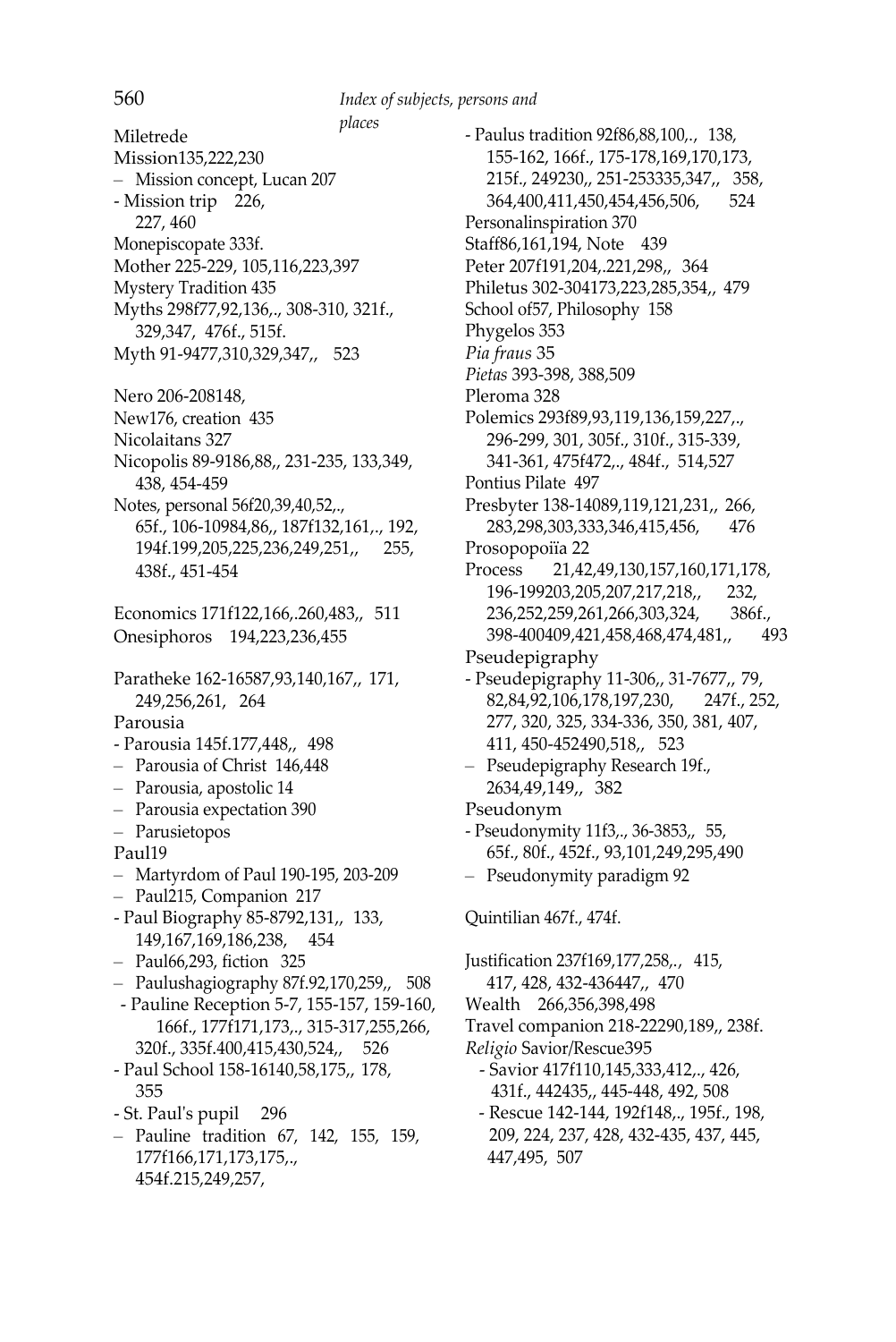*places* Reception - Reception 113, 138,153, 155-184, 215-218230,, 237, 247-269, 328f317,., 425f., 400,411,450, 468, 525 – Reception intention 40 – Reception History 24 Rome trip 4,86,88,90,205,219,221,230, 233,236,439, 457f. Saturnius 331 Shipwreck 90f., 233-236304,317,, 323, 457, 459 Font – Scripture364, inspiration 372 – Understanding of Scripture 364f., 368- 370373,, 375 School- – School pseudepigraphy 65f., 11,24,26,38,41,56,407 – School tradition 57, 364 Secretary hypothesis 108, 222 Selfreferentiality 157, 252f. Victory wreath 514f147,194,198,201,. Slave - Slave 324f.105,335,, 517 – Slave parenesis 324f., 516 Spain - Spain 198-207, 133,188,190,209 - Spain mission 201-20685,132,199, - Spain plans 199-202189,191, Food Laws 307,331 Statistics 58-60 Stylistics 83 Baptism 173-176, 227-229205,, 431f.,417, 434, 444 Deception/intent 11f.20,26,31,33,, 35, 37-40, 66f.56,64,84,103,247,253,, 407, 451,490, 523 Temple of God 172f., 281-285, 260,483 Will 18f.15,53,85,97,108,, 160, 162f.174,185,192,230,248,251,, 284, 301,353,387,478,492,513, 519 Theopneustia 363-366, Timothy374 - Timothy 19f4,14,., 86-88, 24,118, 132, 140f.164,166,168,170,174,, 186, 188,192, 197, 206, 225-229220,, 236f.,

247,248,259,293,300, 302f.305,, 308, 317,323,336, 352f.357,365,, 375, 493-495, 513-515, 519 – Timothy Tradition 336 Titus 88-90, 14,17,19,20,42,55,59,134, 188,194, 220, 222f., 231-235, 226,247, 249,276, 278, 283, 296f293,., 299-301, 303,346, 348f.352,357,367,411,, 415, 433, 437-440, 455-459, 516f., 476,519 Death - Death 4,12,33,85,87,93,107,110,129, 147-148, 186-195, 158,175,177,201, 203,205, 207f., 353f., 222,238,258,357, 364,372,436,458,477, 496f.507,, 519 – Death threat 198 – Expectation of death 192 – Fear of death 193 – Danger of death 148,192,195 – Death of the Apostle/Paulus 147f., 207f158,188,190,195,201,., 221,238,496 Resurrection of the dead tradition303 - Tradition 37-392,5,14,17,25,33,35,, 45,47,54,59, 66f., 92f., 79,86,88,102, 108,149, 155-161, 166f., 169f., 173,177, 178,191, 200, 203-205, 216f., 208,220, 226, 227, 230, 233, 247-269, 279, 282, 286,293,303, 308f., 311f., 342-344,316, 363f., 372-374, 386-388, 376,384,391, 394,395, 397f., 420f., 400,405,411,428, 430f., 433-435, 450-452,438,440,443, 454, 456f., 482f470,472,477,., 492f., 495, 511, 523-526, 528 – History of tradition 64 – Maintaining tradition 158 – Securing35,41, traditions 103 – Tradition transmission virtue35,103 – Virtue ethics 510f., 518 – Virtue ethos 508, 513 Tychikos 438f.89,222,231, Wintering 234f91,133,., 455-459 Signature forgery 38 Valentin - Valentin 327f318,.331,334,, 336 – Valentinian 173,306,328

– Valentinianism 136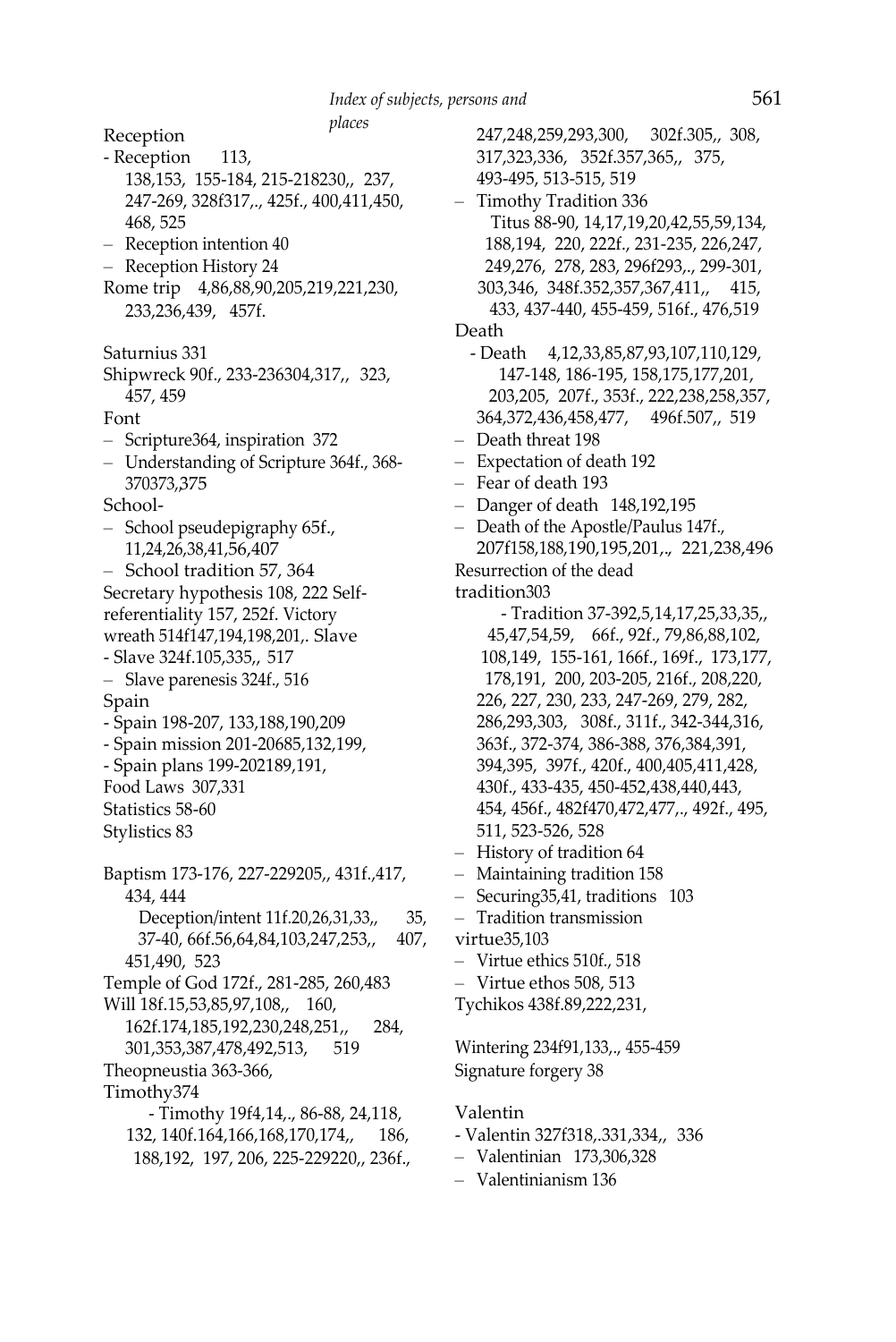*places* Verbal363, inspiration 370 Author fiction 57, 253 Legacy 1-514,93,177,186,, 192, 248f., 256, 354, 478, 513-515 Reconciliation 409,421

#### Truth

- Truth 77f7,14,45,47,66,.87,, 91, 93, 115, 127, 148141,, 165, 237, 260-262, 265f., 297f284,., 301f., 321f.,306,308, 328, 332, 335, 345-347, 354, 365, 370, 376, 389f., 467-487, 393,409,435,489, 501, 503-522, 523, 530
- Truth claim 507-512, 301,518
- Truth510, knowledge 517
- Truth question 38

– Truthfulness 467 Wisdom 369f2,344,363,.373,443,, 506 Works, good 412f.427,, 430 Competition Metaphor 194 Rebirth 412, 434 Second Coming of Christ 144f. We passages 91,215,218,220,230,235 Widow - Widow 318, 333, 494 – Widowhood word statistics118 62f., 388

Zenas 231f90,223,., 439f., 455f., 458 Zeus myth 478 Wrath of God 435,507

#### Greek subject index

ἀγγέλος 261,265,510 ἀλήθεια 260f., 389f281,306,504,., 507, 508,510,512,515, 517f., 530 ἀνάλυσις 148, 190, 193 ἀντίλυτρον 262f.265,, 508 ἀπέλιπον ἀπολογία454 196f. Ἀρτεμίδωρος 438 ἀρχαῖς ἐξουσίαις 412f.415,, 429 αὐταρκεία 398,512

βιβλία 197 βλασφημεῖν 342,416,420,430 βραβεῖον 194

γενεαλογίαι 308,321,323,347,355 γνῶσις 59,306,309,317,328 γραφή 197,365f.

διάκονοι 280f.139,172, διάκονος 172 δικαιοσύνη 394f.414,432,443,, 513 διπλῆ τιμή6,114, 119-121 δόξα 109,264,431,447 δοῦλος θεοῦ389, 517

ἐκκλησία (θεοῦ) 260,283,481,510 ἐντολαί 109f.113,, 308

ἐπαγγελία 491 ἐπισκοπή66, 139f., 281 ἐπίσκοπος 139f., 280f.172,283,, 415 ἐπιφάνεια 144-14716,93,, 441f.,392,418, 445, 448 ἔργον 140,198,410,414,449 ἔσχατον τῆς γῆς 199f. εὐαγγέλιον 164f., 255f., 197,514 εὐσέβεια 387-400384,, 492f., 443,449,496, 504, 508f., 512, 516-518, 528 εὐσεβῶς 388,390,394,397,519 Ζηνόδωρος 438 ἡσυχία 509 θεόπνευστος 366f364,., 371-376 οἰκοδομή260, 483

ίερὰ γράμματα 197, 365f. αδοϊκός 308f., 317

κήρυγμα 195,256,306

λουτρόν 434

μέγας θεός 446 μελίτη 234,458